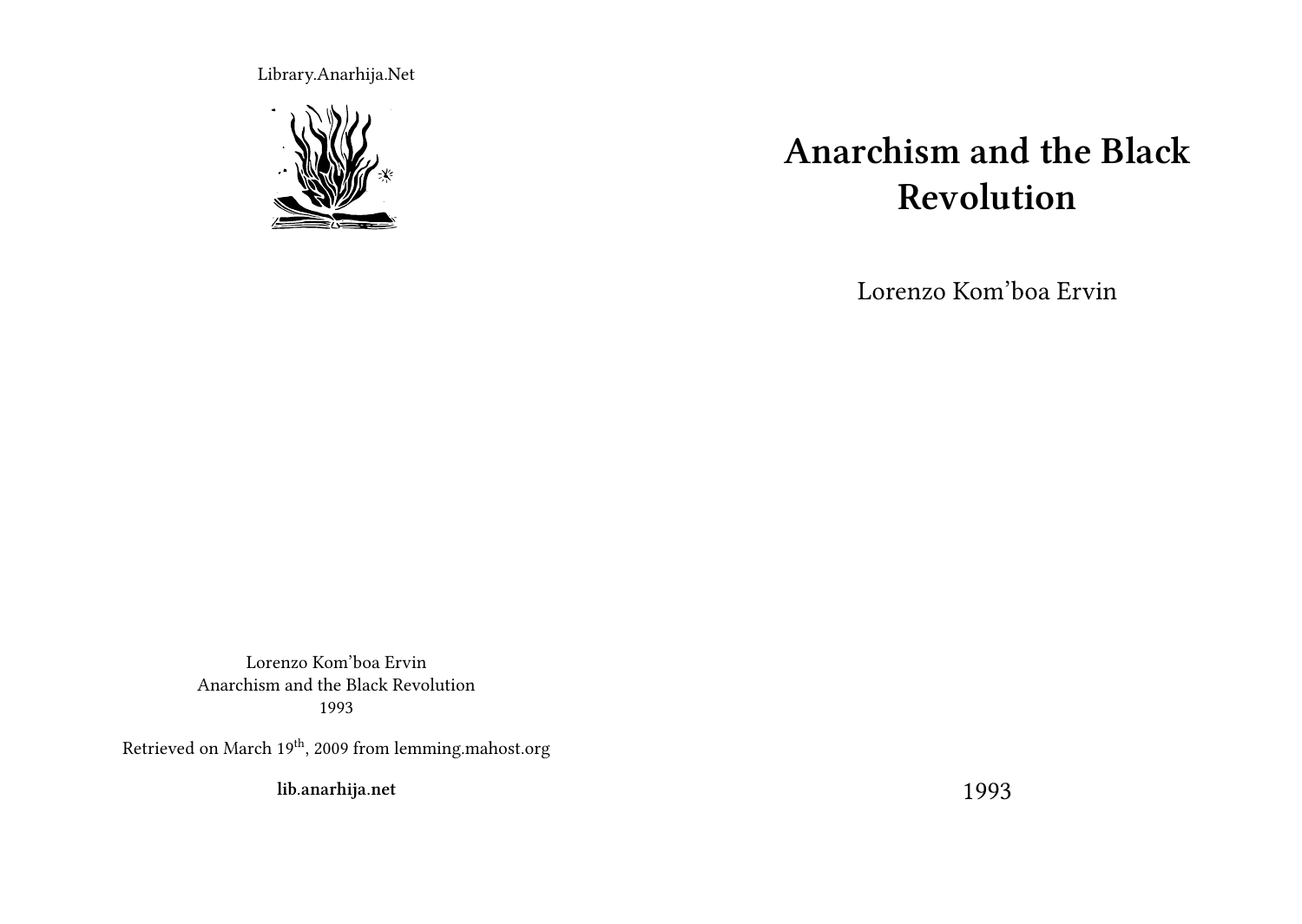# **Contents**

| Dedication For the second edition of Anarchism and the  |                |
|---------------------------------------------------------|----------------|
|                                                         | $\overline{4}$ |
| <b>Chapter 1. An Analysis of White Supremacy</b>        | 6              |
| How the Capitalists Use Racism                          | 6              |
| Race and Class: the Combined Character of Black Oppres- |                |
|                                                         | 8              |
| So What Type of Anti-Racist Group is Needed?            | 10             |
| The Myth of "Reverse Racism"                            | 12             |
|                                                         | 15             |
| Defeat white supremacy!                                 | 20             |
| Chapter 2. Where is the Black struggle and where should |                |
| it be going?                                            | 25             |
| A Call for a New Black Protest Movement                 | 28             |
| What form will this movement take?                      | 29             |
| Revolutionary strategy and tactics                      | 31             |
|                                                         | 32             |
| A National Rent Strike and Urban Squatting              | 33             |
| A Boycott of American Business                          | 34             |
|                                                         | 35             |
| The Commune: Community Control of the Black Com-        |                |
|                                                         | 38             |
| Building A Black survival program                       | 44             |
| The Need for a Black Labor Federation                   | 49             |
| Unemployment and Homelessness                           | 55             |
| Crimes Against the People                               | 60             |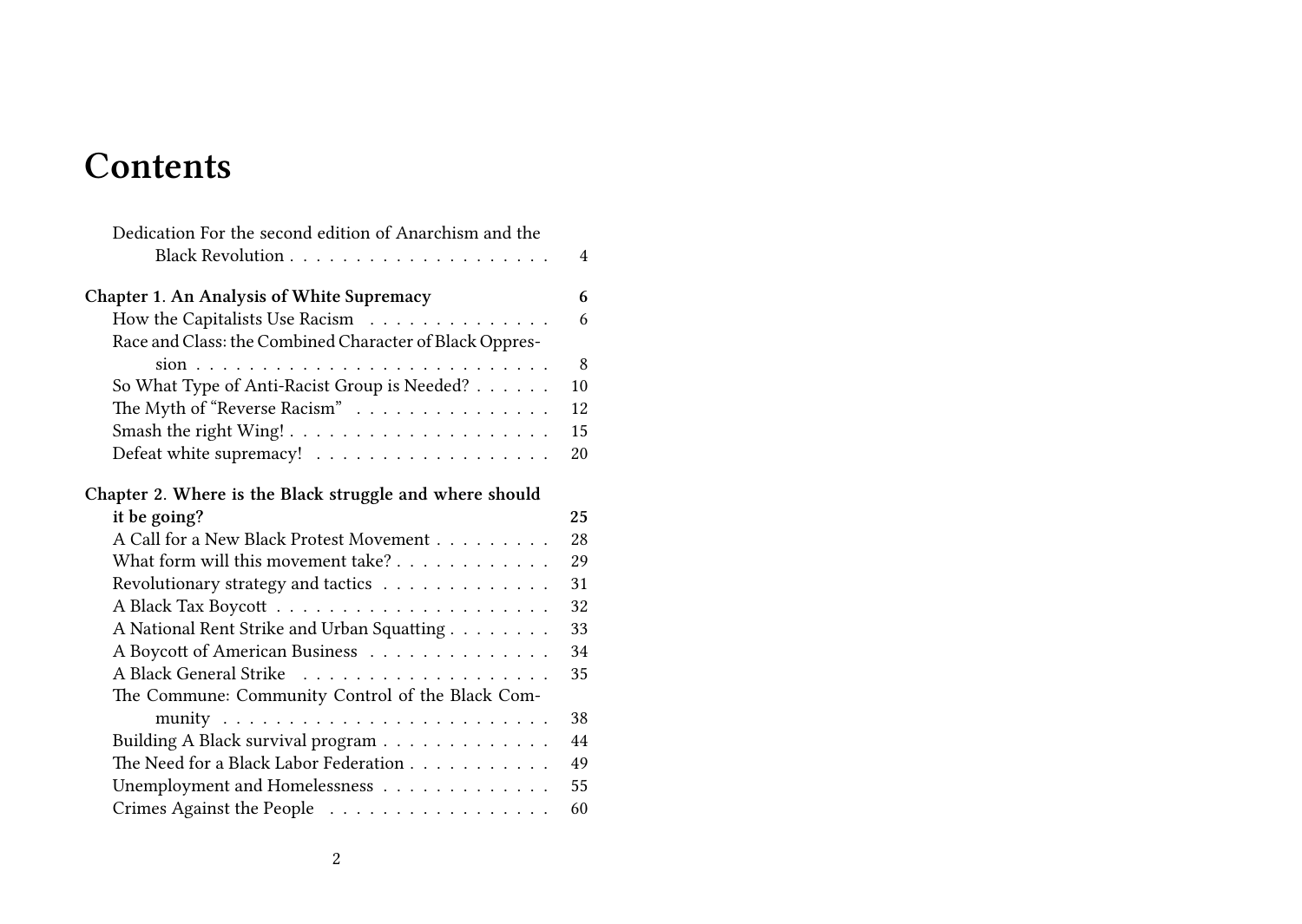| The Drug Epidemic: A New Form of Black Genocide?                   | 66  |
|--------------------------------------------------------------------|-----|
| African Intercommunalism                                           | 70  |
| Armed Defense of the Black Commune                                 | 76  |
|                                                                    | 80  |
| <b>Chapter 3. Anarchist Theory and Practice</b>                    | 84  |
|                                                                    | 89  |
| Anarchist Versus Marxist-Leninist Thought on Organiza-             |     |
| tion of Society $\dots \dots \dots \dots \dots \dots \dots \dots$  | 92  |
| General Principles of Anarchist-Communism                          | 101 |
| Capitalism, the State and Private Property                         | 102 |
| Anarchism, Violence and Authority                                  | 106 |
| Anarchists and Revolutionary Organization                          | 110 |
| Why Am I An Anarchist? $\ldots \ldots \ldots \ldots \ldots \ldots$ | 116 |
|                                                                    | 122 |

| Appendix                                   | 125 |
|--------------------------------------------|-----|
| A Short Biography of Lorenzo Kom'boa Ervin | 126 |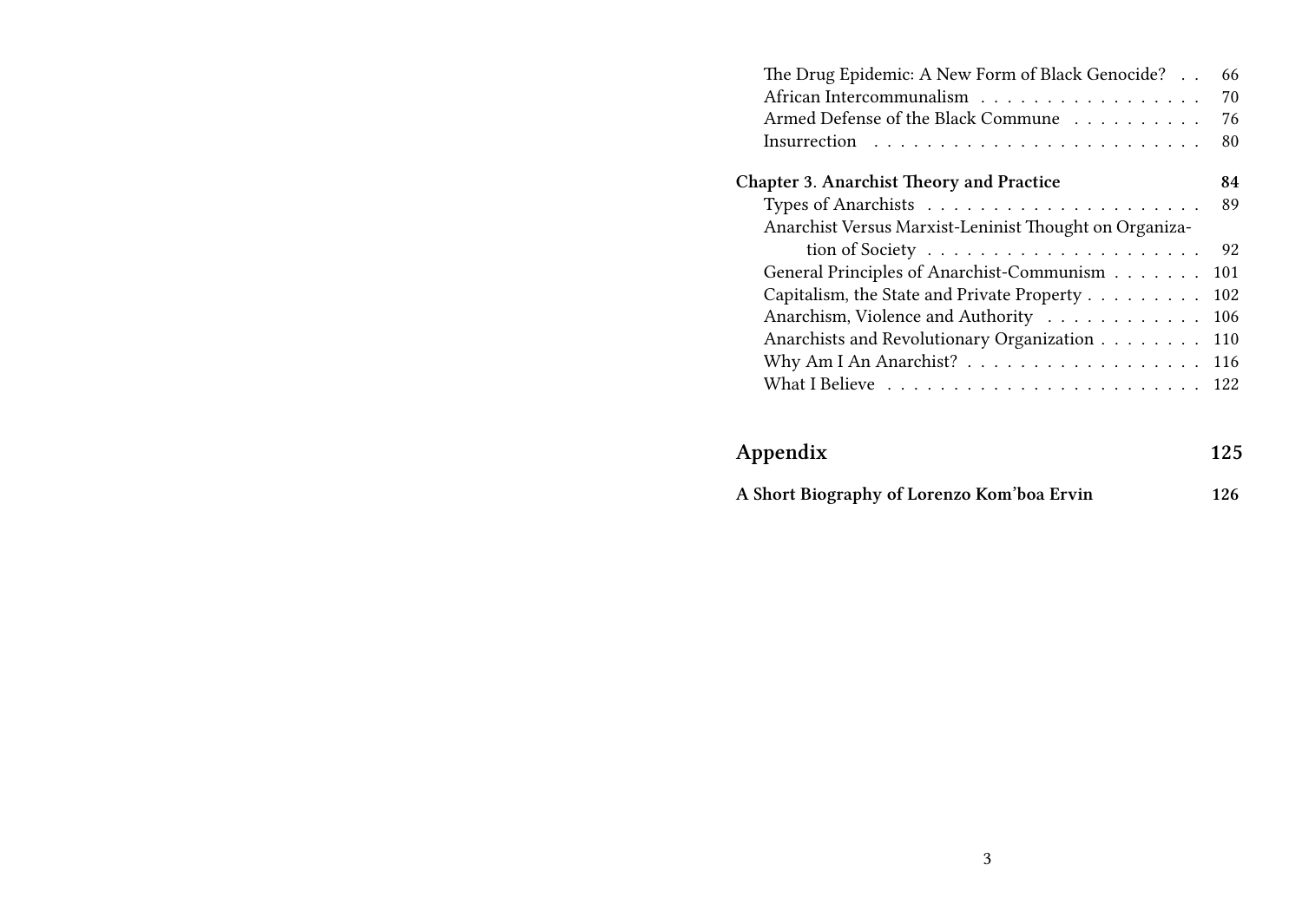## **Dedication For the second edition of Anarchism and the Black Revolution**

I dedicate this second edition of Anarchism and the Black Revolution to Comrade Ginger Katz, one of the founders of the original North American Anarchist Black Cross almost 15 years ago. It was Ginger Katz who almost single-handedly arranged for the typesetting, publishing and printing of the first edition, and then she went out and sold them by the thousands. Without her, this second edition would not have been possible.

She had to fight to get the books published, and to get a hearing for myself and other Black Anarchists, who had things to say about the direction of the movement. The "Anarchist purists," who wanted to keep the movement all white and as an Individualist, countercultural phenomenon, fought her tooth and nail. Some of these criticisms and struggles were thinly veiled racism, and I am sure that they frustrated and exhausted Comrade Ginger. If so, she never relayed it to me, but I heard it from other sources. I remember my dealings with Anarchists in the movement during the 1970s, who denied the existence of racism as something we should fight entirely. But not Comrade Ginger. She was one of the few Anarchists who understood how the American state was organized, and how it used white skin privilege to split the working class, and to continue the dictatorship of Capitalism through such "divide and rule" tactics.

I still have some of the letters that Ginger wrote me 15 years ago when I was in prison. But I lost contact with her since the early 1980. In 1983, I was released from prison, and became estranged from the Anarchist and prison movements, so I do not know where she is. But wherever she is, I hope she will know how much I appreciate what she did to make this project a reality, and how she laid the seeds for the growth of the present and future Libertarian Socialist movement on this continent, and hopefully around the world. I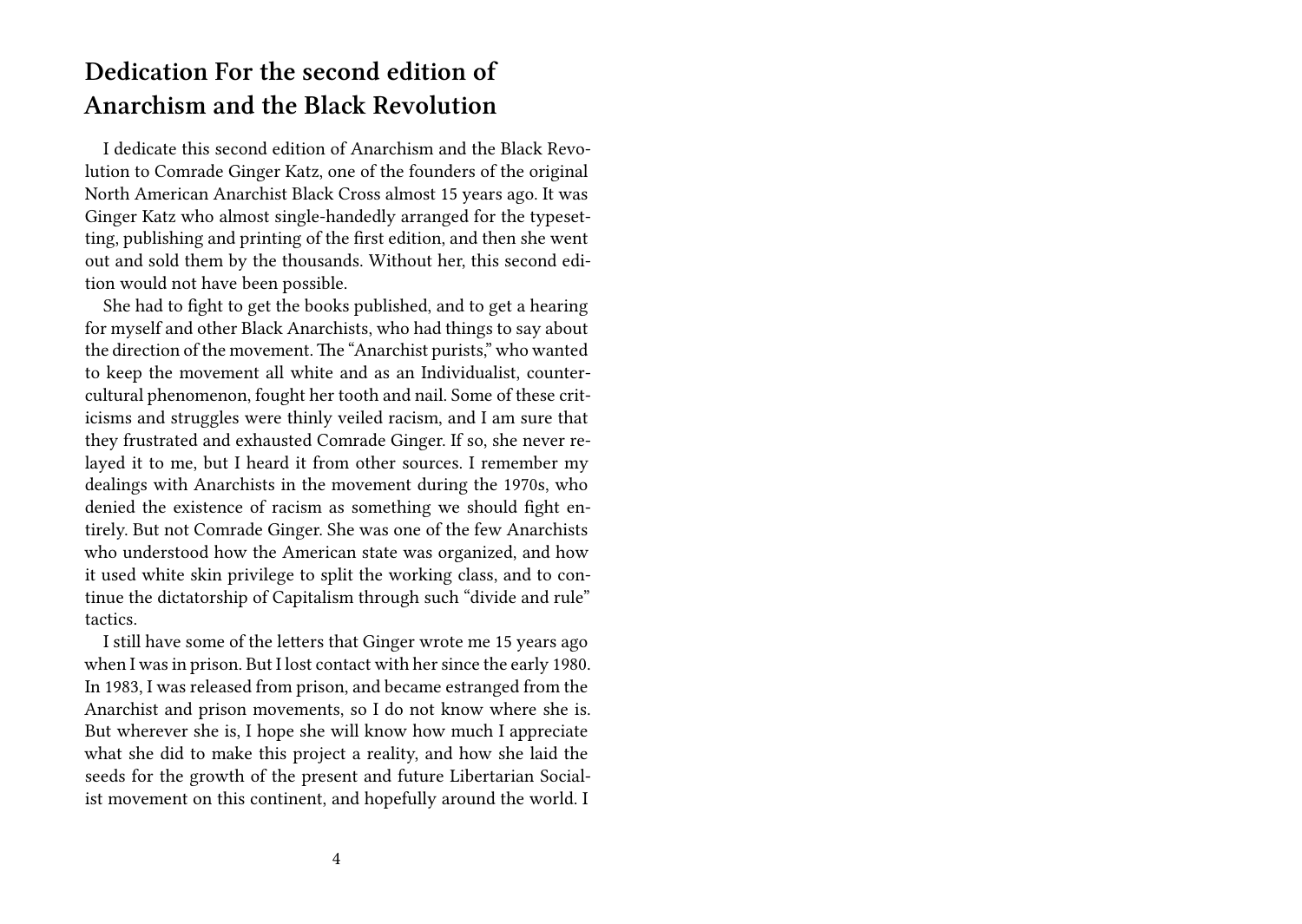the filing of a major civil rights lawsuit that successfully forced the city of Chattanooga to change its structure of governance on the basis that it systematically disempowered the Black community.

In retaliation for his activism, the white power structure has sought to frame Ervin up on a number of charges, the last being his arrest on misdemeanor charges in the "Chattanooga 3" case. In that case, Ervin was arrested with several other activists in the Ad Hoc Coalition Against Racism and Police Brutality (which succeeded the Concerned Citizens for Justice) for his participation in a demonstration against the failure of a grand jury to bring any criminal charges against policemen who choked a Black motorist, Larry Powell, to death in February 1993.

am hopeful that I might one day meet her, maybe when I am on a national book tour for this and other books I have written, and just thank her for helping me, when I could not help myself. To this comrade, I will give my love and respect always. Thank you.

Lorenzo Kom'boa Ervin September 1993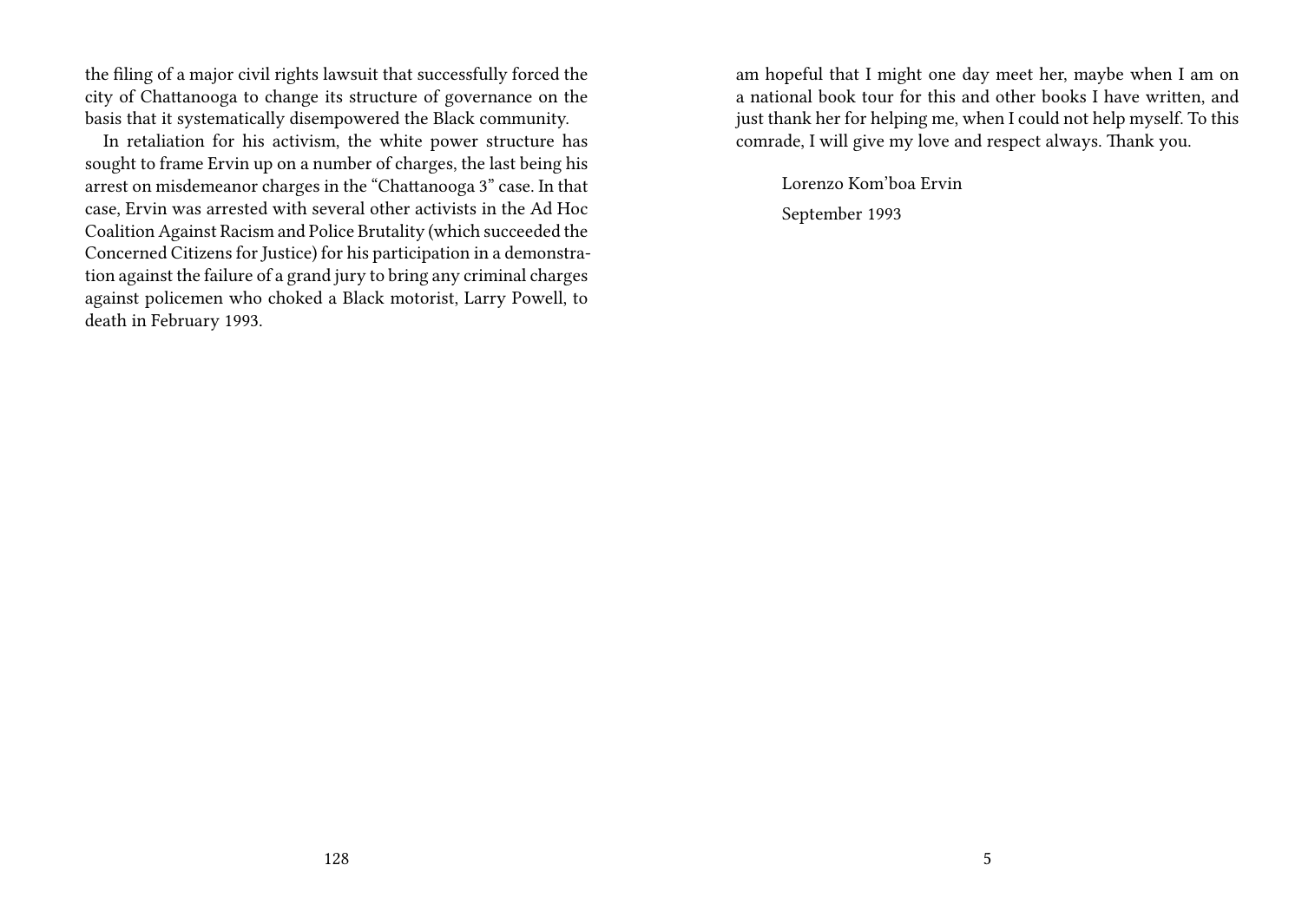# **Chapter 1. An Analysis of White Supremacy**

This pamphlet will briefly discuss the nature of Anarchism and its relevance to the Black Liberation movement. Because there have been so many lies and distortions of what Anarchism really stands for, by both its left- and right-wing ideological opponents, it will be necessary to discuss the many popular myths about it. This in itself deserves a book, but is not the intention of this pamphlet, which is merely to introduce the Black movement to revolutionary Anarchist ideals. It is up to the reader to determine whether these new ideas are valid and worthy of adoption.

## **How the Capitalists Use Racism**

The fate of the white working class has always been bound with the condition of Black workers. Going as far back as the American colonial period when Black labor was first imported into America, Black slaves and indentured servants have been oppressed right along with whites of the lower classes. But when European indentured servants joined with Blacks to rebel against their lot in the late 1600s, the propertied class decided to "free" them by giving them a special status as "whites" and thus a stake in the system of oppression.

Material incentives, as well as the newly elevated social status were used to ensure these lower classes allegiance. This invention of the "white race" and racial slavery of the Africans went handto recapture him. He was drugged and tortured during interrogation in the basement of the U.S. Consulate for almost a week, and after almost dying from this mistreatment, he was illegally brought back to the USA where it was falsely announced by the State department and the FBI in a press conference that he had "turned himself in" at JFK airport.

After a farce of a trial in a small town in Georgia, where he faced the death penalty before an all-white judge, jury, prosecutor and defense attorneys (appointed by the court), he was sentenced to the rest of his life in prison. Ervin remained politically active in prison where he was first introduced to the ideals of Anarchism in the late 1970s. He read many books on the subject sent by prison book clubs, and the Anarchist Black Cross, an international prisoner support movement, adopted his case. Also in prison, Ervin wrote several Anarchist pamphlets that are probably the most widely read writings on anarchism and the Black liberation movement. Anarchism and the Black Revolution is still popular, and has gone through several printings.

He was also involved in many prison struggles, the early 1970s prison union organizing campaigns and the Black prisoner movement or that period. Because of years of solitary confinement and prison mail censorship, his case was kept in obscurity, and it was not until he was one of the "Marion Brothels," a group of prisoners who became well known as they struggled against the first Control Unit at Marion Federal Penitentiary, that his case became a public concern. Ervin's own legal challenges and an international campaign eventually led to his release from prison after 15 years of incarceration.

After his release Ervin returned to Chattanooga, where for over ten years, he remained active with the Concerned Citizens for Justice, a local civil rights group, fighting police brutality and organizing against the Ku Klux Klan. In 1987 Ervin helped organize a major mobilization against the Klan that resulted in the Klan being run out of town. Also in 1987, Ervin was primarily responsible for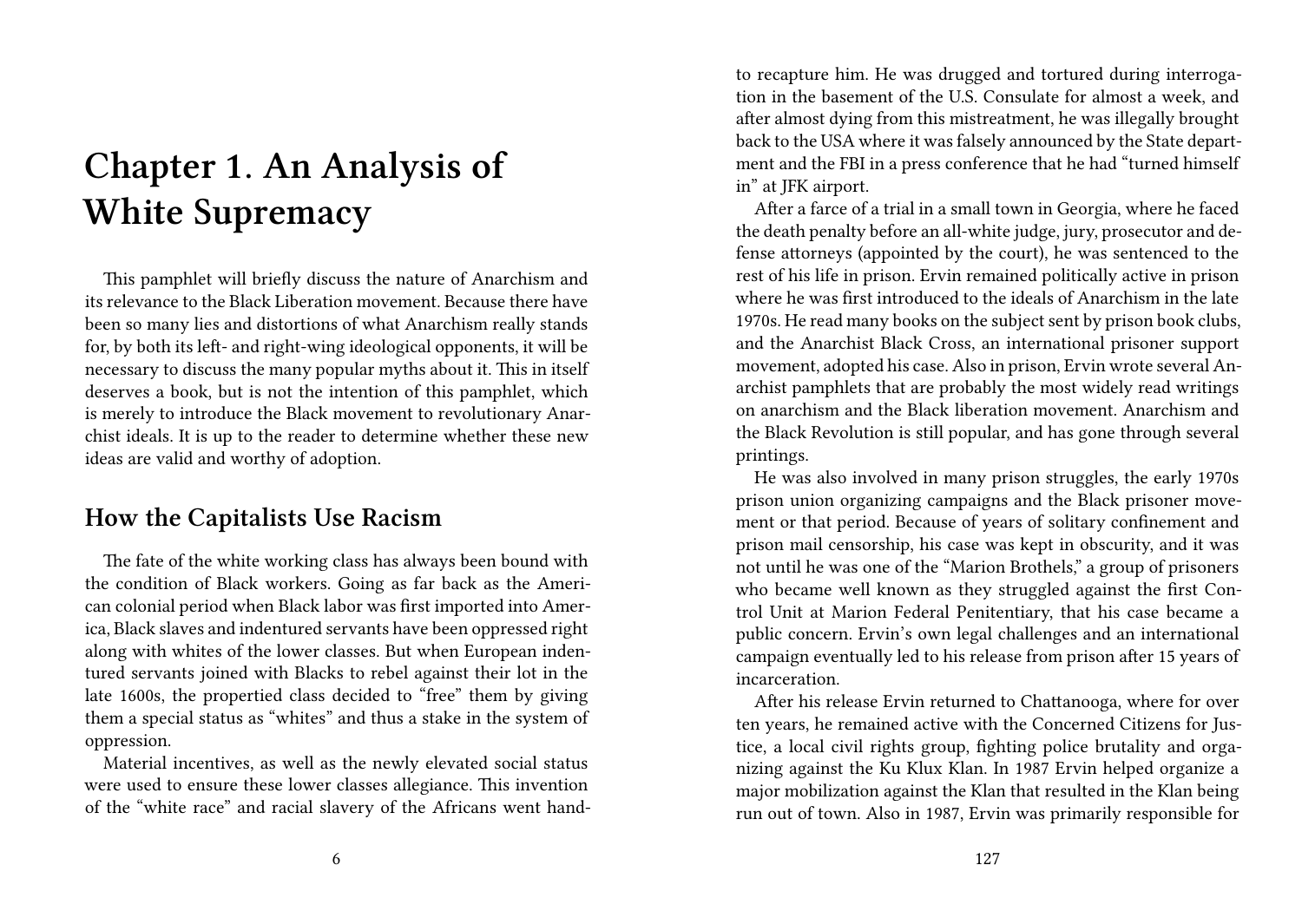# **A Short Biography of Lorenzo Kom'boa Ervin**

Lorenzo Kom'boa Ervin was born and raised in Chattanooga, Tennessee in 1947; what he calls the "…segregated South…" was an environment of violence, racism, poverty and rejection. A youth street gang member, Ervin joined the NAACP youth group when he was 12 years old and took part in the 1960 sit-in protests which changed racial discrimination in public accommodations in the city. After being drafted and after serving two years in the U.S. Army, (where he was a Vietnam anti-war organizer and was courtmartialed), he joined the Student Non-violent Coordinating Committee in 1967 shortly before it merged (temporarily) with the more militant Black Panther Party.

In the wake of the urban Black rebellions that rocked the U.S. after the assassination of Dr. Martin Luther King in the Spring of 1968, an attempt was made to frame Ervin on weapons charges and for planning to kill a local Klan leader. In order to escape prosecution in these charges Ervin hijacked a plane to Cuba in February 1969. It was while in Cuba and later in the then-Republic of Czechoslovakia, that he first became disillusioned with state socialism, recognizing it as dictatorship period, not the "dictatorship of the proletariat" as various Communist governments claimed. In Prague (the Czechoslovak capital), Ervin was betrayed to U.S. officials by pro-CIA elements left over from the Dubcek regime shortly after the Soviet invasion of the country. Briefly captured and held at the American Consulate, he fled to East Berlin where he was kidnapped by a special team of by American and West German special agents sent

in-glove, and is how the upper classes maintained order during the period of slavery. Even poor whites had aspirations of doing better, since their social mobility was ensured by the new system. This social mobility, however, was on the backs of the African slaves, who were super-exploited.

But the die had been cast for the dual-tier form of labor, which exploited the African, but also trapped white labor. When they sought to organize unions or for higher wages in the North or South, white laborers were slapped down by the rich, who used enslaved Black labor as their primary mode of production. The so-called "free" labor of the white worker did not stand a chance.

Although the Capitalists used the system of white skin privilege to great effect to divide the working class, the truth is that the Capitalists only favored white workers to use them against their own interests, not because there was true "white" class unity. The Capitalists didn't want white labor united with Blacks against their rule and the system of exploitation of labor. The invention of the "white race" was a scam to facilitate this exploitation. White workers were bought off to allow their own wage slavery and the African's superexploitation; they struck a deal with the devil, which has hampered all efforts at class unity for the last four centuries.

The continual subjugation of the masses depends on competition and internal disunity. As long as discrimination exists, and racial or ethnic minorities are oppressed, the entire working class is oppressed and weakened. This is so because the Capitalist class is able to use racism to drive down the wages of individual segments of the working class by inciting racial antagonism and forcing a fight for jobs and services. This division is a development that ultimately undercuts the living standards of all workers. Moreover, by pitting whites against Blacks and other oppressed nationalities, the Capitalist class is able to prevent workers from uniting against their common class enemy. As long as workers are fighting each other, Capitalist class rule is secure.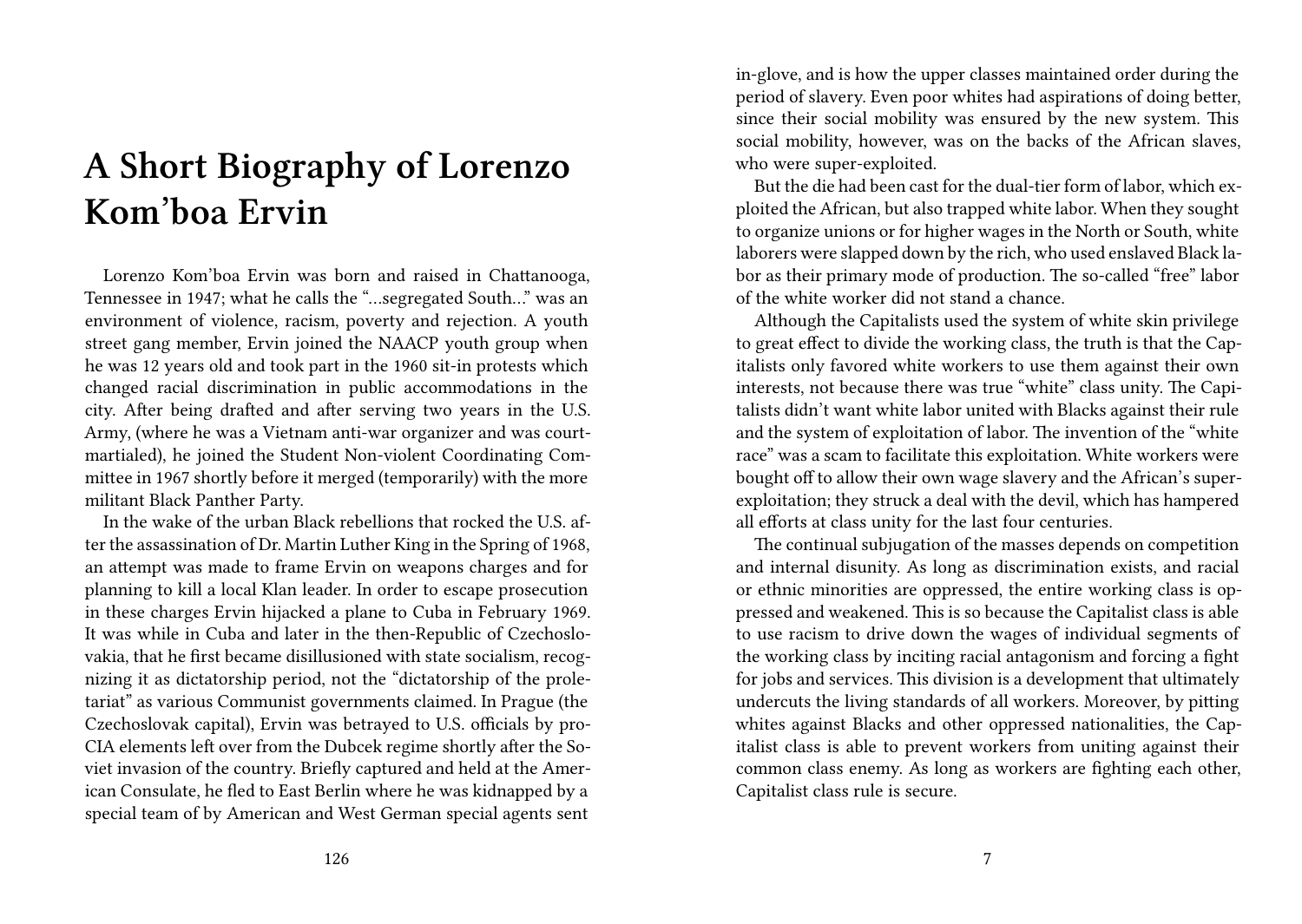If an effective resistance is to be mounted against the current racist offensive of the Capitalist class, the utmost solidarity between workers of all races is essential The way to defeat the Capitalist strategy is for white workers to defend the democratic rights won by Blacks and other oppressed peoples after decades of hard struggle, and to fight to dismantle the system of white skin privilege. White workers should support and adopt the concrete demands of the Black movement, and should work to abolish the white identity entirely. These white workers should strive for multicultural unity, and should work with Black activists to build an anti-racist movement to challenge white supremacy. However, it is also very important to recognize the right of the Black movement to take an independent road in its own interests. That is what self-determination means.

# **Race and Class: the Combined Character of Black Oppression**

Because of the way this nation has developed with the exploitation of African labor and the maintenance of an internal colony, Blacks and other non-white peoples are oppressed both as members of the working class and as a racial nationality. As Africans in America, they are a distinct people, hounded and segregated in U.S. society. By struggling for their human and civil rights they ultimately come into confrontation with the entire Capitalist system, not just individual racists or regions of the country. The truth soon becomes apparent: Blacks cannot get their freedom under this system because, based on historically uneven competition, Capitalist exploitation is inherently racist.

At this juncture the movement can go into the direction of revolutionary social change, or limit itself to winning reforms and democratic rights within the structure of Capitalism. The potential

# **Appendix**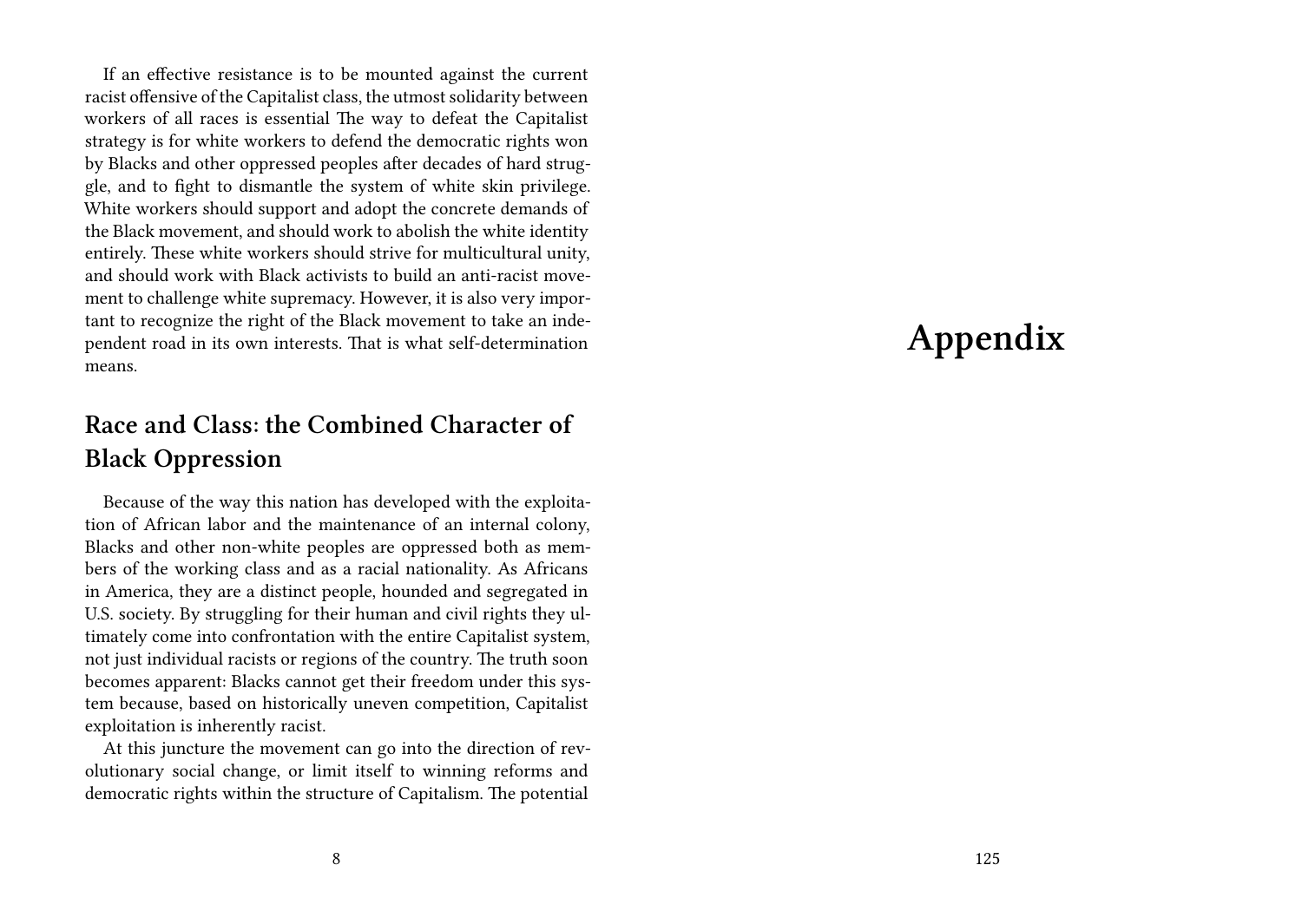sion found in modern society: patriarchy, white supremacy, Capitalism, State Communism, religious dictates, gay discrimination, etc.

is there for either. In fact, the weakness of the 1960s Civil rights movement was that it allied itself with the liberals in the Democratic Party and settled for civil rights protective legislation, instead of pushing for social revolution. This self-policing by the leaders of the movement is an abject lesson about why the new movement has to be self-activated and not dependent on personalities and politicians.

But if such a movement does become a social revolutionary movement, it must ultimately unite its forces with similar movements like Gays, Women, radical workers, and others who are in revolt against the system. For example, in the late 1960s the Black Liberation movement acted as a catalyst to spread revolutionary ideas and images, which brought forth the various opposition movements we see today. This is what we believe will happen again, although it is not enough to call for mindless "unity" as much of the white left does.

Because of the dual forms of oppression of non-white workers and the depth of social desperation it creates, Blacks workers will strike first, whether their potential allies are available to do so or not. This is self-determination and that is why it is necessary for oppressed workers to build independent movements to unite their own peoples first. This is why it is absolutely necessary for white workers to defend the democratic rights and gains of non-white workers. This self-activity of the oppressed masses, (such as the Black Liberation movement) is inherently revolutionary, and is an essential part of the social revolutionary process of the entire working class. These are not marginal issues; it cannot be downgraded or ignored by white workers if a revolutionary victory is to be had. It has to be recognized as a cardinal principle by all, that oppressed peoples have a right to self-determination, including the right to run their own organizations and liberation struggle. The victims of racism know best how to fight back against it.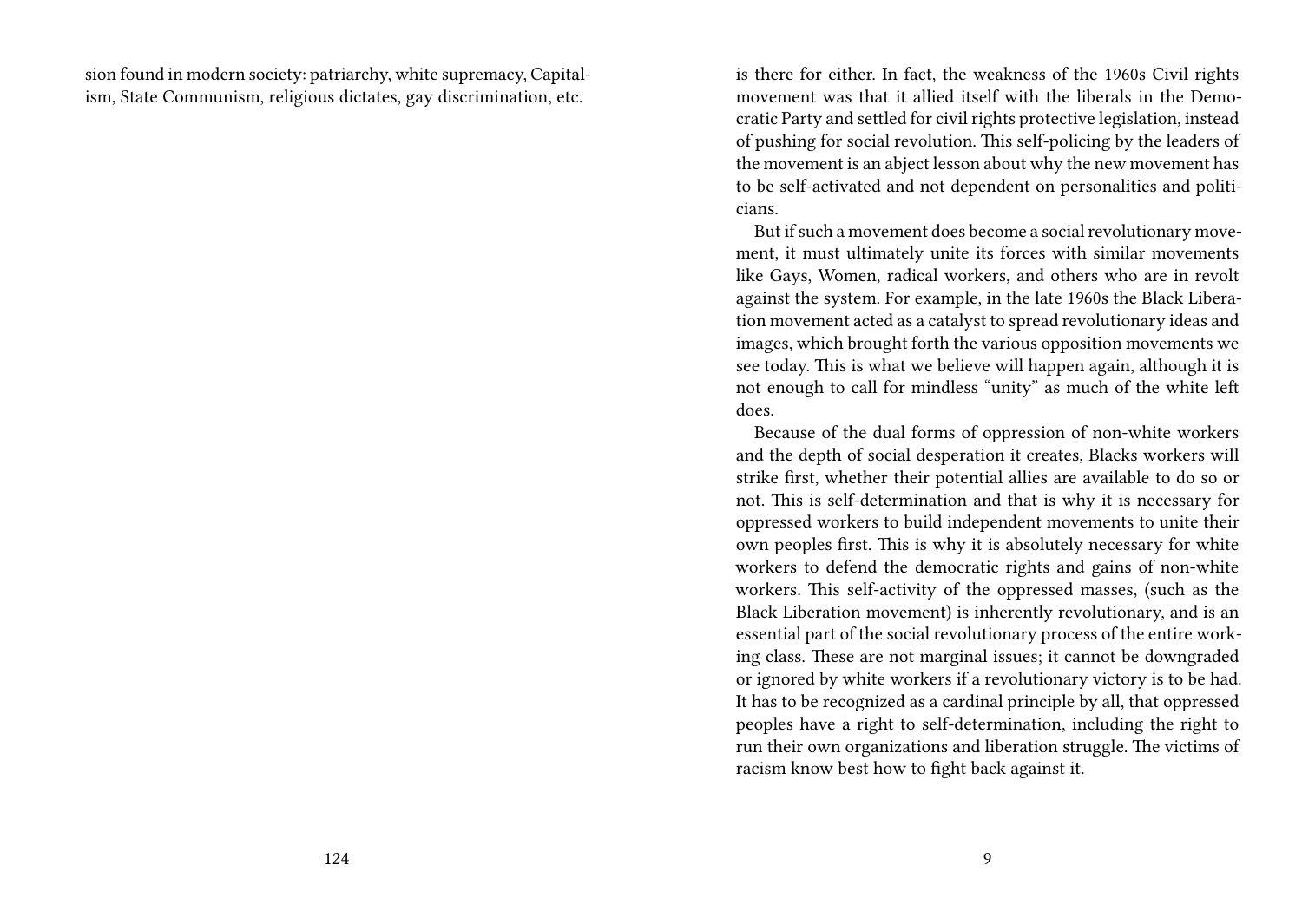## **So What Type of Anti-Racist Group is Needed?**

The Black movement needs allies in its battle against the racist Capitalist class — not the usual liberal or phony "radical" support, but genuine revolutionary working class support and solidarity, otherwise called "mutual aid" by Anarchists. The basis of such unity however must be principled and be based on class interest, rather than liberal "guilt tripping," "do-gooding" or opportunism and manipulation by liberal or radical political parties. The needs of the oppressed people must be the most important consideration, but they want genuine support, not fakery or leftist rhetoric.

The Anarchist movement, which is overwhelmingly white, must start to understand that they need to do propaganda work among the Black and other oppressed community, and they need to make it possible for non-white Anarchists to organize in their communities by providing them with technical resources (printing of zines, video and audio cassette production, etc.) and assisting with financial resources.

One reason there are so few Black Anarchists is because the movement provides no means to reach people of color, win them over to Anarchism and help them organize themselves. This must change if we want the social revolution to take place in America, and if we want North American Anarchism to be more than "white rights" movement.

The type of organization needed must be a "mass" organization working to unite all workers in common class struggle, but must be able to recognize the duty to support and adopt the special demands of the Black and other non-white peoples as those of the entire working class. It must challenge white supremacy on a daily basis, it must refute racist philosophy and propaganda, and must counter racist mobilization and attacks, with armed self-defense and street fighting, when necessary. The objective of such a mass movement is responsible for the major world wars, numerous brush wars, and millions of people starving for the profit motive of the rich countries in the West.

I believe in racial justice, so I am an anti-racist, The Capitalist system was mated by and is maintained by enslavement and colonial oppression of the African people, and before there will be a social revolution white supremacy must be defeated. I also believe that Africans in America are colonized and exist as an internal colonial of the U.S, white mother country. I believe that white workers must give up their privileged status, their "white identity," and must support racially oppressed workers in their fights for equality and national liberation Freedom cannot be bought by enslaving and exploiting others.

I believe in social justice and economic equality, so I am a Libertarian Socialist. I believe that society and all parties responsible for its production should share the economic products of labor. I do not believe in Capitalism or the state, and believe they both should be overthrown and abolished I accept the economic critique of Marxism, but not its model for political organizing. I accept the anti-authoritarian critique of Anarchism, but not its rejection of the class struggle.

I believe in workers control of society and industry, so I am an Anarcho-Syndicalist. Anarchist Syndicalism is revolutionary labor unionism, where direct action tactics are used to fight Capitalism and take over industry I believe that the factory committees workers' councils and other labor organizations should be the workplaces, and should take control from the Capitalists after a direct action campaign of sabotage, strikes, sitdowns, factory occupations and other actions.

I do not believe in government, and so I am an Anarchist. I believe that government is one of the worst forms of modern oppression, is the source of war and economic oppression, and must be overthrown. Anarchism means that we will have more democracy, social equality, and economic prosperity. I oppose all forms of oppres-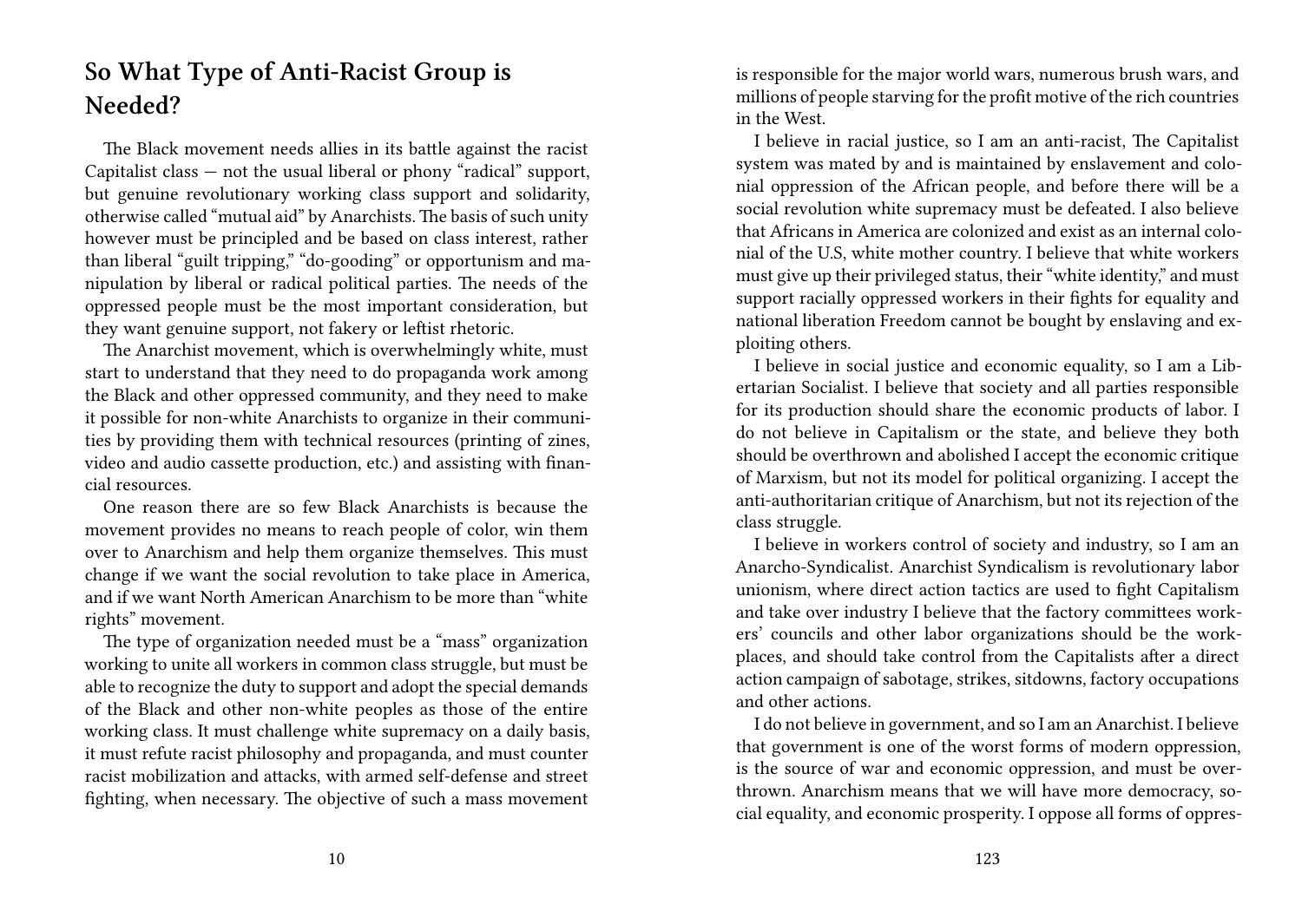For all these years, the pamphlet influenced a number of Anarchists who were opposed to racism and also wanted a more class struggle-oriented approach than the movement then afforded. Meanwhile I bad fallen away from the Anarchist movement in disgust, and it was not until 1992 when I was working in my hometown of Chattanooga, Tennessee, as an anti-racist community organizer, that I ran into an Anarchist named John Johnson and once again made contact. He gave me an issue of Love and Rage newspaper, and as a result, I contacted Chris Day of Love and Rage, and comrades in WSA in New York. The rest, as they say, is history. I have been back with a vengeance ever since!

All of a sudden, I see there are now others in the movement who understand the workings of white supremacy and they have encouraged me to rewrite this pamphlet I have gratefully done so. Why am I an Anarchist? I have an alternative vision for the revolutionary process. There is a better way. Let us get on with it!

### **What I Believe**

All anarchists do not believe in the same things. There are differences and the field is broad enough that those differences can coexist and be respected. So I don't know what others believe, I just know what I believe in and I will spell out it simply, but thoroughly.

I believe in Black liberation, so I am a Black revolutionary. I believe that Black people are oppressed both as workers and a distinct nationality, and will only be freed by a Black revolution, which is an intrinsic part of a Social revolution. I believe that Blacks and other oppressed nationalities must have their own agenda, distinct world-view, and organizations of struggle, even though they may decide to work with workers.

I believe in the destruction of the world Capitalist System, so I am an anti-imperialist, As long as Capitalism is alive on the planet, there will be exploitation, oppression and nation-states. Capitalism is to win the white working class over to an anti-white supremacy, class-conscious position; to unite the entire working class; and to directly confront and overthrow the Capitalist state, and its rulers. The cooperation of and solidarity of all workers is essential for full Social revolution, not just its privileged white sector.

For instance, an existing organization like Anti-Racist Action, if adopting such politics as an Anarchist group, should be given a higher priority by our movement. Every city and town should have ARA-type collectives, and every existing Anarchist federation should have internal working groups that do work around racism and police brutality. In fact, the type of group that I am talking about would be a federation itself to coordinate struggles on the national and maybe even international level.

This would be a revolutionary movement, not content to sit around and read books, elect a few Black politicians or "friends of Labor" to Congress or the State Legislature, write protest letters, circulate petitions, or other such tame tactics. It would take the examples of the early radical labor movements like the IWW, as well as the Civil rights movement of the 1960s, to show that only direct action tactics of confrontation and militant protest will yield any results at all. It would also have the example of the 1992 Los Angeles rebellion to show that people will revolt, but there need to be powerful allies extending material aid and resistance info, and an existing mass movement to take it to the next step and spread the insurrection.

The Anarchists must recognize this and help build a militant antiracist group, which would be both a support group for the Black revolution and a mass-organizing center to unite the class. It is very important to wrest the mass influence of the racial equality movement out of the hands of the left-liberal Democratic wing of the ruling class. The left liberals may talk a good fight, but as long as they are not for overthrowing Capitalism and smashing the state, they will betray and sabotage the entire struggle against racism. The strategy of the left-liberals is to deflect class-consciousness into strictly race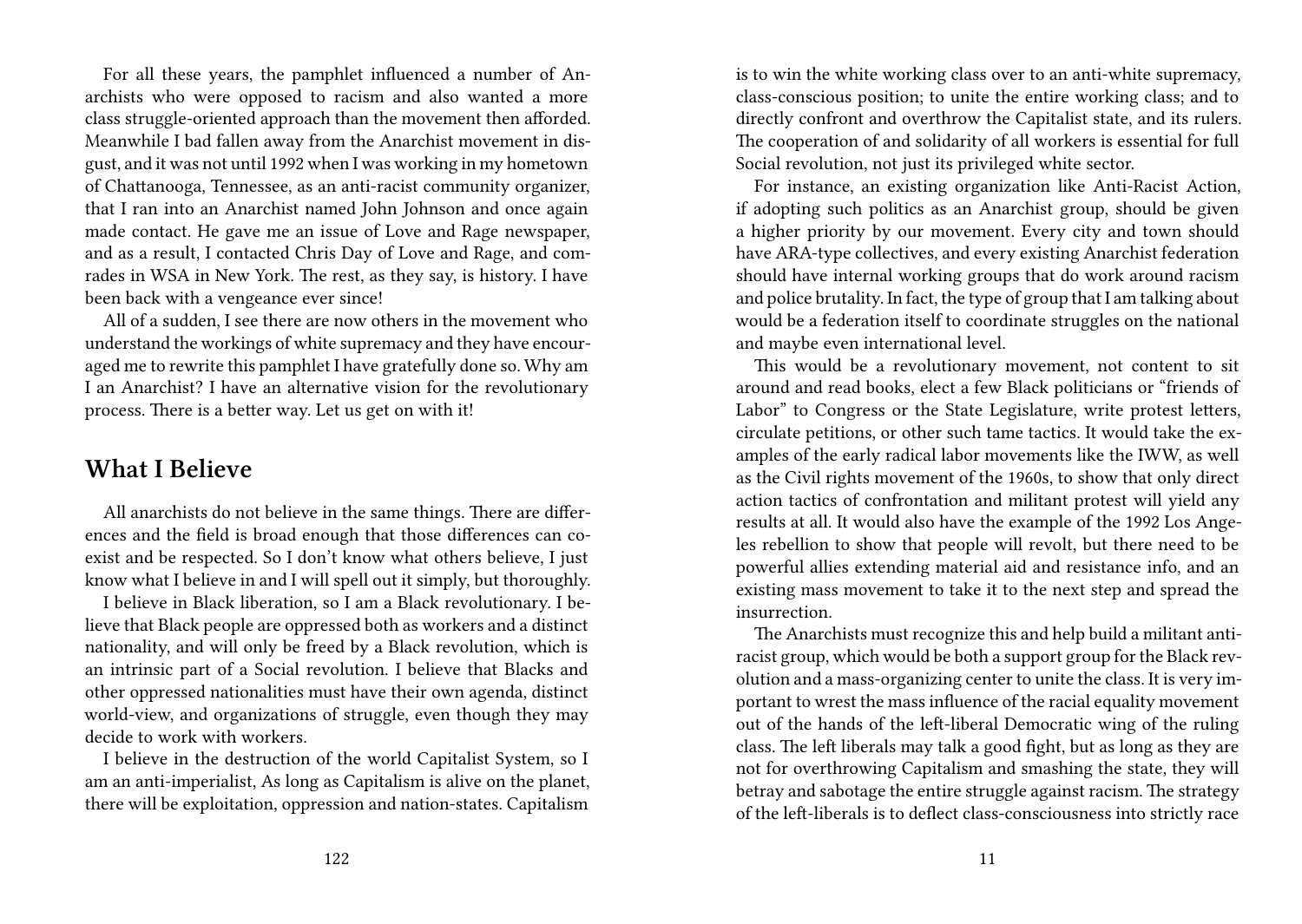consciousness. They refuse to appeal on the basis of class material interests to the U.S. working and middle classes to support Black rights, and as a result allow the right-wing to capitalize unopposed on the latent racist feeling among whites, as well as on their economic insecurity. The kind of movement I am proposing will step in the breach and attack white supremacy, and dismantle the very threads of what holds Capitalism together. Without the mass white consensus to the rule of the American state, and the system of white skin privilege, Capitalism could not go on into the next century!

#### **The Myth of "Reverse Racism"**

"Reverse Discrimination" has become the war cry of all those racists trying to roll back civil rights gains won by Blacks and other oppressed nationalities in housing, education, employment, and every aspect of social life. The racists feel these things should only go to white males, and that "minorities" and women are taking them away from white men. Millions of white workers day-in and dayout are bombarded by this racist propaganda, and it is having e big impact. Many whites believe this lie of reverse discrimination against white people. This belief is embraced by many duped white workers, who consider "reverse discrimination" to be at least partly responsible for the economic problems so many of them are suffering from today. Such beliefs propelled Ronald Reagan to his two terms as U.S. president. Reagan tried to use this racist propaganda line to precipitate a rollback in the civil rights gains of oppressed nationalities.

The racists claim the concept of reverse discrimination suggests the wholesale discrimination against Blacks and other racially oppressed groups is a hoax. Baldly stated, the idea is that the passage of the 1964 Civil rights Act ended discrimination against Blacks, Latinos and other nationalities, and women, and now the law is discriminating against white people. The racists say racial minoricaptured in East Germany and had heard more about when I was eventually thrown into prison in the United States.

Prison is a place where one continually thinks about his other past life, including the examination of new or contrary ideas, I began to think about what I had seen in the Black movement, slang with my mistreatment in Cuba, my capture and escape in Czechoslovakia, and my final capture in East Germany. I replayed all this over and over in my head. I was first introduced to Anarchism in 1969, immediately after I was brought back to the U.S. and was placed in the federal lockup in New York City, where I met Martin Sostre. Sostre told me about how to survive in prison, the importance of fighting for prisoners' democratic rights, and about Anarchism. This short course in Anarchism did not stick however, even though I greatly respected Sostre personally, because I did not understand the theoretical concepts.

Finally around 1973, after I had been locked up for about three years, I started receiving Anarchist literature and correspondence from Anarchists who had heard about my case. This began my slow metamorphosis to a confirmed Anarchist, and in fact it was not until a few years later that I came over. During the late 1970s, I was adopted by Anarchist Black Cross-England and also by a Dutch Anarchist group called HAPOTOC, (Help A Prisoner Oppose Torture Organizing Committee), which organized an instrumental defense campaign. This proved crucial in ultimately getting people all over the world to write the U. S. government to demand my release.

I wrote a succession of articles for the Anarchist press, and was a member of the Social revolutionary Anarchist Federation, the IWW, and a number of other Anarchist groups in the U.S. and around the world. But I became disheartened by the Anarchist movement's failure to fight white supremacy and its lack of class struggle politics. So, in 1979, I wrote a pamphlet called Anarchism and the Black Revolution, to act as a guide to the discussion of these matters by our movement. Finally, in 1983, I was released from prison, after having served almost 15 years.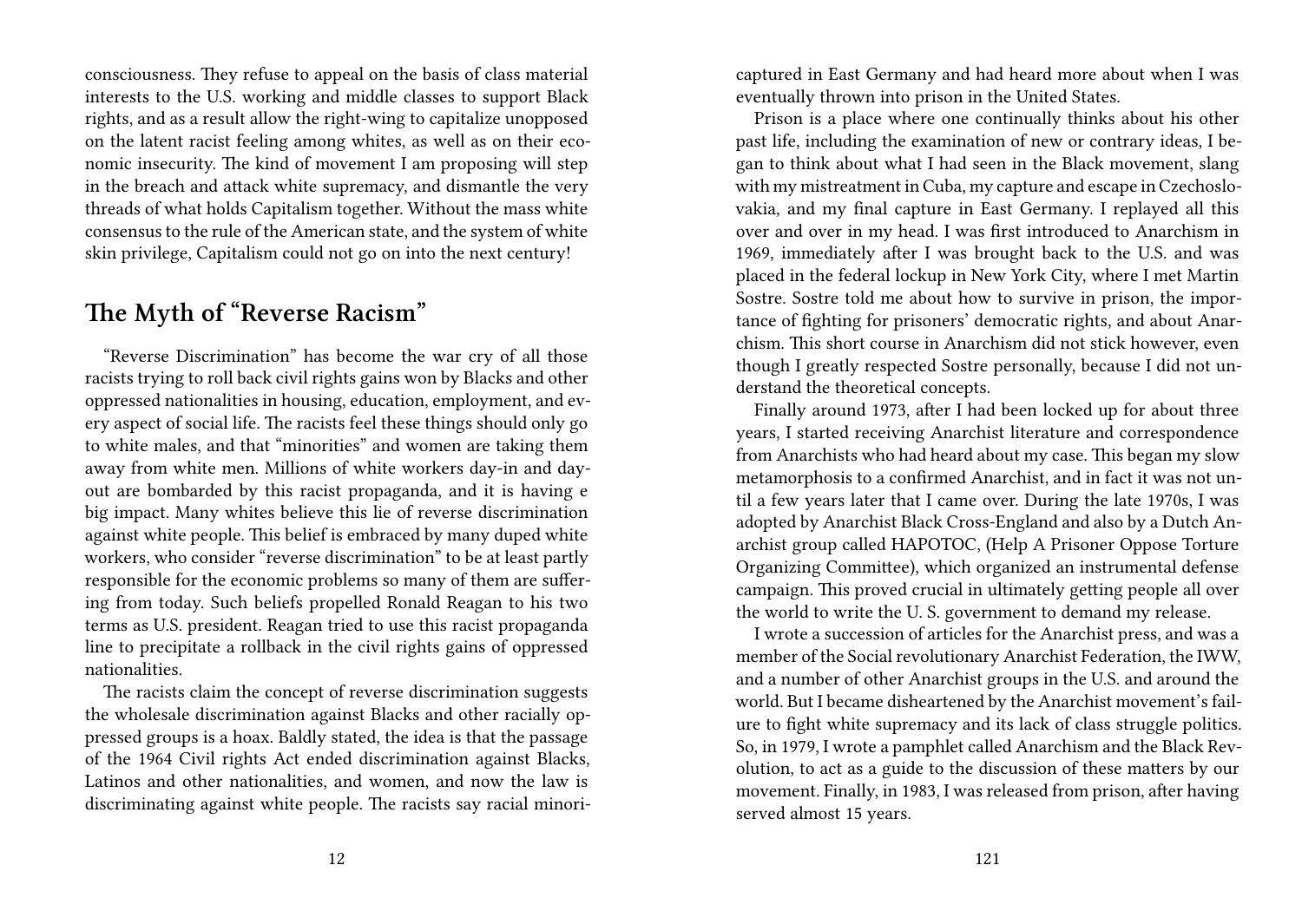itself had no strong leaders, even though it had persons in decisionmaking authority, but they were accountable to membership boards and the community in a way no other group in the civil rights movement was.

SNCC was also a non-secular organization, in contrast to SCLC, which was formed by Black preachers and had co-opted their style of organizing from the Black church, with a religious authority figure who gave orders to the troops. Today most political commentators or historians still do not want to give full credit to the effectiveness of SNCC, but many of the most powerful and successful struggles of the Civil rights movement were initiated and won by SNCC, including most of the voting rights struggles and the Mississippi phase of the freedom movement. I learned a lot about internal democracy by being a part of SNCC, how it could make or break an organization, and how it had so much to do with the morale of the members Everyone was given an opportunity to participate in decision-making, and felt part of a great historical mission, which would change their lives forever. They were right. Even though SNCC gave some lifelong lessons to all of us involved, even if it was destroyed by the rich and their own, who resorted to an authoritarian style in later years.

I also began to have a rethinking process after I was forced to leave de U.S. and go to Cuba, Czechoslovakia and other countries in the "Socialist bloc," as it was called then. It was cleat that these countries were essentially police states, even though they had brought many significant reforms and material advances to their peoples over what had existed before. I observed also that racism existed in those countries, along with the denial of basic democratic rights and poverty on a scale I would not have thought possible. I also saw a great deal of corruption by the Communist Party leaders and State administrators, who were well off, while the workers were mere wage slaves. I thought to myself, "there has to be a better way!" There is. It is Anarchism, which I started to read about when I was

ties and women are the new privileged groups in American society. They are allegedly getting the pick of jobs, preferential college placements, the best housing, government grants, and so on at the expense of white workers. The racists say programs to end discrimination are not only unnecessary, but are actually attempts by minorities to gain power at the expense of white workers. They say Blacks and women do not want equality, but rather hegemony over white workers.

An Anarchist anti-racist movement would counter such propaganda and expose it as a ruling class weapon. The Civil Rights Act did not cause inflation by "excessive" spending on welfare, housing, or other social services. Further, Blacks aren't discriminating against whites: whites are not being herded into ghetto housing; removed from or prohibited from entering professions; deprived of decent education; forced into malnutrition and early death; subjected to racial violence and police repression, forced to suffer disproportionate levels of unemployment, and other forms of racial oppression. But for Blacks the oppression starts with birth and childhood. Infant mortality rate is nearly three times that of whites, and it continues an throughout their lives. The fact is "reverse discrimination" is a hoax. Anti-Black discrimination is not a thing of the past. It is the systematic, all pervasive reality today!

Malcolm X pointed out in the 1960s that no civil rights statutes will give Black people their freedom, and asked if Africans in America were really citizens why would civil rights be necessary. Malcolm X observed civil rights had been fought for at great sacrifice, and therefore should be enforced, but if the government won't enforce the laws, then the people will have to do so, and the movement will have to pressure the government authorities to protect democratic rights. To unite the masses of people behind a working class anti-racist movement, the following practical demands, which are a combination revolutionary and radical reformism, to ensure democratic rights, are necessary: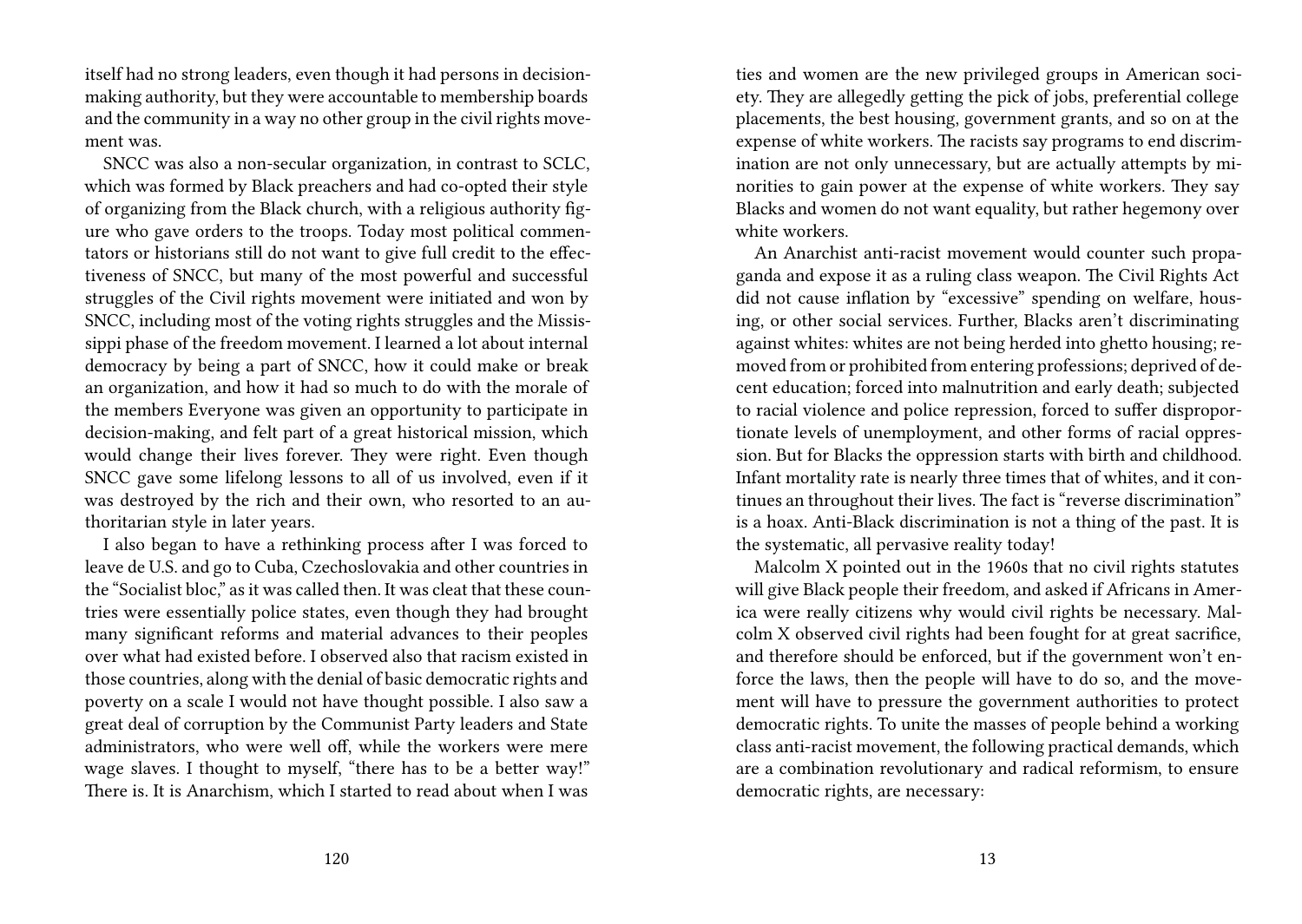- 1. Black and white workers' solidarity. Fight racism on the job and in society.
- 2. Full democratic and human rights for all non-white peoples. Make unions fight racism and discrimination.
- 3. Armed self-defense against racist attacks. Build mass movement against racism and fascism.
- 4. Community control of the police, replacement of cops by community self-defense force elected by residents. End police brutality. Prosecution of all killer cops.
- 5. Money for rebuilding the cities. Creation of public works brigades to rebuild inner city areas, made up of community residents.
- 6. Full socially useful employment at union wages for all workers. End racial discrimination in jobs, training and promotions. Establish affirmative: action programs to reverse past racist employment practices.
- 7. Ban the Ku Klux Klan, Nazis and other fascist organizations. Prosecution of all racists for attacks on people of color.
- 8. Free open admissions to all institutions of learning for all those qualified to attend. No racial exclusion in higher education.
- 9. End taxes of workers and poor. Tax the rich and major corporations.
- 10. Full health and medical care for all persons and communities, regardless of race and class.
- 11. Free all political prisoners and innocent victims of racial injustice. Abolish prisons. Fight economic disparity.

national headquarters in the local community. I was able to determine for myself about internal matters and also abort the politics of the group itself. I found out that about a whole history of purges, factional fights, and the 'one man" dictatorial leadership style of the Party. While in Oakland, I was asked to attend a meeting in Philadelphia that Fall to reestablish ANPO.

I attended the Philly meeting, but was very concerned when I was automatically placed as part of a "slate" to be officers of the ANPO group, without any real democratic discussion among the proposed membership, or allowing others to put themselves forward as potential candidates. I was in fact made the highest-ranking officer in the group. Although I still believe that there should be a mass political prisoners' movement and especially a Black prisoners' movement, I became convinced that this was not it. I believe that it will take a true coalition of forces in the Black and progressive movements to build a mass base of support. I got to feeling that these folks just wanted to push the party and its politics, rather than free prisoners, and so I just dropped out and haven't dealt with them since. I was very disillusioned and depressed when I learned the truth. I won't be used by anybody — not for long.

The early stages of the Student Nonviolent Coordinating Committee was a contrast in many ways to any Black freedom group to come before or after, Part of the SNCC activists were middle class college intellectuals, with a small number of working class grassroots activists, but they developed a working style that was very anti-authoritarian and was unique to the Civil rights movement. Instead of bringing in a national leader to lead local struggles, like Dr, Martin Luther King Jr. and his group, the Southern Christian Leadership Council, was wont to do, SNCC sent in field organizers to work with the local people and develop indigenous leadership and help organize, but not take over local struggles. They placed their faith in the ability of the people to determine an agenda which would best serve them and lead themselves to obtain their goals rather than being inspired or told what to do by a leader SNCC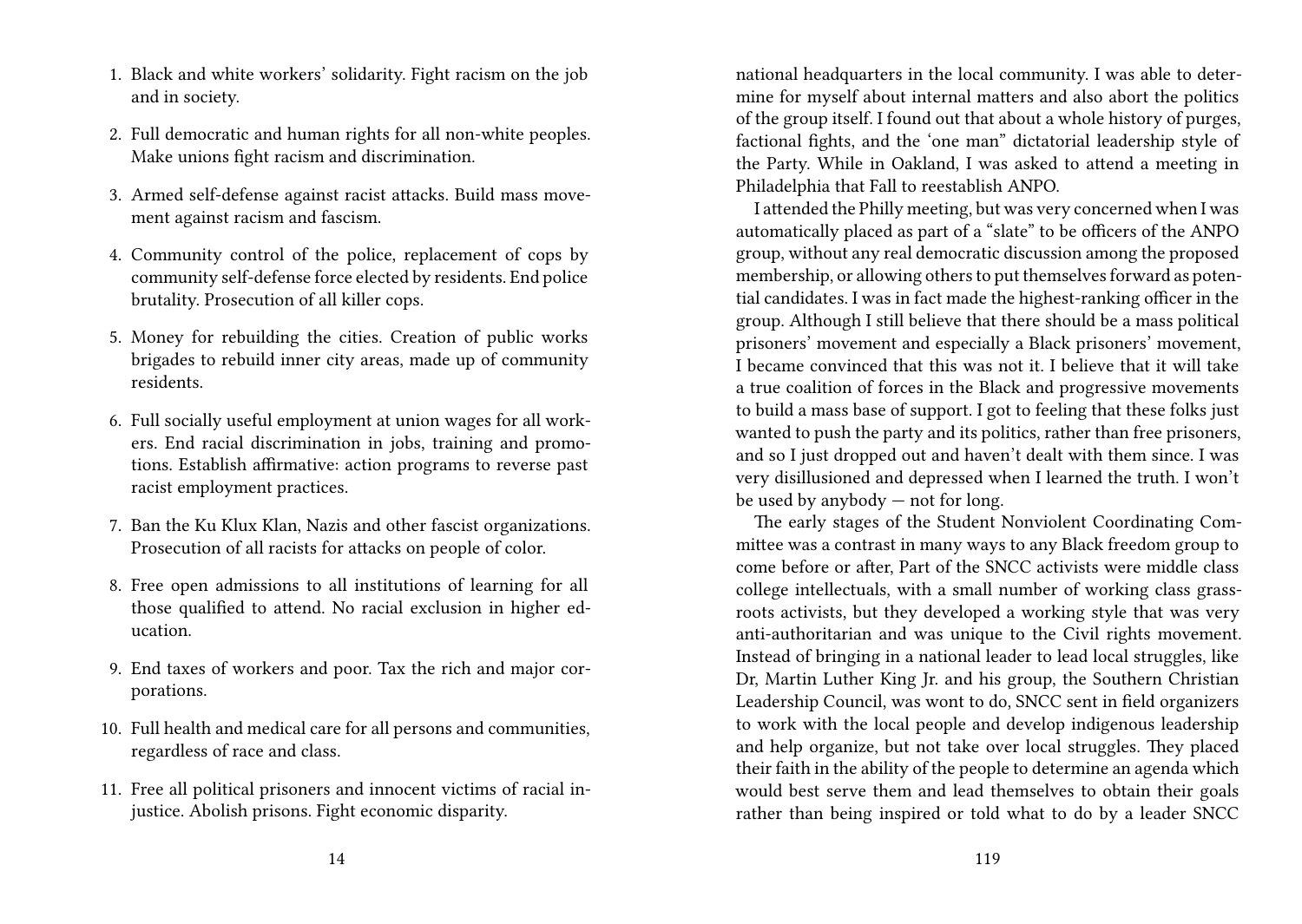must look at a full picture of out organizations from that period, so that we do not repeat the same errors.

I think my brief period in the Panthers was very important because it taught me about the limits of  $-$  and even the bankruptcy of — leadership in a revolutionary movement. It was not a question of a personality defect on behalf of particular leader, but rather a realization that many times leaders have one agenda, followers have another.

I also learned this lesson during my association with the African People's Socialist Party during the 1980s when I had gotten out of the joint I had met Omali Yeshitela while I was confined in Leavenworth (KS.) federal pen, when he was invited to our annual Black Solidarity Bay festivities in 1979. This association continued when they formed the Black prisoners' organization, the African National Prison Organization shortly thereafter. ANPO was definitely a good support organization, and along with News and Letters Committees the Kentucky branch of the National Alliance Against Racism and Political Repression, and the Social revolutionary Anarchist Federation (now defunct), they wrote letters and made phone calls to have me hospitalized after I had been infected with Tuberculosis, which saved my life. But the group folded when the proposed coalition of founding organizations collapsed due to sectarianism.

After I got out of prison, I lost contact with them as they had moved from Louisville to the West Coast. It was not until 1987 that I once again contacted them when we were having a mass demonstration against police brutality in my hometown. They were invited and came to the demo, along with NAPO and several left-wing forces, and for two years off and on, I had an association with them. But I felt APSP politically was always an authoritarian organization, and even though was never a member, I became more and more uncomfortable with their organizational policies In the Summer Of 1988, I went to Oakland, California to attend an "organizers' school," but I also wanted to satisfy myself about the internal workings of the group. For six weeks, I worked with them out of their

- 12. Rank and file democratic control of the unions by building an Anarcho-Syndicalist labor movement. Make unions active in social issues.
- 13. Stop racist harassment and discrimination of undocumented workers.

#### **Smash the right Wing!**

"Fascism is not to be debated. It is to be smashed…"

— Buenaventura Durritti, Spanish Anarchist revolutionary, 1936.

As Capitalist society decays, people will look for radical and total solutions to the misery they face. The Nazis and the Klan are among the few right-wing political forces that offer, or appear to offer, a radical answer to the current problems of society for the white masses. That these solutions are false will matter little to confused and hysterical people searching desperately for a way out of the socioeconomic crisis the Capitalist world is facing. Sections of the middle class, better-off layers of the white working class, poor and unemployed white workers, all poisoned by the racism of this society, are easy prey for Nazi and Klan demagogues.

The Nazis, skinheads and the Klan are the most extreme rightwing racist/fascist organizations in the United States. Today these groups are small, and many liberals like to downplay the threat they represent, even to argue for their legal "rights" to spread their racist venom. But these groups have a tremendous growth potential and could become a mass movement in a surprisingly short period of time, especially during an economic and political crisis like we are now in.

Basing themselves on alienated white social forces, the Nazis and Klan are trying to build a mass movement that can hire itself out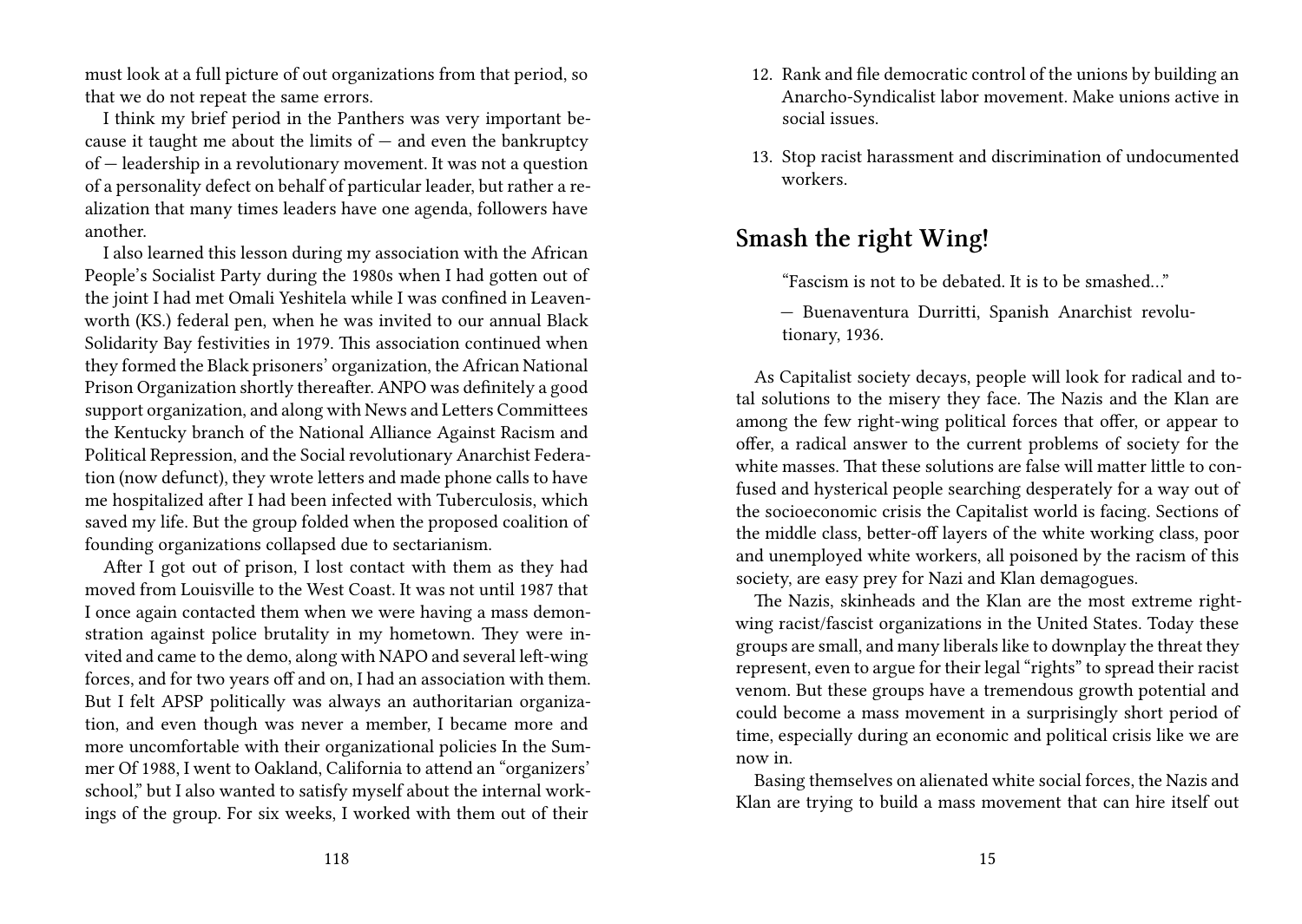to the Capitalists at the proper moment and assume state power. When the Capitalist feel that they might need an additional club to keep the workers and the oppressed in line, they will turn to the Nazis, Klan and similar right-wing organizations, with both money and support, in addition to strengthening the state police and military forces. If need be, the Capitalists will place them in power, (as they did in Spain, Germany and Italy in the 1920s and 1930s), so the fascists will smash the unions and other working class organizations; place Blacks, Latinos Gays, Asians, and Jews into concentration camps; and turn the rest of the workers into State slaves. Fascism is the ultimate authoritarian society when in power, even though it has changed its face to a mixture of crude racism and smoother racism in the modern democratic state.

So in addition to the Nazis and the Klan, there are other rightwing forces that have been on the rise in the last 15 years. They include ultra-conservative rightist politicians and Christian fundamentalist preachers, along with the extreme right section of the Capitalist ruling class itself  $-$  small business owners, talk show hosts like Rush Limbaugh, along with the professors, economists, philosophers and others in academia providing the ideological weaponry for the Capitalist offensive against the workers and oppressed people. Not all the racists wear sheets. These are the "respectable" racists, the new right conservatives, who are far more dangerous than the Klan or Nazis because their politics have become acceptable to large masses of white workers, who in turn blame racial minorities for their problems.

The Capitalist class has already shown their willingness to use this conservative movement as a smoke screen for an attack on the Labor movement, Black struggle and the entire working class. Many city public workers have been fired; schools, hospitals and other social services have been curtailed; government agencies have been privatized; welfare rolls have been cut drastically; and the budgets of city and state governments slashed. Banks have even used their dictatorial powers to demand these budget cuts, and to even, make

3. to spark a new revolutionary ferment sad organizations in the African-American and other oppressed communities, where Anarchism is a curiosity, if that.

I thought that if a serious, respected libertarian revolutionary put these ideas forth they would be more likely to be considered than just by a white Anarchist, no matter how well motivated. I believe I am correct about that. So here is why I am an Anarchist.

In the 1960s I was part of a number of Black revolutionary movements, including the Black Panther Party, which I feel partially failed because of the authoritarian leadership style of Huey P. Newton, Bobby Scale and others on the Central Committee. This is not a recrimination against those individuals, but many errors were made because the national leadership was too divorced from the chapters in cities all over the country, and therefore engaged in "commandism" or forced work dictated by leaders. But many contradictions were also set up because of the structure of the organization as a Marxist-Leninist group. There was not a lot of inner-party democracy, and when contradictions came up, it was the leaders who decided on their resolution, not the members. Purges became commonplace, and many good people were expelled from the group simply because they disagreed with the leadership.

Because of the over-importance of central leadership, the national organization was ultimately liquidated entirely, packed up and shipped back to Oakland, California. Of course, many errors were made because the BPP was a young organization and was under intense attack by the state. I do not want to imply that the internal errors were the primary contradictions that destroyed the BPP. The police attacks on it did that, but, if it were better and more democratically organized, it may have weathered the storm. So this is no mindless criticism or backstabbing attack. I loved the party. And, anyway, not myself or anyone else who critique the party with hindsight, will ever take away from the tremendous talc that the BPP played in the Black Liberation movement of the 1960s. But we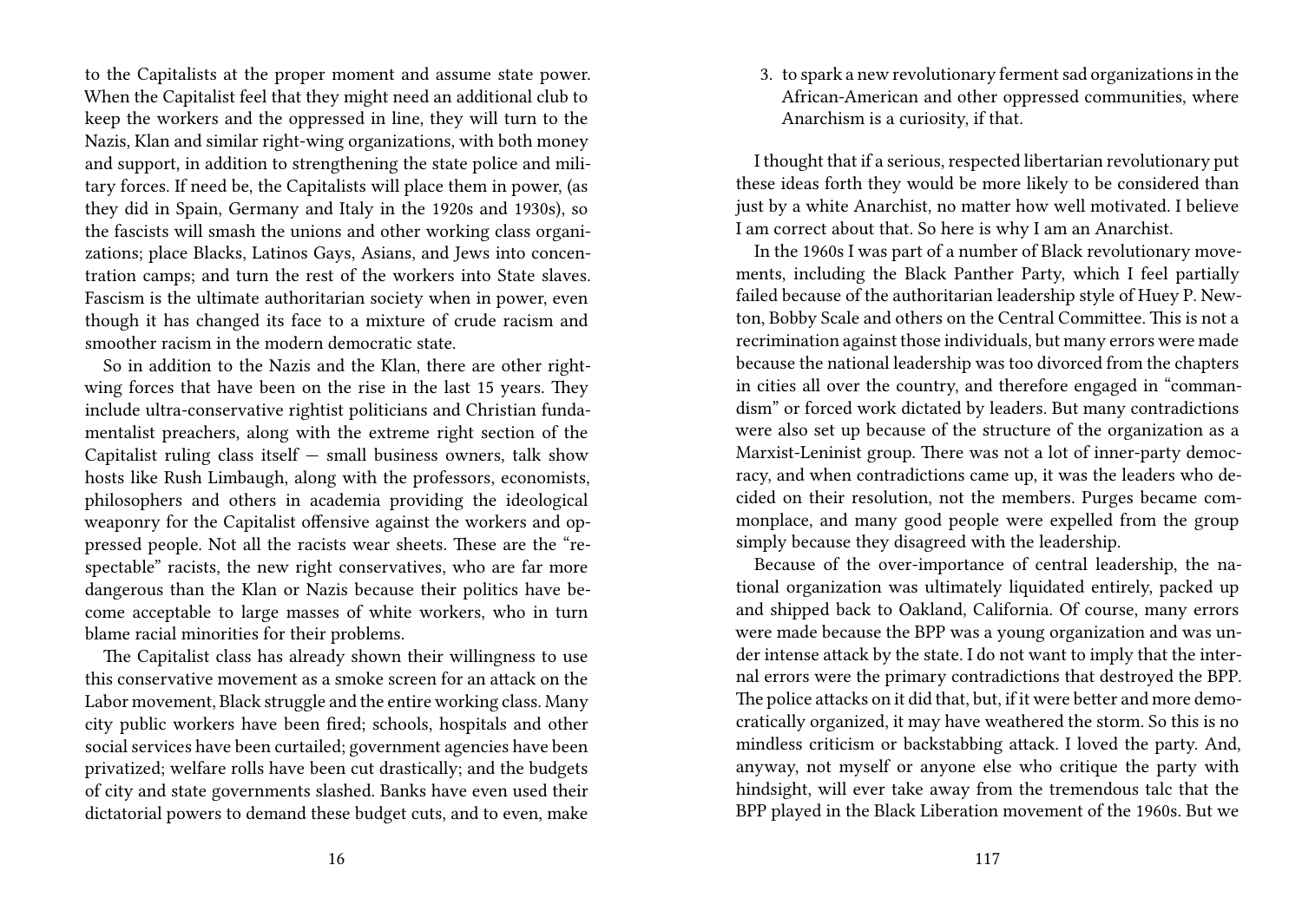races of their sub-species, all of which humankind has done. So who is to say which one is the most "intelligent?"

#### **Why Am I An Anarchist?**

The Anarchist movement in North America is overwhelmingly white, middle class, and for the most part, pacifist so the question arises: why am I a part of the Anarchist movement, since I am none of those things? Well, although the movement may not now be what I think it should be in North America, I visualize a mass movement that will have hundreds of thousands, perhaps millions of Black, Hispanic and other non-white workers in it. It will not be an Anarchist movement that Black workers and the other oppressed will just "join" — it will be an independent movement which has its own social outlook, cultural imperative, and political agenda. It will be Anarchist at its care, but it will also extend Anarchism to a degree no previous European social or cultural group ever has done. I am certain that many of these workers will believe, as I do, that Anarchism is the most democratic, effective, and radical way to obtain our freedom, but that we must be free to design our own movements, whether it is understood or "approved" by North American Anarchists or not. We must fight for our freedom, no one else can free us, but they can help us.

I wrote the pamphlet to:

- 1. inspire a national anti-racist and anti-cop brutality federation, which would be Anarchist-initiated or at least be heavily participated in by Anarchists;
- 2. create a coalition between Anarchists and revolutionary Black organizations such as the new Black Panther movement of the 1990s; and

entire cities default if they did not submit. This even happened to New York City in the 1970s. So this is not just an issue of poor, dumb rednecks in hoods. This is about hoods in business suits.

A first step in organizing and preparing the working class in the economic crisis we face is to directly take on the right-wing threat. Repressive economic legislation by conservative politicians to punish the poor and working class must be defeated; taxes on the rich and major corporations must be increased, while taxes on the workers and farmers must be abolished. If the politicians will not do it, we will organize a tax boycott to force them to do it. The Nazis and Klan must be confronted through direct action. Anarchists, the left and labor organizations must organize to defend workers and oppressed from physical assaults by the racists, as well as hold mass demonstrations in the streets at fascist rallies. We also must oppose scum like Operation Rescue that uses violent Fascist tactics against women's rights to abortions. It is part of the same battleground.

Here is the situation: David Duke, the "ex"-Klansman is now part of the "respectable" right, which picks up support among the upper middle class. Meanwhile the Klan and Nazi skinheads are making headway among different social layers, mainly poor white workers and unemployed white youth. Tom Metzger, the leader of white Aryan Resistance, called the Nazi skinheads his "Brown-shirts of the '90s." This is very dangerous, but we cannot leave these people to the Nazis and Klan uncontested. We should try to win them over, or at least neutralize any active opposition on their part. This is a defensive tactic at the very least, but really we have no choice, and it is part of our revolutionary duty to organize the entire working class anyway. We should direct propaganda to these workers to expose the Nazis and Klan for the scum they are, and show how the workers are being misled. We should also make it possible for them to fight this misery against the real enemy: the Capitalist class.

But in addition to defensive operations for propaganda, we must take direct offensive action to physically resist the racists when this is possible. For example, where the balance of forces allows it, we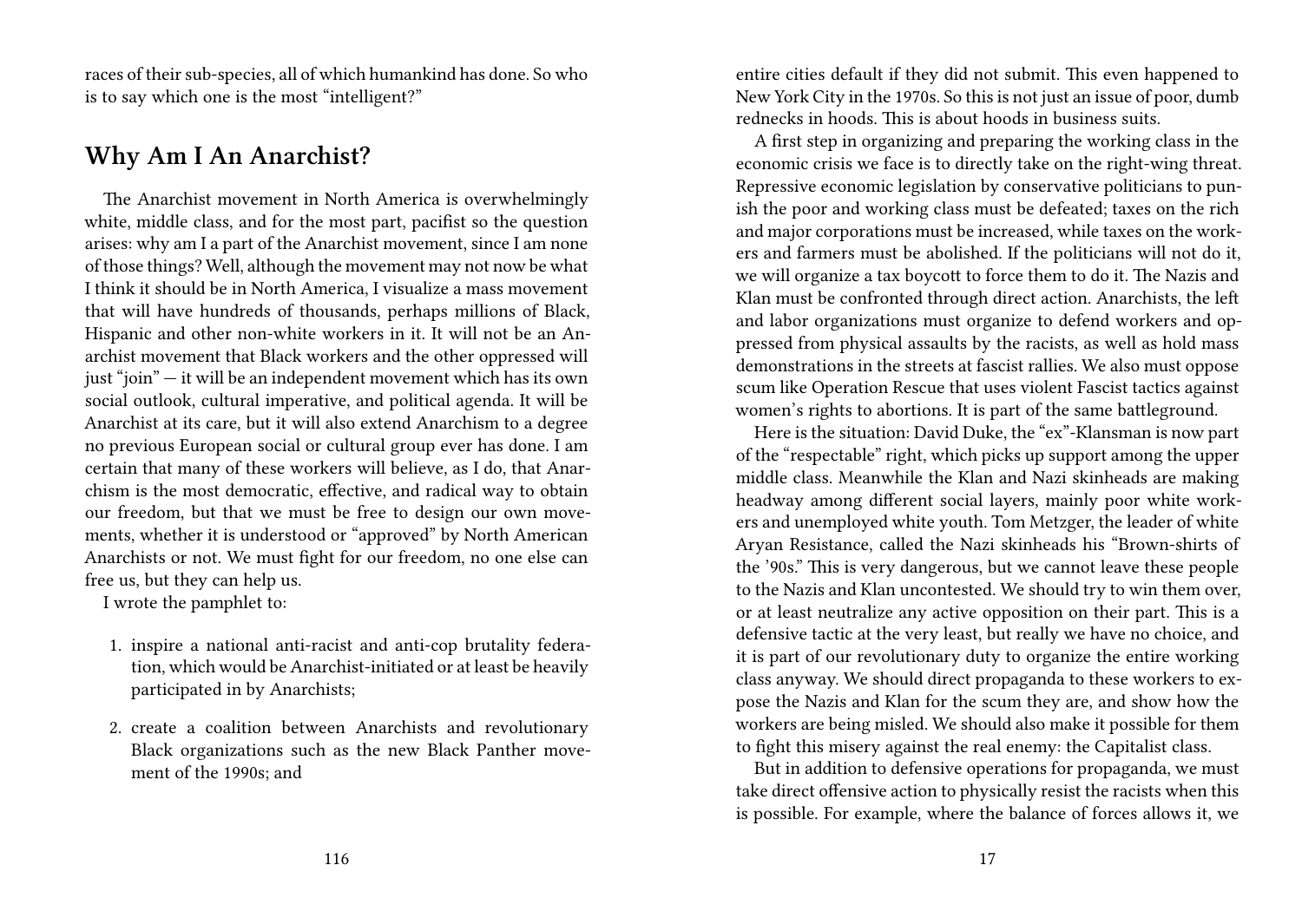must organize to forcefully drive the Nazis and Klan off the streets. In order to smash their movements we must organize commandotype actions to attack their rallies, close their bookshops and newspapers, destroy their meeting halls, and break up their marches. Since the Nazis and Klan organize by threatening and using violence, we must be prepared to reply to them in kind, but in a betterorganized and more effective way. For instance, pigs like David Duke and Tom Metzger, who have been advocating and leading the fascist movement in America, should be assassinated. We should infiltrate Klan and Nazi demonstrations in order to assault leaders and disrupt them, or hide at a distance and snipe at them with high-powered rifles. I have always felt that underground guerilla movements like the Black Liberation Army, Weather Underground, and New World Liberation Front should have attacked fascist movements and assassinated their leaders. If we cripple the fascists in this fashion, we can smash the entire right and begin to smash the State. This is the only way to stop fascists. *Death to the Klan and all fascists!*

None other than Adolph Hitler has been quoted as saying: "Only one thing could have stopped our movement. If our adversaries had understood its principle, and from the first day had smashed with the utmost brutality the nucleus of our new movement." We should take heed.

One other thing that we must do, and is something which tactically separates us Anarchists from the Marxist-Leninists, is that we use our studies of the authoritarian personality to help us organize against fascist recruitment All the M-L's "United Fronts" care about is a strict political approach to defeat fascism and prevent them from attaining state power, while being able to usher the Communist party in instead. They organize liberals and others into mass coalitions just to seize power, and then crush all radical and liberal ideological opponents after they get done with the fascists. That is why the Stalinist 'Communist" states resemble fascist police states so much in refusing to allow ideological plurality  $-$  they are both

community need organizations, in addition to industrial organizing. Whatever the community needs are, then they must be dealt with. This means organization. It includes cooperative groups to fulfill such needs as health, energy, jobs, childcare, housing, alternative schools, food, entertainment, and other social areas. These community groups would form a cooperative community, which would be a network of community needs organizations and serve as an Anarchistic sociopolitical infrastructure. These groups should network with those in other areas for mutual aid education, and action, and become a federation on a regional scale.

Third, Anarchists would have to deal with social illness. Not only do we organize for the physical needs of the people, but must also work and propagandize to cure the ills sprouted by the State, which has warped the human personality under Capitalism. For instance, the oppression of women must be addressed. No one can be free if 51 percent of society is oppressed, dominated and abused. Not only must we form an organization to deal with the harmful effects of sexism, but work to ensure patriarchy is dead by educating society about its harmful effects .The same must be done with racism, but in addition to reeducation of society, we work to alleviate the social and economic oppression of Black and other nonwhite peoples, and empower them for self-determination to lead free lives. Anarchists need to form groups to expose and combat racial prejudice and Capitalist exploitation, and extend full support and solidarity to the Black liberation movement.

Finally, Anarchism would deal with a number of areas too numerous to mention here — science, technology, ecology, disarmament, human rights and so on. We must harness the social sciences and make them serve the people, while we coexist with nature. Authoritarians foolishly believe that it is possible to "conquer" nature, but that is not the issue. We are just one of a number of species which inhabit this planet even if we are the most intelligent. But then other species have not created nuclear weapons, started wars where millions have been killed, or engaged in discrimination against the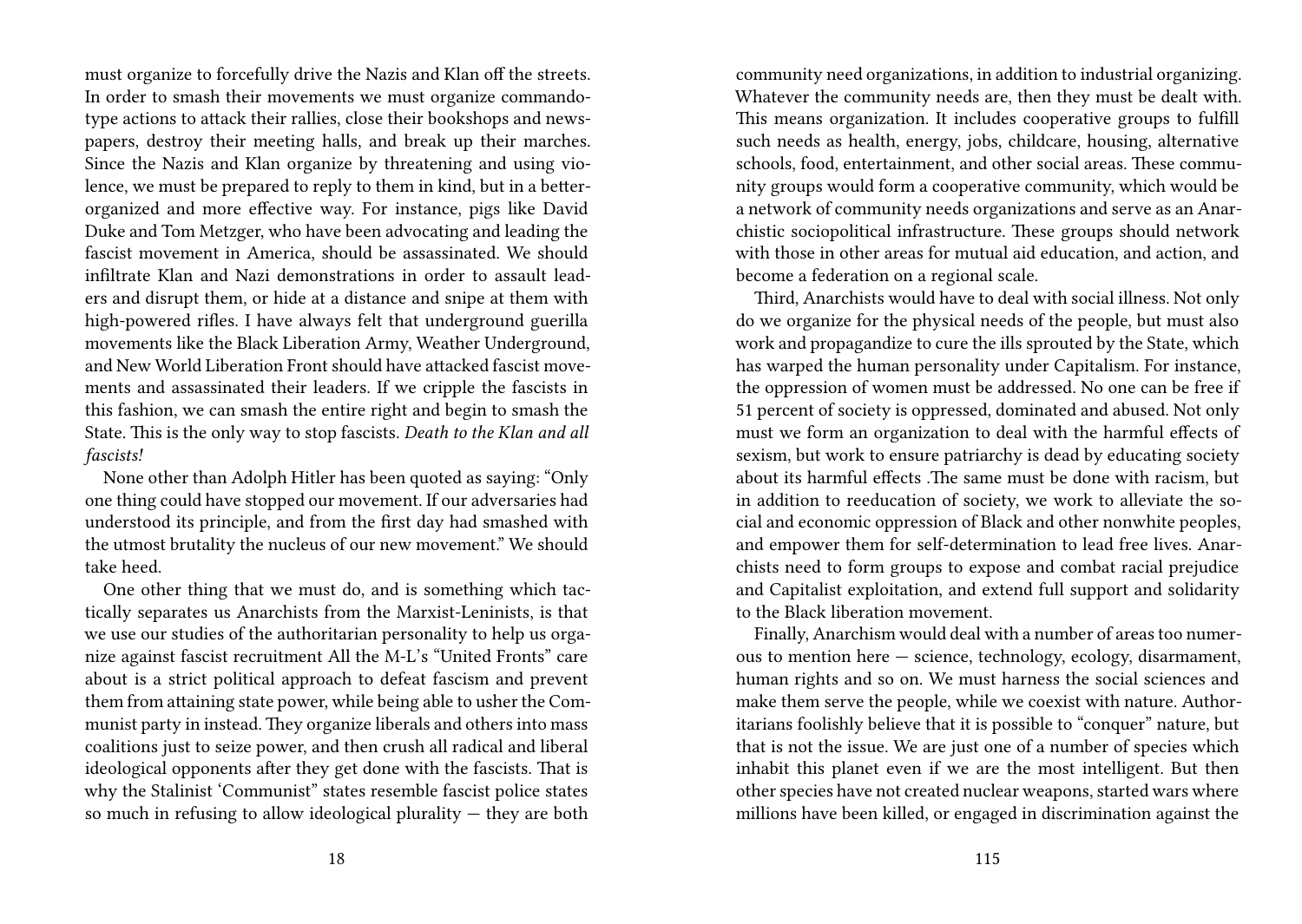needed for the transformation of current society from the authoritarian state to Anarchist-Communism The following is an example of how Anarchist-Communist federations could be structured. First, then is the area organization, which could cover a large city or county. All like-minded affinity groups in the area would associate themselves in a local federation. Agreements on ideology, mutual aid, and action to be undertaken would be made at meetings in which all can come and have equal voice.

When the local area organization reaches a size where it is deemed to be too big, the area federation would initiate a Coordinating Consensus Council. The purpose of the Council is to coordinate the needs and actions defined by all the groups, including the possibility of splitting and creating another federation. Each local area's affinity group would be invited to send representatives to the council with all the viewpoints of their group, and as a delegate they could vote and join in making policy on behalf of the group at the council.

Our next federation would be on a regional basis, say the entire South or Midwest This organization would take care of the whole region with the same principles of consensus and representation. Next would come a national federation to cover the U.S.A, and the continental federation, the latter of which would cover the continent of North America. Last would be the global organizations, which would be the networking of all federations worldwide. As for the latter because Anarchists do not recognize national borders and wish to replace the nation-state, they thus federate with all other like-minded people wherever they are living on the planet earth.

But for Anarchism to really work, the needs of the people must be fulfilled. So the first priority of Anarchists is the well being of all; thus we must organize the means to fully and equally fulfill the needs of the people. First, the means of production, transportation, and distribution must be organized into revolutionary organizations that the workers and the community run and control themselves. The second priority of the Anarchists is to deal with

totalitarian. For that matter, how much difference was there really between Stalin and Hitler? So, I say that merely physically beating back the fascists is not the issue. We need to study what accounts for the mass psychology of fascism and then defeat it ideologically, going to the core of the deep seated racist beliefs, emotions, and authoritarian conditioning of those workers who support fascism and all police state authority.

The third prong of our strategy is to organize among the workers and other oppressed sections of society with a program that addresses their needs. As has been said, the Klan and Nazis recruit among certain social layers — overwhelmingly white youth who are hard-pressed by the economic crisis. These people see Blacks, Latinos, Asians, Gays, women, and radical movements as a threat. They are racist, reactionary and potentially very violent. Fearful that they will lose the little they have, they buy the myth that the problems is "those people" trying to steal their jobs, homes, future, etc., rather than the decay of the Capitalist system.

As long as there appears to be no alternative to fighting over a shrinking social "pie," the fascists, with their simple minded "solutions," will get a hearing among the degenerate elements of the working class. The only way to undercut the appeal of the right is to organize a Libertarian workers movement that can fight for and win the things that people need — jobs, decent housing and schools, health care, etc. This can demonstrate concretely that there is an alternative to the right wing's poisonous "solutions," and it can win to the ranks of the workers' movement some of those people attracted to the fascist movement.

In all areas of our organizing, we must carry out consistent revolutionary propaganda explaining Capitalism is responsible for unemployment, rising prices, rotten schools and housing and the rest of the decay we see around us. We must expose the fact that, while the Nazis, Klan and other right-wingers make Black, Gays, Latinos and other oppressed people the scapegoat for the economic crisis, their real aim is to destroy the entire workers movement, commit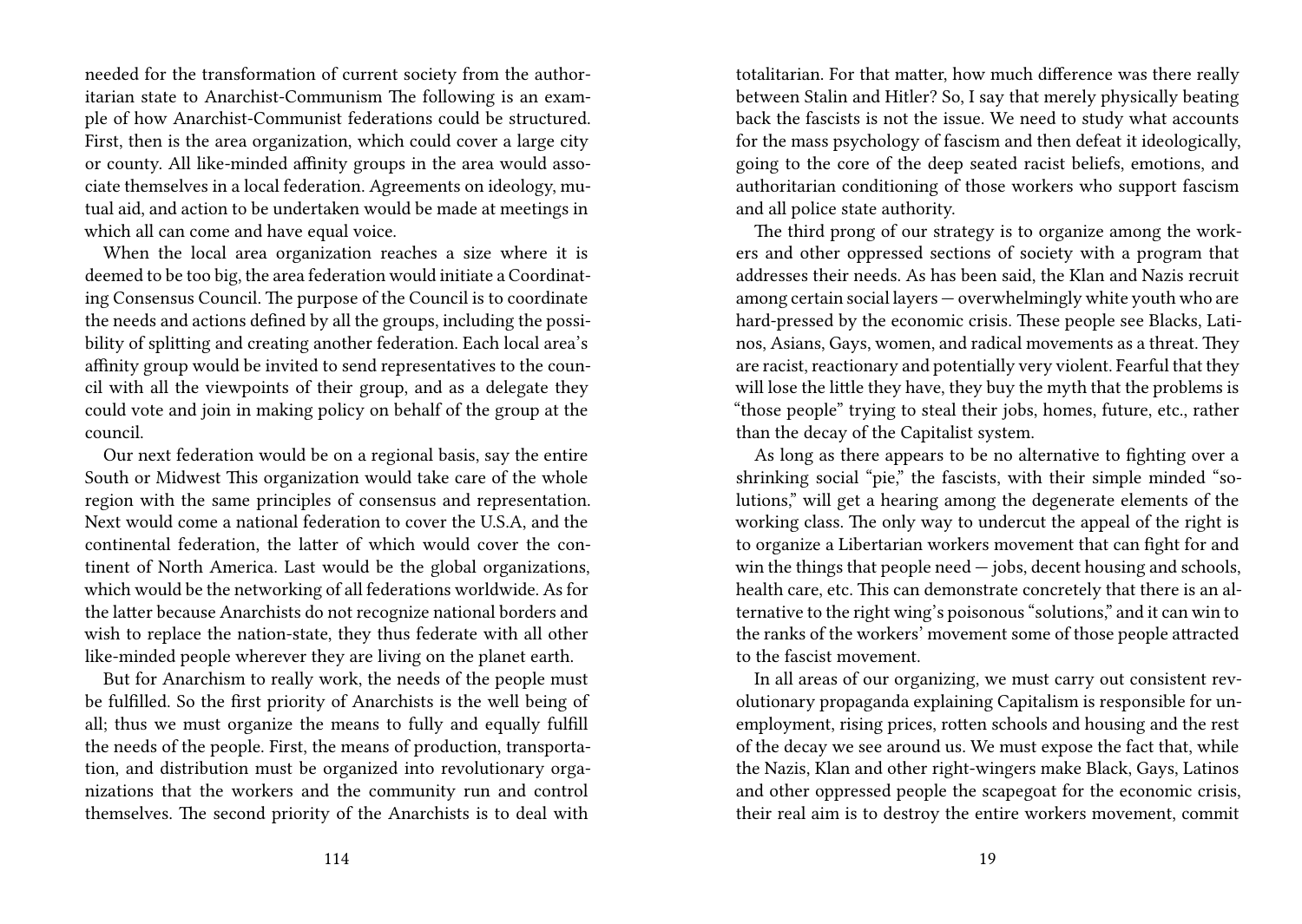genocide, start an adventuristic war and turn workers into outright slaves of the State. Therefore, these fascist forces are a threat to all workers of every nationality. It must be explained that they only want to use white workers as pawns in their scheme to create a fascist dictatorship, and all workers must unite and fight back and overthrow the state if they are to be free. *Death to the Klan, death to the nazis!*

## **Defeat white supremacy!**

The very means of class control by the rich is the least understood. White supremacy is more than just a set of ideas or prejudices. It is national oppression. Yet to most white people, the term conjures up images of the Nazis or Ku Klux Klan rather than the system of white skin privileges that really undergrids the Capitalist system in the U.S. Most white people, Anarchists included, believe in essence that Black people are "the same" as whites, and that we should just fight around "common issues" rather than deal with "racial matters," if they see any urgency in dealing with the matter at all. Some will not raise it in such a blunt fashion, they will say that "class issues should take precedence," but it means the same thing. They believe it's possible to put off the struggle against white supremacy until after the revolution, when in fact there will be no revolution if white supremacy is not attacked and defeated first. They won't win a revolution in the U.S. until they fight to improve the lot of Blacks and oppressed people who are being deprived of their democratic rights, as well as being super-exploited as workers.

Almost from the very inception of the North American socialist movement, the simple-minded economist position that all Black and white workers have to do to wage a revolution is to engage in a "common (economic) struggle" has been used to avoid struggle against white supremacy. In fact, the white left has always taken the chauvinist position that since the white working class is the rev4. Unity: the group is a form of family, a gathering of friends and comrades, people who care for the well-being of one another, who love and support each other, who strive to live in the spirit of cooperation and freedom; void of distrust, jealousy, hate, competition and other forms of negative social ideas and behavior. In short, affinity groups allow a collective to live a revolutionary lifestyle.

A big advantage of affinity groups is that they art highly resistant to police infiltration Because the group members are so intimate, the groups are very difficult to infiltrate agents into them, and even if a group is penetrated, there is no 'central office" which would give an agent information about the movement as a whole. Each cell has its own politics, agenda, and objectives. Therefore he would have to infiltrate hundreds, maybe thousands, of similar groups Further, since the members all know each other, he could not lead disruptions without risk of immediate exposure, which would blunt an operation like the COINTELPRO used by the FBI against the Black and progressive movements ring the 1960s. Further, because there are no leaders in the movement, there is no one to target and destroy the group.

Because they can grow as biological cells grow, by division, they can proliferate rapidly. There could be hundreds in one large city or region. They prepare for the emergence of a mass movement; they will organize large numbers of people in order to coordinate activities as their needs become apparent and as social conditions dictate. Affinity groups function as a catalyst within the mass movement, pushing it to higher and higher levels of resistance to the authorities. But they are ready-made for underground work in the event of open political repression or mass insurrection.

This leads us to the next level of Anarchist organizations, the area and regional federation. Federations are the networks of affinity groups who come together out of common needs, which include mutual aid education, action, and any other work deemed to be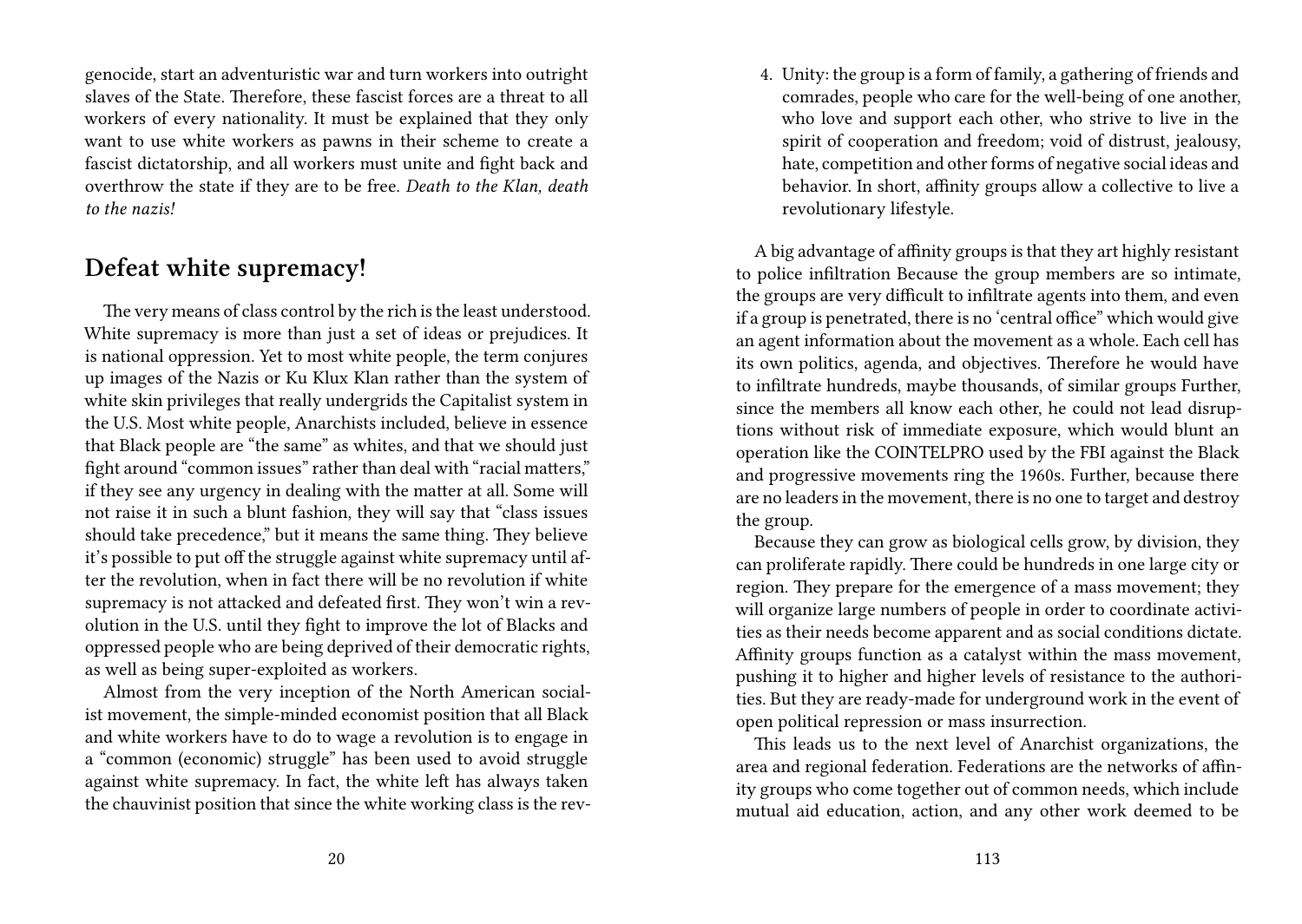The nucleus of Anarchist-Communist organization is the Affinity Group.The affinity group is a revolutionary circle or "cell" of friends and comrades who are in tune with each other both in ideology and as individuals. The affinity group exists to coordinate the needs of the group, as expressed by individuals and by the cell as a body. The group becomes an extended family; the well being of all becomes the responsibility of all.

"Autonomous, communal, and directly democratic, the group combines revolutionary theory with revolutionary lifestyle in its everyday behavior. It creates a free space in which revolutionaries can remake themselves individually, and also as social beings."

— Murray Bookchin, in *Post Scarcity Anarchism*

We could also refer to these affinity formations as "groups for living revolution" because they live the revolution now, even though only in seed form. Because the groups are small — from three to fifteen — they can start from a stronger basis of solidarity than mere political strategy alone.The groups would be the number one means of political activity of each member. There are four areas of involvement where affinity groups work:

- 1. Mutual Aid: this means giving support and solidarity between members, as well as collective work and responsibility.
- 2. Education: in addition to educating the society at-large to Anarchist ideals, this includes study by members to advance the ideology of the groups, as well as to increase their political, economic, scientific and technical knowledge.
- 3. Action: this means the actual organizing, and political work of the group outside the collective, where all members art expected to contribute.

olutionary vanguard anyway, why worry about an issue that will "divide the class"? Historically Anarchists have not even brought up the matter of "race politics," as one Anarchist referred to it the first time this pamphlet was published. This is a total evasion of the issue.

Yet it is the Capitalist bourgeoisie that creates inequality as a way to divide and rule over the entire working class. White skin privilege is a form of domination by Capital over white labor as well as oppressed nationality labor, not just providing material incentives to "buy off" white workers and set them against Black and other oppressed workers. This explains the obedience of white labor to Capitalism and the State. The white working class does not see their better off condition as part of the system of exploitation. After centuries of political and social indoctrination, they feel their privileged position is just and proper, and what is more has been "earned." They feel threatened by social gains of non-white workers, which is why they so vehemently opposed affirmative action plans to benefit minorities in jobs and hiring, and to redress years of discrimination against them. It is also why white workers have opposed most civil rights legislation.

Yet it is the day-to-day workings of white supremacy that we must fight most vigorously. We cannot remain ignorant or indifferent to the workings of race and class under this system, so that oppressed workers remain victimized. For years, Blacks have been "first hired, first fired" by Capitalist industry. Further, seniority systems have engaged in open racial discrimination, and are little more than white job trusts. Blacks have even been driven out of whole industries, such as coal mining. Yet the white labor bosses have never objected or intervened on behalf of their class brothers, nor will they if not pressed up against the wall by white workers.

As pointed out there are material incentives to this white worker opportunism: better jobs, higher pay, improved living conditions in white communities, etc., in short what has come to be known as the "white middle class lifestyle." This is what labor and the left have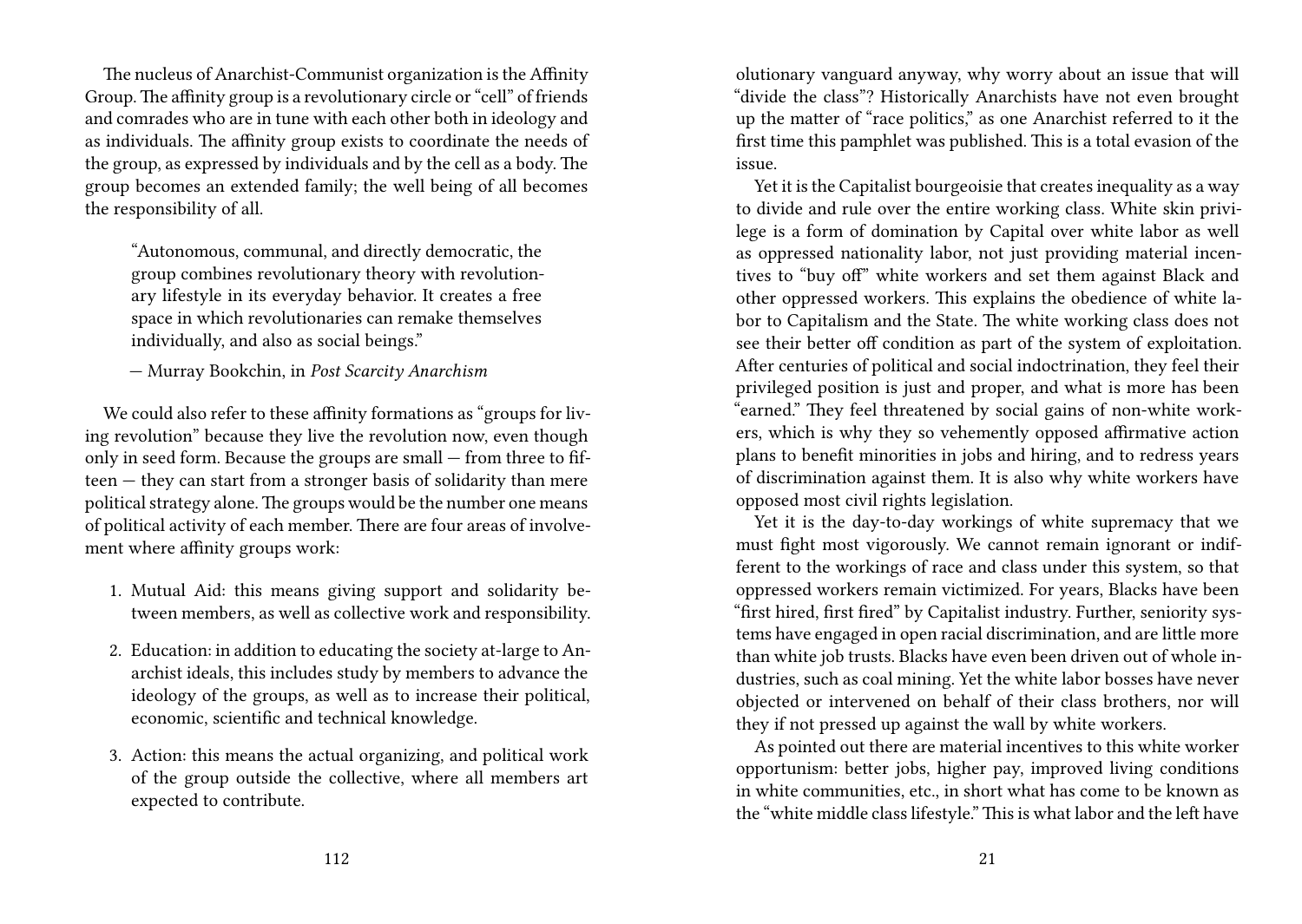always fought to maintain, not class solidarity, which would necessitate a struggle against white supremacy. This lifestyle is based on the super-exploitation of the non-white sector of the domestic working class as well as countries exploited by imperialism around the world.

In America, class antagonism has always included racial hatred as an essential component, but it is structural rather than just ideological. Since all of the institutions, the culture, and the socioeconomic system of U.S. Capitalism are based on white supremacy, how then is it possible to truly fight the rule of Capital without being forced to defeat white supremacy? The dual-tier economy of whites on top and Blacks on the bottom (even with all the class differences among whites has successfully resisted every attempt by radical social movements. These reluctant reformers have danced around the issue. While winning reforms, in many cases primarily for white workers only, these white radicals have yet to topple the system and open the road to social revolution.

The fight against white skin privilege also requires the rejection of the vicious identification of North Americans as "white" people, rather than as Welsh, German, Irish, etc. as their national origin. This "white race" designation is a contrived super-nationality designed to inflate the social importance of European ethnics and to enlist them as tools in the Capitalist system of exploitation. In North America, white skin has always implied freedom and privilege: freedom to gain employment, to travel, to obtain social mobility out of one's born class standing, and a whole world of Eurocentric privileges. Therefore, before a social revolution can take place, there must be an abolition of the social category of the "white race." (with few exceptions in this essay, I will begin referring to them as "North Americans.")

These "white" people must engage in class suicide and race treachery before they can truly be accepted as allies of Black and nationally oppressed workers; the whole idea behind a "white race" is conformity and making them accomplices to mass murder and hierarchical and that membership would be voluntary. Anarchist revolution is a process of organization building and rebuilding. This does not mean the same thing as the Marxist-Leninist concept of "party building, which is just about strengthening the role of party leaders and driving out those members those who have an independent position. These purges are methods of domination that the ML's use to beat all democracy out of their movements, yet they facetiously call this "democratic centralism".

What organization means within Anarchism is to organize the needs of the people into non-authoritarian social organizations so that they can take care of their own business on an equal basis. It also means the coming together of like-minded people for the purpose of coordinating the work that both groups and individuals feel necessary for their survival, well being, and livelihood. So because Anarchism involves people who would come together an the basis of mutual needs and interests cooperation is a key element A primary aim is that the individuals should speak for themselves, and that all in the group be equally responsible for the group's decisions; no leaders or bosses here!

Many Anarchists would even envisage large scale organizational needs in terms of small local groups organized in the workplace, collectives, neighborhoods, and other areas, who would send delegates to larger committees who would make decisions on matters of wider concern. The job of delegate would not be full-time; it would be rotated. Although their out-of-pocket expenses would be paid, the delegate would be unpaid, recallable and would only voice the group's decisions. The various schools of Anarchism differ in emphasis concerning organization. For example, Anarcho-Syndicalists stress the revolutionary labor union and other workplace formations as the basic unit of organization, while the Anarchist-Communists recognize the commune as the highest form of social organization. Others may recognize other formations as most important, but they all recognize and support free, independent organizations of the people as the way forward.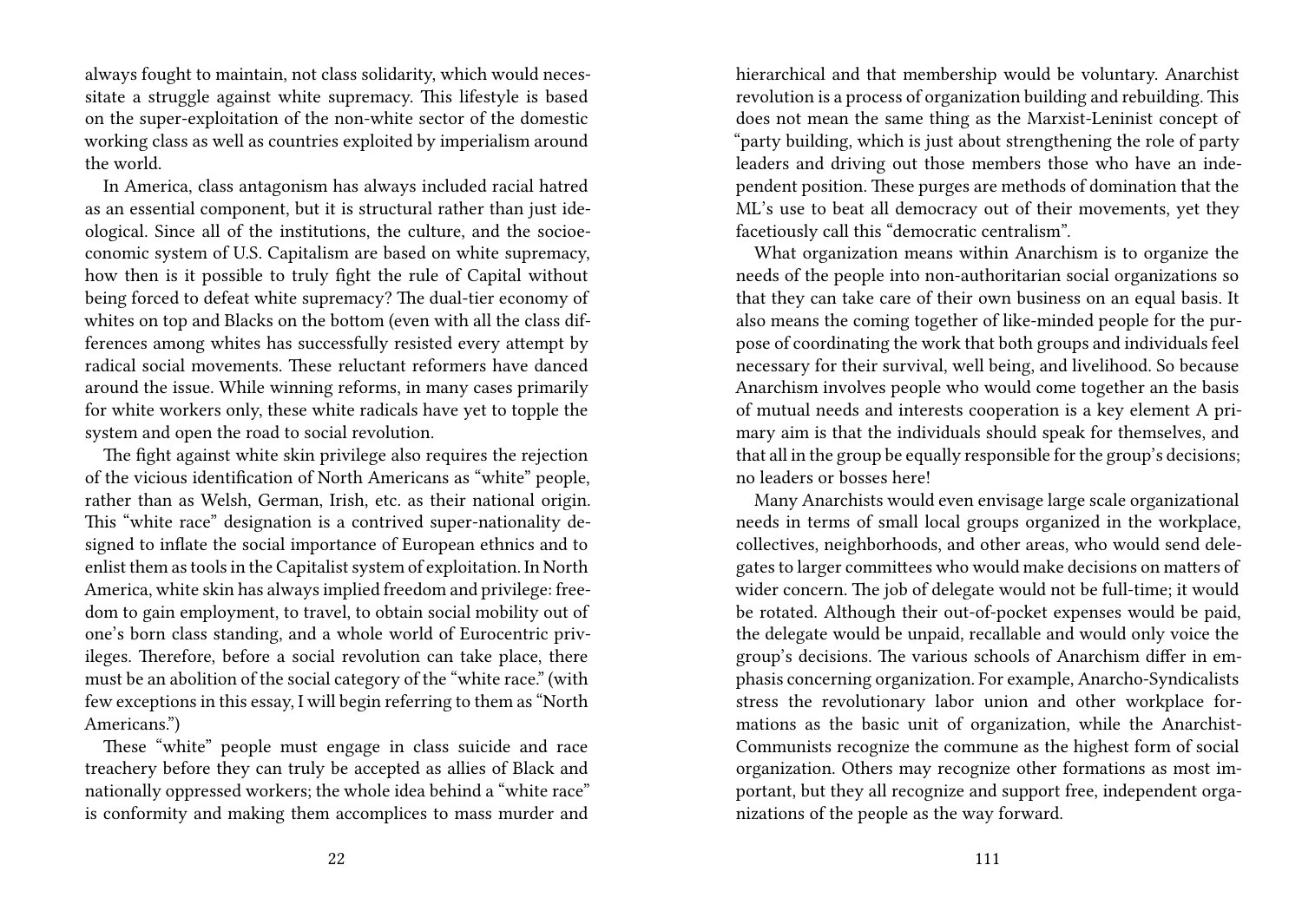upon war to achieve our liberation, for our struggle cannot be won by the force of arms alone. No, the people must be armed beforehand with understanding and agreement of our objectives, as well as trust and love of the revolution, and our military weapons are only an expression of our organic spirit and solidarity. Perfect love for the people, perfect hate for the enemy. As the Cuban revolutionary, Che Guevara, said: "When one falls, another must take (their) place, and the rage of each death renews the reason for the fight"

The governments of the world commit much of their violence in repressing any attempt to overthrow the State. Crimes of repression against the people have usually benefited those in power, especially if the government is powerful Look what happened in the United States when the Black revolution of the 1960s was repressed. Many protesting injustice were jailed, murdered, injured, or blacklisted — all of which was set up by the State's secret police agencies. The movement was beaten down for decades as a result. So we cannot just depend on mass mobilizations alone, or just engage in underground offensives, if we want to defeat the state and its repression; some mid-place between the two must be found. For the future, our work will include development of collective techniques of self-defense, as well as underground work while we work towards social revolution.

#### **Anarchists and Revolutionary Organization**

Another lie about Anarchism is that they are nihilistic and don't believe in any organizational structure. Anarchists are not opposed to organization In fact, Anarchism is primarily concerned about analyzing the way in which society is presently organized, i.e., government.

Anarchism is all about organization, but it is about alternative forms of organization to what now exists. Anarchism's opposition to authority leads to the view that organization should be nonexploitation. If white people do not want to be saddled with the historical legacy of colonialism, slavery and genocide themselves, then they must rebel against it. So the "whites" must denounce the white identity and its system of privilege, and they must struggle to redefine themselves and their relationship with others. As long as white society, (through the State which says it is acting in the name of white people), continues to oppress and dominate all the institutions of the Black community, racial tension will continue to exist, and whites generally will continue to be seen as the enemy.

So what do North Americans start to do to defeat racial opportunism, white skin privileges and other forms of white supremacy? First they must break down the walls separating them from their non-white allies. Then together they must wage a fight against inequality in the workplace, communities, and in the social order. Yet it not just the democratic rights of African people we are referring to when we are talking about "national oppression." If that were the whole issue, then maybe more reforms could obtain racial and social equality. But no, that is not what we are talking about.

Blacks (or Africans in America) are colonized. America is a mother country with an internal colony. For Africans in America, our situation is one of total oppression. No people are truly free until they can determine their own destiny. Ours is a captive, oppressed colonial status that must be overthrown, not just smashing ideological racism or denial of civil rights. In fact, without smashing the internal colony first means the likelihood of a continuance of this oppression in another form. We must destroy the social dynamic of a very real existence of America being made up of an oppressor white nation and an oppressed Black nation, (in fact there are several captive nations).

This requires the Black Liberation movement to liberate a colony, and this is why it is not just a simple matter of Blacks just joining with white Anarchists to fight the same type of battle against the State. That is also why Anarchists cannot take a rigid position against all forms of Black nationalism (especially revolutionary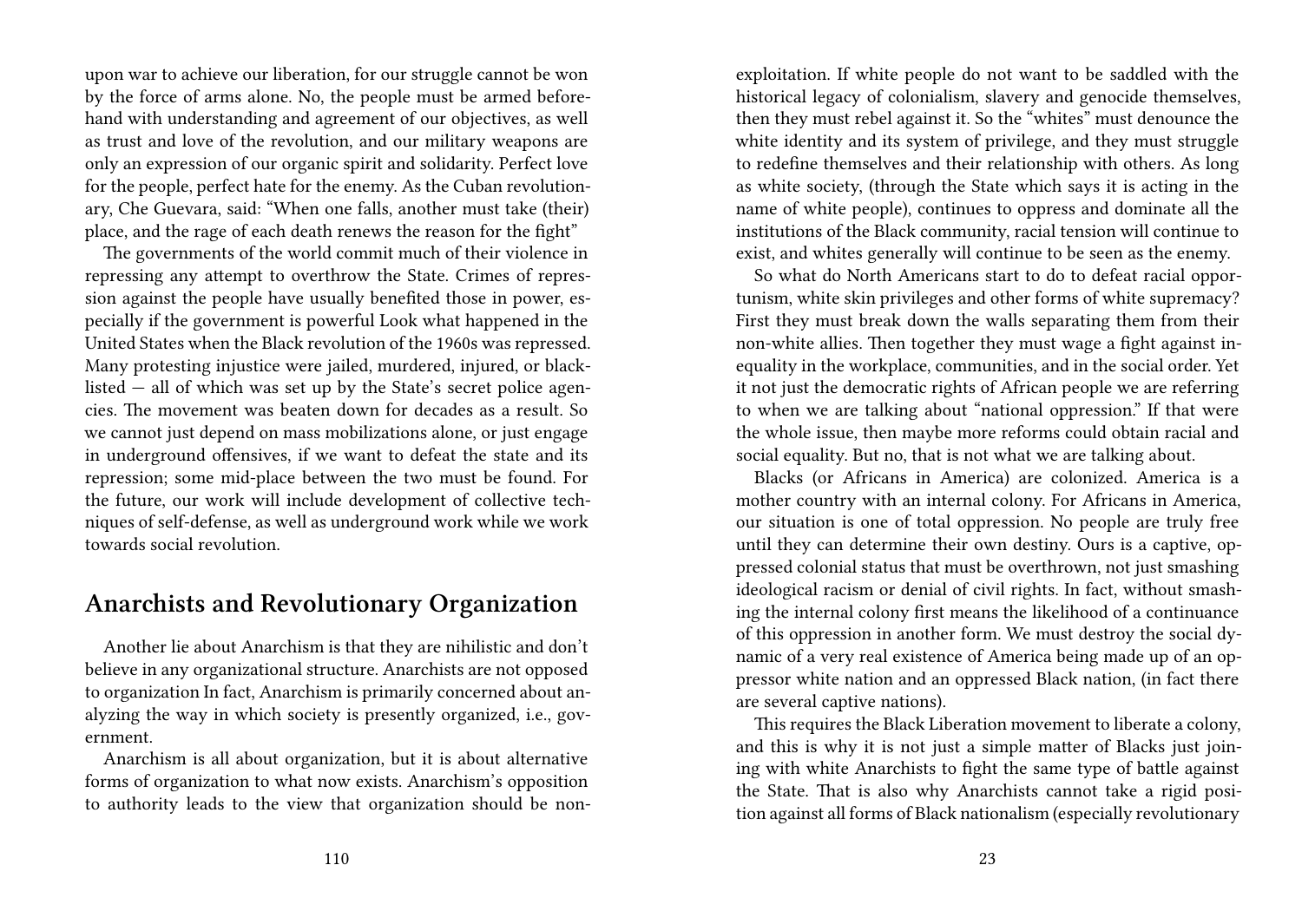groups like the Black Panther Party), even if there are ideological differences about the way some of them are formed and operate. But North Americans must support the objectives of racially oppressed liberation movements, and they must directly challenge and reject white skin privilege. There is no other way and there is a shortcut; white supremacy is a huge stumbling block to revolutionary social change in North America.

The Black Revolution and other national liberation movements in North America are indispensable parts of the overall Social revolution. North American workers must join with Africans, Latinos and others to reject racial injustice, Capitalist exploitation, and national oppression. North American workers certainly have an important role in helping those struggles to triumph. Material aid alone, which can be assembled by white workers for the Black revolution, could dictate the victory or defeat of that struggle at a particular stage.

I am taking time to explain all this, because predictably some Anarchist purists will try to argue me down that having a white movement is a good thing, that Blacks and other oppressed nationalities just need to climb aboard the "Anarchist Good Ship" (a ship of fools?), and all of this is just "Marxist national liberation nonsense." Well, we know part of the reason for an Anarchist anti-racist movement is to challenge this chauvinist perspective right in the middle of our own movement. An Anarchist Anti-Racist Federation would not exist just to fight Nazis. We need to challenge and correct racist and doctrinaire positions on race and class within our movement. If we cannot do that, then we cannot organize the working class, Black or white, and are of no use to anyone.

been efforts at making those in power personally responsible for their unjust acts and repressive authority. But in fact, Anarchists, Socialists, Communists and other revolutionaries, as well as patriots and nationalists, and even reactionaries and racists like the Ku Klux Klan or Nazis have all used violence for a variety of reasons. Who would not have rejoiced if a dictator like Hitler had been slain by assassins, and thus spared the world racial genocide and the Second World War? Further, all revolutions are violent because the oppressing class will not give up power and privileges without a bloody fight. So we have no choice anyway.

Basically, we would all choose to be pacifists. And like Dr. Martin Luther King Jr. counseled, we would rather resolve our differences with understanding, love and moral reasoning. We will attempt these solutions first, whenever possible. In the insanity that reigns, however, out movement acknowledge the utility of preparedness. It is too dangerous a world to be ignorant of the ways to defend ourselves so that we can continue our revolutionary work. Bring acquainted with a weapon and its uses does not mean that you must immediately go out and use that weapon, but that if you need to use it, you can use it wed. We art forced o acknowledge that the American progressive and radical movements have been too pacifist to be truly effective. We also realize that open groups that proposed cooperative change and were basically nonviolent like the IWW, were crushed violently by the government and finally we have unfortunate example of Dr. King, Jr. himself, who was assassinated in 1968 by a conspiracy of agents of the State, most likely the FBI.

Understand that the more we succeed at our work, the mote dangerous will our situation become, because we will then be recognized as a threat to the State. And, make no mistake, the insurrection is coming. An American Intifada that will destabilize the state. So we art talking about a spontaneous, prolonged, rising of the vast majority of the people, and the necessity to defend our Social revolution. Although we recognize the importance of defensive paramilitary violence, and even urban guerilla attacks, we do not depend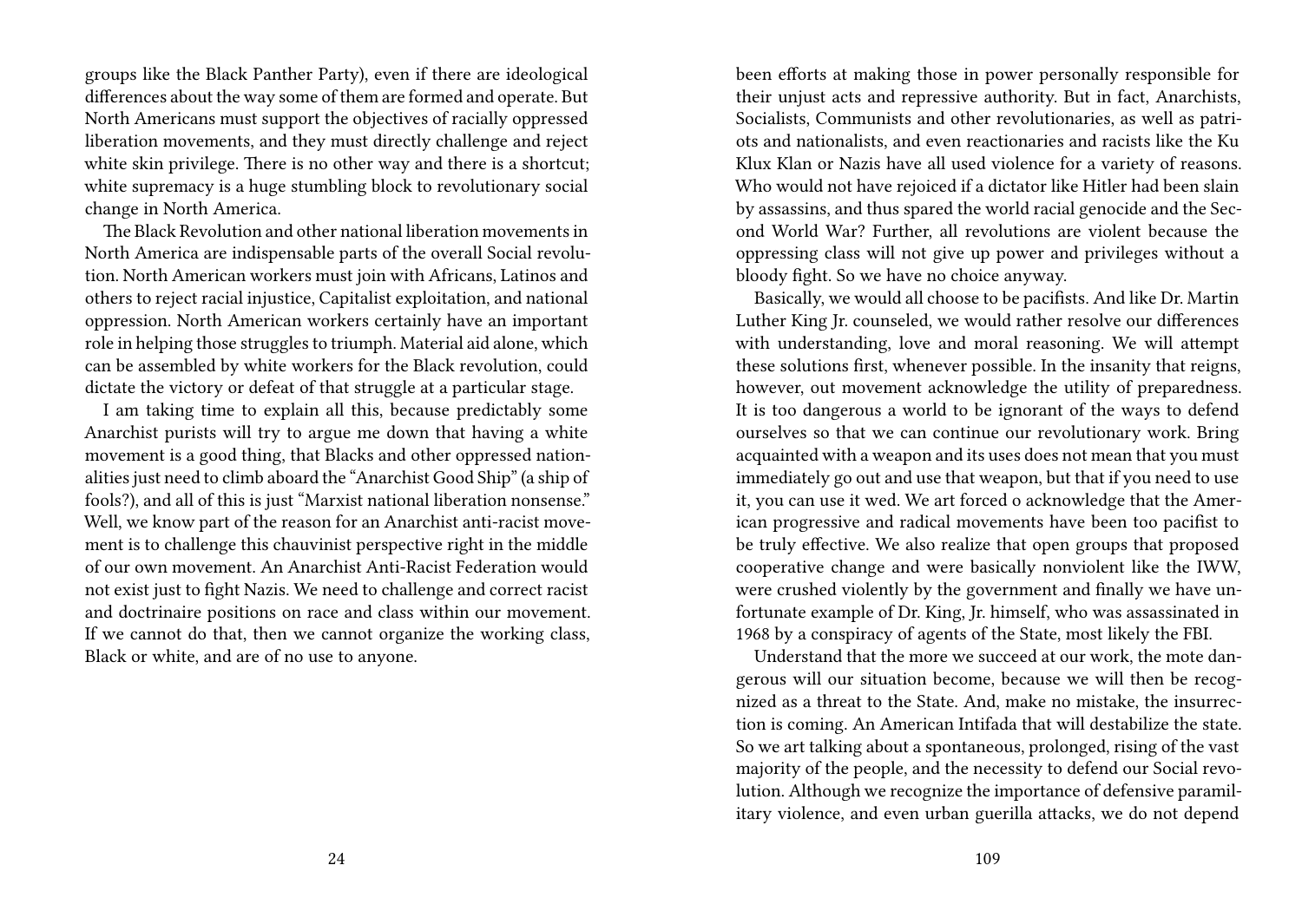like the CIA, KGB, MI6 or other national spy agencies, nor use them as secret police to uphold the home governments in various countries, no matter how repressive and unpopular the regime. Further, if your government makes you a policeman or soldier, you kill and repress people in the name of "freedom" or "law and order".

"You don't question the right of the government to kill, to confiscate and imprison. If a private person should be guilty of the things that the government is doing all the time, you'd brand him a murderer, thief and scoundrel. Bur as long as the violence committed is "lawful" you approve of it and submit to it. So it is not real violence that you object to, but people using violence unlawfully" — Alexander Berkman, in *ABC of Anarchism*

If we speak honestly we must admit that everyone believes in violence and practices it, however they may condemn it in others. Either they do it themselves or they have the police or army to do it on their behalf as agents of the state. In fact, all of the governmental institutions we presently support and the entire life of present society are based on violence. In fact America is the most violent country on earth, or as one SNCC comrade, H. Rap Brown, was quoted as saying: "violence is as American as apple pie (!)" The United States goes all over the world committing violence, it assassinates heads of State, overthrows governments, slaughters civilians in the hundreds of thousands, and makes a prison out of captive nations, such as it is doing in Iraq and Somalia, at the present time. We are expected to passively submit to these crimes of conquest, that is the hallmark of a good citizen.

So Anarchists have no monopoly and violence, and when it was used in so-called "propaganda of the deed" attacks, it was against tyrants and dictators, rather than against the common people.These individual reprisals  $-$  bombings, assassinations, sabotage  $-$  have

# **Chapter 2. Where is the Black struggle and where should it be going?**

Some — usually comfortable Black middle class professionals, politicians or businessmen who rode the 1960s Civil rights movement into power or prominence  $-$  will say there is no longer any necessity to struggle in the streets during the 1990s for Black freedom. They say we have "arrived" and are now "almost free." They say our only struggle now is to "integrate the money," or win wealth for themselves and members of their social class, even though they give lip service to "empowering the poor." Look, they say, we can vote, our Black faces are all over TV in commercials and situation comedies, there are hundreds of Black millionaires, and we have political representatives in the halls of Congress and State houses all over the land. In fact, they say, there are currently over 7,000 Black elected officials, several of whom preside over the largest cities in the nation, and there is even a governor of a Southern state, who is an African-American. That's what they say. But does this tell the whole story?

The fact is we are in as bad or even worse a shape, economically and politically, as when the Civil rights movement began in the 1950s. One in every four Black males are in prison, on probation, parole, or under arrest; at least one-third or more of Black family units are now single parent families mired in poverty; unemployment hovers at 18–25 percent for Black communities; the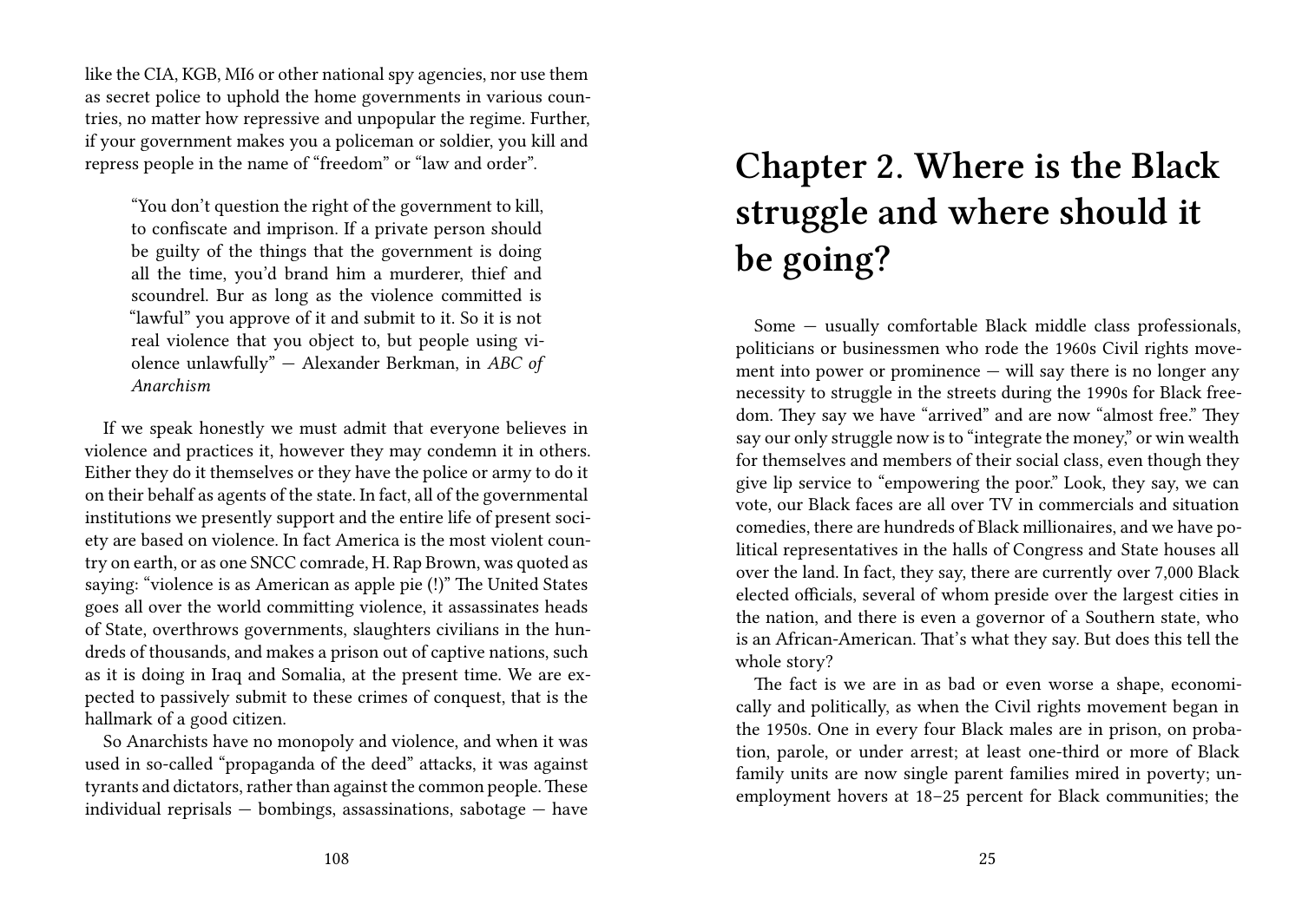drug economy is the number one employer of Black youth; most substandard housing units are still concentrated in Black neighborhoods; Blacks and other non-whites suffer from the worst health care; and Black communities are still underdeveloped because of racial discrimination by municipal governments, mortgage companies and banks, who "redline" Black neighborhoods from receiving community development, housing and small business loans which keep our communities poor. We also suffer from murderous acts of police brutality by racist cops which has resulted in thousands of deaths and wounding; and internecine gang warfare resulting in numerous youth homicides (and a great deal of grief). But what we suffer from most and what encompasses all of these ills is that fact that we are an oppressed people — in fact a colonized people subject to the rule of an oppressive government. We really have no rights under this system, except that which we have fought for and even that is now in peril. Clearly we need a new mass Black protest movement to challenge the government and corporations, and expropriate the funds needed for our communities to survive.

Yet for the past 25 years the revolutionary Black movement has been on the defensive. Due to cooptation, repression and betrayals of the Black Liberation movement of the 1960s, today's movement has suffered a series of setbacks and has now become static in comparison. This may be because it is just now getting its stuff together after being pummeled by the State's police agencies, and also because of the internal political contradictions which arose in the major Black revolutionary groups like the Black Panther Party, Student Nonviolent Coordinating Committee (SNCC or "snick' as it was called in those days), and the League of Revolutionary Black Workers. I believe all were factors that led to the destruction of the 1960s' Black left in this country. Of course, many blame this period of relative inactivity in the Black movement on the lack of forceful leaders in the mold of Malcolm X, Martin Luther King, Marcus Garvey, etc., while other people blame the "fact" the Black masses have

ations" in Korea and Vietnam — all of these have been done by governments. It is government and state/class rule, which is the source of all violence. This includes all governments. The so-called "Communist" world is not communist and the "Free" world is not free. East and West, Capitalism, private or state remains an inhuman type of society where the vast majority is bossed at work, at home, and in the community. Propaganda (news and literary), policemen and soldiers, prisons and schools, traditional values and morality all serve to reinforce the power of the few and to convince or correct the many into passive acceptance of a brutal degrading and irrational system. This is what Anarchists mean by authority being oppression, and it is just such authoritarian rule which is at work in the United States of America, as well as the "Communist" governments of China or Cuba.

"What is the thing we call government? Is it anything but organized violence? The law orders you to obey, and if you don't obey, it will compel you by force — all governments, all law and authority finally rest enforce and violence, on punishment or fear of punishment.

— Alexander Berkman, in *ABC of Anarchism*

There are revolutionaries, including many Anarchists, who advocate armed overthrow of the capitalist State. They do not advocate or practice mass murder, like the governments of the modern world with their stockpiles of nuclear bombs, poison gas and chemical weapons, huge air forces, navies and armies and who are hostile to one another. It was not the Anarchists who provoked two World Wars where over 100 million persons were slaughtered; nor was it the Anarchists who invaded and butchered the peoples of Korea, Panama, Somalia, Iraq, Indonesia, and other countries who have sustained imperialist military snack. It was not the Anarchists who sent armies of spies all over the world to murder, corrupt, subvert, overthrow and meddle into the internal affairs of other countries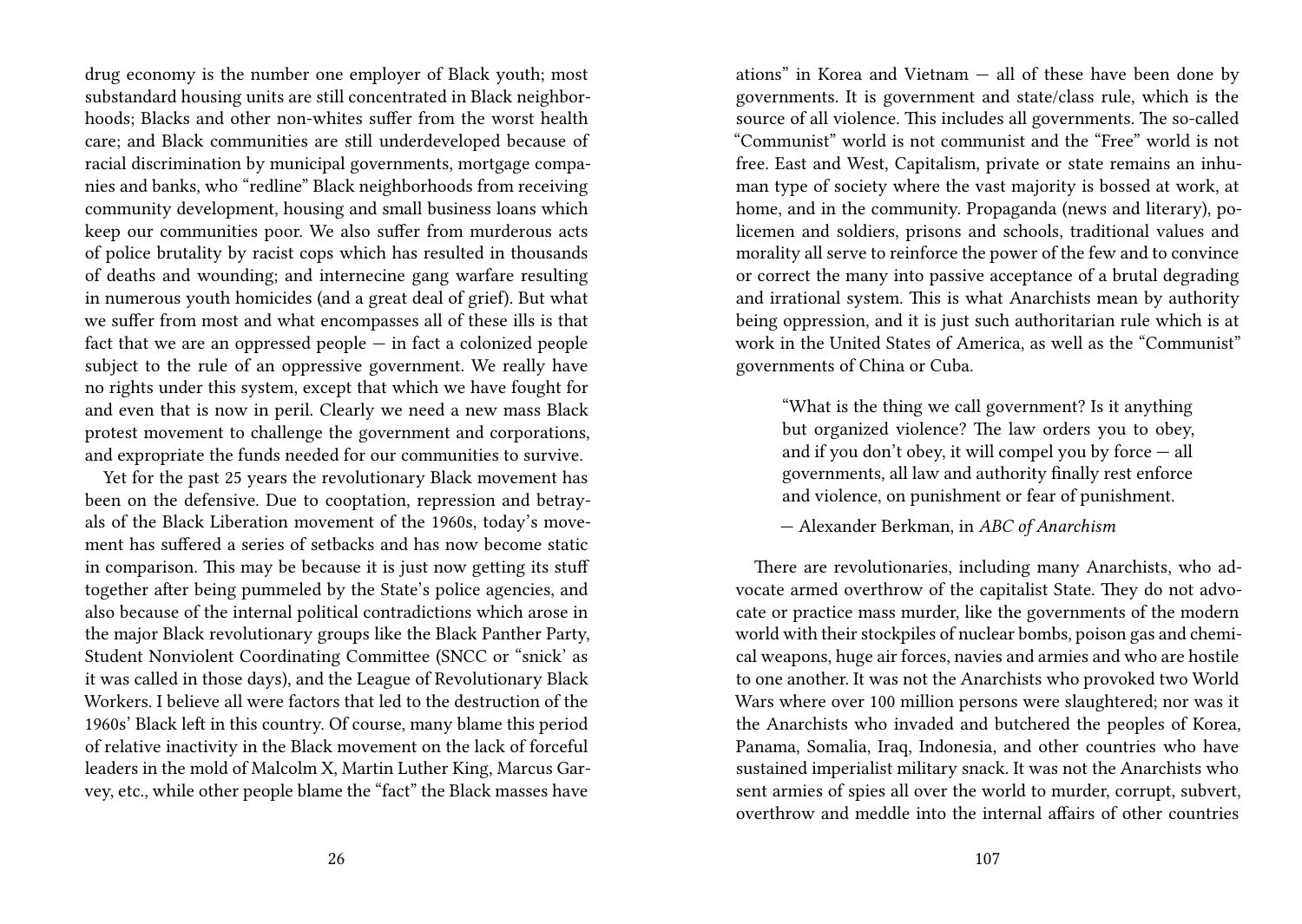away with government also signifies the abolition of monopoly and personal ownership of the means of production and distribution.

#### **Anarchism, Violence and Authority**

One of the biggest lies about Anarchists is that they are mindless bomb throwers, cutthroats, and assassins. People spread these lies for their own reasons: governments, because they am afraid of being overthrown by Social revolution; Marxist-Leninists, because it is a competing ideology with a totally different concept of social organization and revolutionary struggle; and the Church, because Anarchism does not believe in deities and its rationalism might sway workers away from superstition. It is true that these lies and propaganda are able to sway many people primarily because they never hear the other side. Anarchists receive bad press and suffer a scapegoat of every politician, right or left wing.

Because a Social revolution is an Anarchist revolution, which not only abolishes one exploiting class for another, but all exploiters and the instrument of exploitation, the State. Because it is a revolution for people's power, instead of political power; because it abolishes both money and wage slavery; because Anarchists am for total democracy and freedom instead of politicians to represent the masses in Parliament, Congress, or the Communist Party; because Anarchists are for workers' self-management of industry, instead of government regulation; because Anarchists are for full sexual, racial, cultural and intellectual diversity, instead of sexual chauvinism, cultural repression, censorship, and racial oppression; lies have had to be told that the Anarchists are killers, rapists, robbers, mad bombers, unsavory elements, the worst of the worst.

But let's look at the real world and set who is causing all this violence and repression of human rights. The wholesale murder by standing armies in World Wars I and II, the pillage and tape of former colonial counties, military invasions or so-called "police operallegedly become "corrupt and apathetic," or just need the "correct revolutionary line."

Whatever the true facts of the matter, it can clearly be seen that the government, the Capitalist corporations, and the racist ruling class are exploiting the current weakness and confusion of the Black movement to make an attack on the Black working class, and are attempting to totally strip the gains won during the Civil rights era. In addition there is a resurgence of racism and conservatism among broad layers of the white population, which is a direct result of this right-wing campaign. Clearly this is a time when we must entertain new ideas and new tactics in the freedom struggle.

The ideals of Anarchism are something new to the Black movement and have never really been examined by Black and other nonwhite activists. Put simply, it means the people themselves should rule, not governments, political patties, or self-appointed leaders in their name. Anarchism also stands for the self-determination of all oppressed peoples, and their right to struggle for freedom by any means necessary.

So what road is in order for the Black movement? Continue to depend on opportunistic Democratic hack politicians like Bill Clinton or Ted Kennedy; the same old group of middle class sellout "leaders" of the Civil rights lobby; one or another of the authoritarian Leninist sects, who insist that they and they alone have the correct path to "revolutionary enlightenment"; or finally building a grassroots revolutionary protest movement to fight the racist government and rulers?

Only the Black masses can finally decide the matter, whether they will be content to bear the brunt of the current economic depression and the escalating racist brutality, or will lead a fight back. Anarchists trust the best instincts of the people, and human nature dictates that where there is repression there will be resistance; where there is slavery, there will a struggle against it. The Black masses have shown they will fight, and when they organize they will win!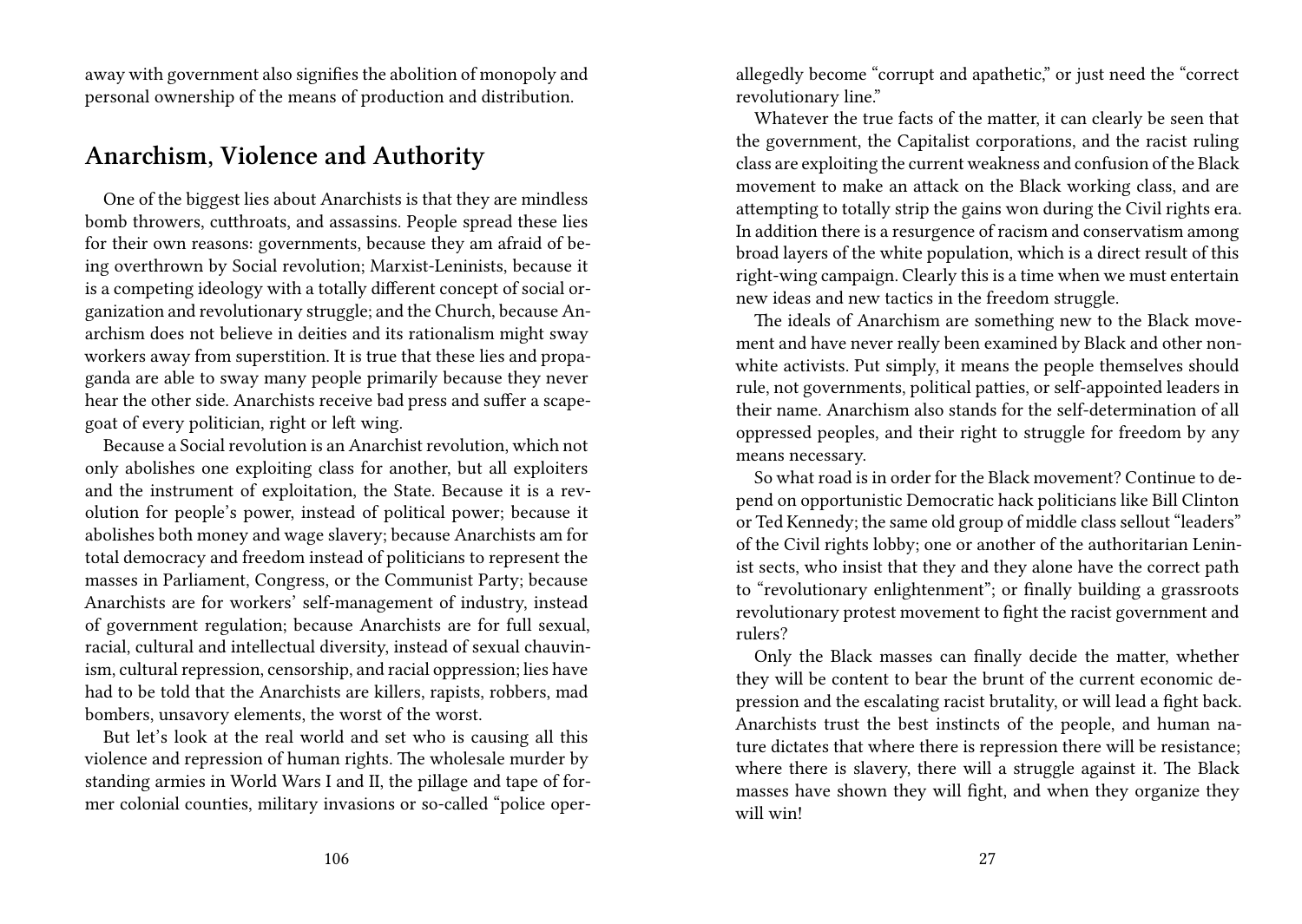## **A Call for a New Black Protest Movement**

Those Anarchists who are Black like myself recognize there has to be a whole new social movement, which is democratic, on the grassroots level and is self-activated. It will be a movement independent of the major political parties, the State and the government. It must be a movement that, although it seeks to expropriate government money for projects that benefit the people, does not recognize any progressive role for the government in the lives of the people. The government will not free us, and is part of the problem rather than part of the solution. In fact only the Black masses themselves can wage the Black freedom struggle, not a government bureaucracy (like the U.S. Justice Department), reformist civil rights leaders like Jesse Jackson, or a revolutionary vanguard party on their behalf.

Of course, at a certain historical moment, a protest leader can play a tremendous revolutionary role as a spokesperson for the people's feelings, or even produce correct strategy and theory for a certain period, (Malcolm X, Marcus Garvey, and Martin Luther King, Jr. come to mind), and a "vanguard party" may win mass support and acceptance among the people for a time (e.g., the Black Panther Party of the 1960s), but it is the Black masses themselves who will make the revolution, and, once set spontaneously in motion, know exactly what they want.

Though leaders may be motivated by good or bad, even they will act as a brake on the struggle, especially if they lose touch with the freedom aspirations of the Black masses. Leaders can only really serve a legitimate purpose as an advisor and catalyst to the movement, and should be subject to immediate recall if they act contrary to the people's wishes. In that kind of limited role they are not leaders at all — they are community organizers.

The dependence of the Black movement on leaders and leadership (especially the Black bourgeoisie) has led us into a political dead end. We are expected to wait and suffer quietly until the next

conditions the development of a set of social and economic relations, which has established Capitalism, and this situation allows a small minority within society to reap enormous benefits and privileges at the expense of the laboring minority. This is the classic scenario of Capital exploiting labor.

Where there is a high social division of labor and complex industrial organization, money is necessary to perform transactions. It is not simply that this money is legal tender, and it is used in place of direct barter of goods. That is not what we art limited to here: Capital is money, but money as a process, which reproduces and increases its value. Capital arises only when the owner of the means of production finds workers on the market as sellers of their own labor power. Capitalism developed as the form of private property that shifted from the rural agricultural style to the urban, factory style of labor. Capitalism centralizes the instruments of production and brings individuals closely alongside of others in a disciplined work force. Capitalism is industrialized commodity production, which makes goods for profit, not for social needs. This is a special distinction of capital and capital alone.

We may understand Capitalism and the basis of our observations, as Capital endowed with will and consciousness. That is, as those people who acquire capital, and function as an elite, moneyed class with enough national and political power to rule society. Further, that accumulated capital is money, and with money they control the means of production that is defined as the mills, mines, factories, land, water, energy and other natural resources, and the rich know that this is their property. They don't need ideological pretensions, and are under no illusions about "public property".

An economy, such as the one we have briefly sketched, is not based on fulfilling the needs of everyone in society, but instead is based on the accumulation of profits for the few, who live in palatial luxury as a leisure class, while the workers live in either poverty or one or two paychecks removed. You see, therefore, that doing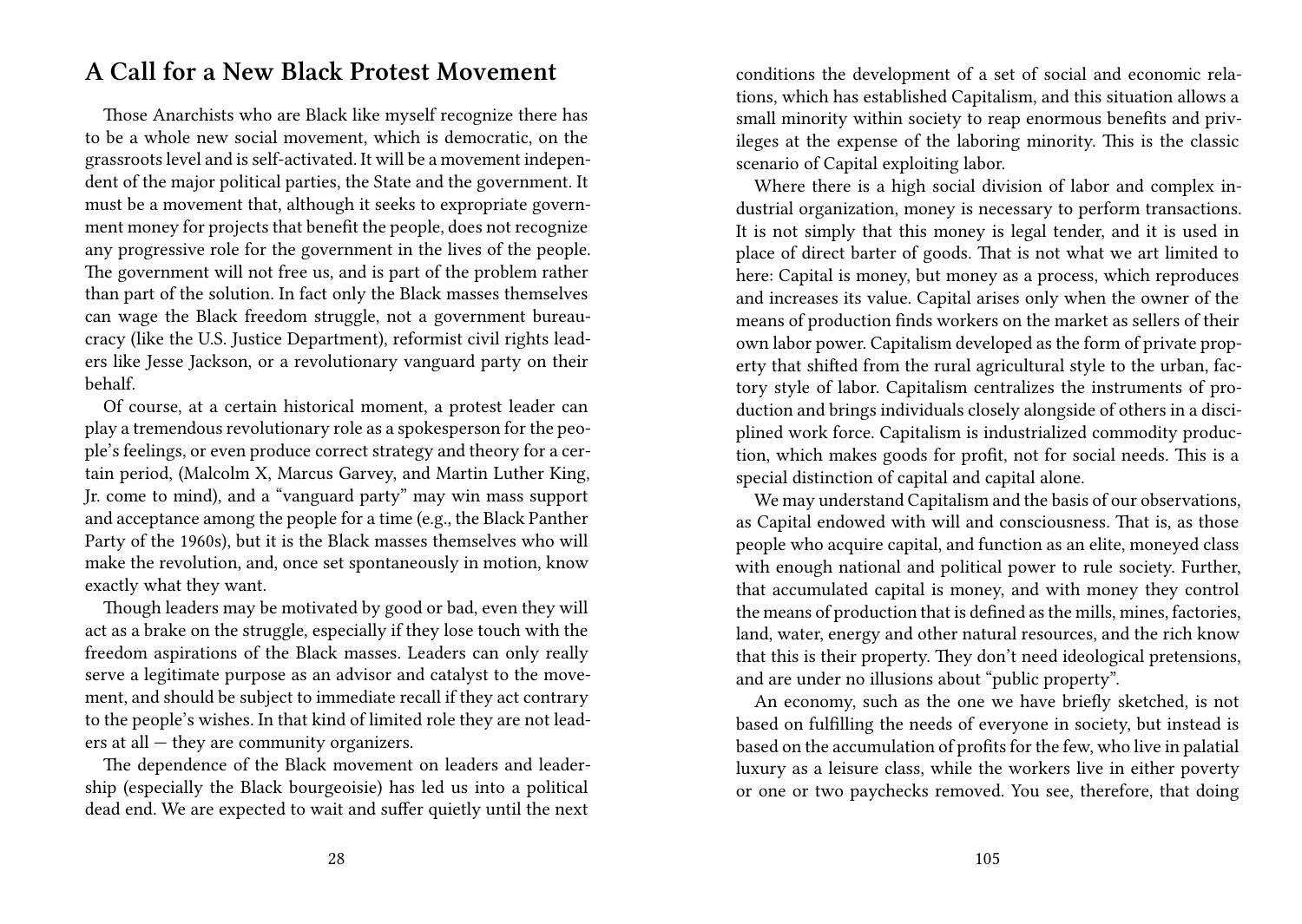competition and alienation. It is a breeding ground for agents of the State.

The existence of the State and a ruling classes, based on the exploitation and oppression of the working class am inseparable. Domination and exploitation go hand-in-hand and in fact this oppression is not possible without force and violent authority. This is why Anarchist-Communists argue that any attempt to use State power as a means of establishing a free, egalitarian society can only be self-defeating, because the habits of commanding and exploiting become ends in themselves. This was proven with the Bolshevik in the Russian Revolution (1917–1921). The fact is that officials of the "Communist" State accumulate political power much as the Capitalist class accumulates economic wealth. Those who govern form a distinct group whose only interest is the retention of political control by any means at their disposal. But the institution of Capitalist property, moreover, permits a minority of the population to control and to regulate access to, and the use of all socially produced wealth and natural resources. You have to pay for the land, water, and the fresh air to some giant utility company or real estate firm.

This controlling group may be a separate economic class or the State itself, but in either case the institution of property leads to a set of social and economic relations, Capitalism, in which a small sector of society reaps enormous benefits and privileges at the expense of the laboring minority. The Capitalist economy is based, not upon fulfilling the needs of everyone, but on amassing profit for a few, Both Capitalism and the State must be attacked and overthrown, not one or the other, or one then the other, because the fall of either will not ensure the fall of both. Down with Capitalism and the State!

No doubt, some workers will mistake what I am speaking of as a threat to their personal accumulated property. No, Anarchists recognize the distinction between personal possessions and major Capitalistic property. Capitalistic Property is that which has as its basic characteristic and purpose the command of other people's labor power became of its exchange value. The institution of property

messianic leader asserts himself, as if he or she were "divinely missioned" (as some have claimed to be). What is even more harmful is that many Black people have adopted a slavish psychology of "obeying and serving our leaders," without considering what they themselves are capable of doing. Thus, rather than trying to analyze the current situation and carrying on Brother Malcolm X's work in the community, they prefer to bemoan the brutal facts, for year after year, of how he was taken away from us. Some mistakenly refer to this as a leadership vacuum." The fact is there has not been much movement in the Black revolutionary movement since his assassination and the virtual destruction of groups like the Black Panther Party. We have been stagnated by middle class reformism and misunderstanding.

We need to come up with new ideas and revolutionary formations in how to fight our enemies. We need a new mass protest movement. It is up to the Black masses to build it, not leaders or political parties. They cannot save us. We can only save ourselves.

#### **What form will this movement take?**

If there was one thing learned by anarchist revolutionary organizers in the 1960s, you don't organize a mass movement or a social revolution just by creating one central organization such as a vanguard political party or a labor union. Even though Anarchists believe in revolutionary organization, it is a means to an end, instead of the ends itself. In other words, the Anarchist groups are not formed with the intention of being permanent organizations to seize power after a revolutionary struggle. But rather to be groups which act as a catalyst to revolutionary struggles, and which try to take the people's rebellions, like the 1992 Los Angeles revolt, to a higher level of resistance.

Two features of a new mass movement must be the intention of creating dual power institutions to challenge the state, along with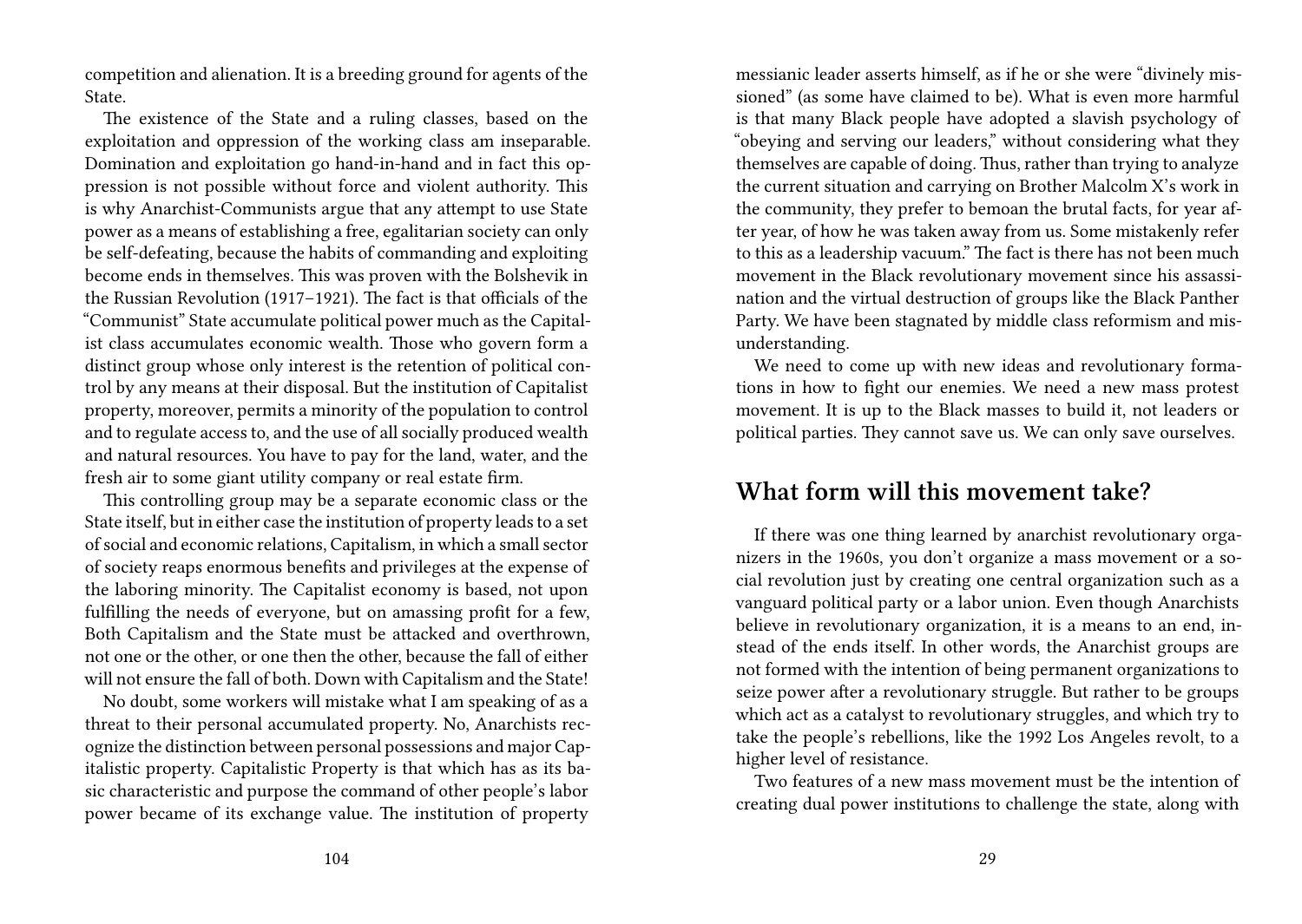the ability to have a grassroots autonomist movement that can take advantage of a pre-revolutionary situation to go all the way.

Dual power means that you organize a number of collectives and communes in cities and town all over North America, which are, in fact, liberated zones, outside of the control of the government. Autonomy means that the movement must be truly independent and a free association of all those united around common goals, rather than membership as the result of some oath or other pressure.

So how would Anarchists intervene in the revolutionary process in Black neighborhoods? Well, obviously North American or "white" Anarchists cannot go into Black communities and just proselytize, but they certainly should work with any non-white Anarchists and help them work in communities of color. (I do think that the example of the New Jersey Anarchist Federation and its loose alliance with the Black Panther movement in that state is an example of how we must start.) And we are definitely not talking about a situation where Black organizers go into the neighborhood and win people to Anarchism so that they can then be controlled by whites and some party. This is how the Communist Party and other Marxist groups operate, but it cannot be how Anarchists work. We spread Anarchists beliefs not to "take over" people, but to let them know how they can better organize themselves to fight tyranny and obtain freedom. 'We want to work with them as fellow human beings and allies, who have their own experiences, agendas, and needs. The idea is to get as many movements of people fighting the state as possible, since that is what brings the day of freedom for us all a little closer.

There needs to be some sort of revolutionary organization for Anarchists to work on the local level, so we will call these local groups Black Resistance Committees. Each one of these Committees will be Black working class social revolutionary collectives in the community to fight for Black rights and freedom as part of the Social revolution The Committees would have no leader or "party boss," and would be without any type of hierarchy structure, it would also

of the greater part of the population to run their own affairs and those of society, as well as being their protection against crime and violence. Anarchists realize that quite to the contrary, the principal barriers to a free society are State and the institution of private property. It is the State which causes war, police repression, and other forms of violence, and it is private property  $-$  the lack of equal distribution of major social wealth — which causes crime and deprivation.

But what is the State? The State is a political abstraction, a hierarchical institution by which a privileged elite strives to dominate the vast majority of people. The State's mechanisms include a group of institutions containing legislative assemblies, the civil service bureaucracy, the military and police forces, the judiciary and prisons, and the subcentral State apparatus. The government is the administrative vehicle to run the State. (The purpose of this specific set of institutions which are the expressions of authority in capitalist societies (and so-called "Socialist states"), is the maintenance and extension of domination over the common people by a privileged class, the rich in Capitalist societies, the so-called Communist party in State Socialist or Communist societies like the former Union of Soviet Socialist Republics.

However, the State itself is always an elitist position structure between the rules and the ruled order-givers and order-takers, and economic haves and have-nets. The State's elite is not just the rich and the super-rich, but also those persons who assume State positions of authority  $-$  politicians and juridical officials. Thus the State bureaucracy itself, in terms of its relation to ideological property, can become an elite class in its own right. This administrative elite class of the State is developed not just the through dispensing of privileges by the economic elite, but as well by the separation of private and public life — the family unit and civil society respectively — and by the opposition between an individual family and the larger society. It is sheer opportunism, brought on by Capitalist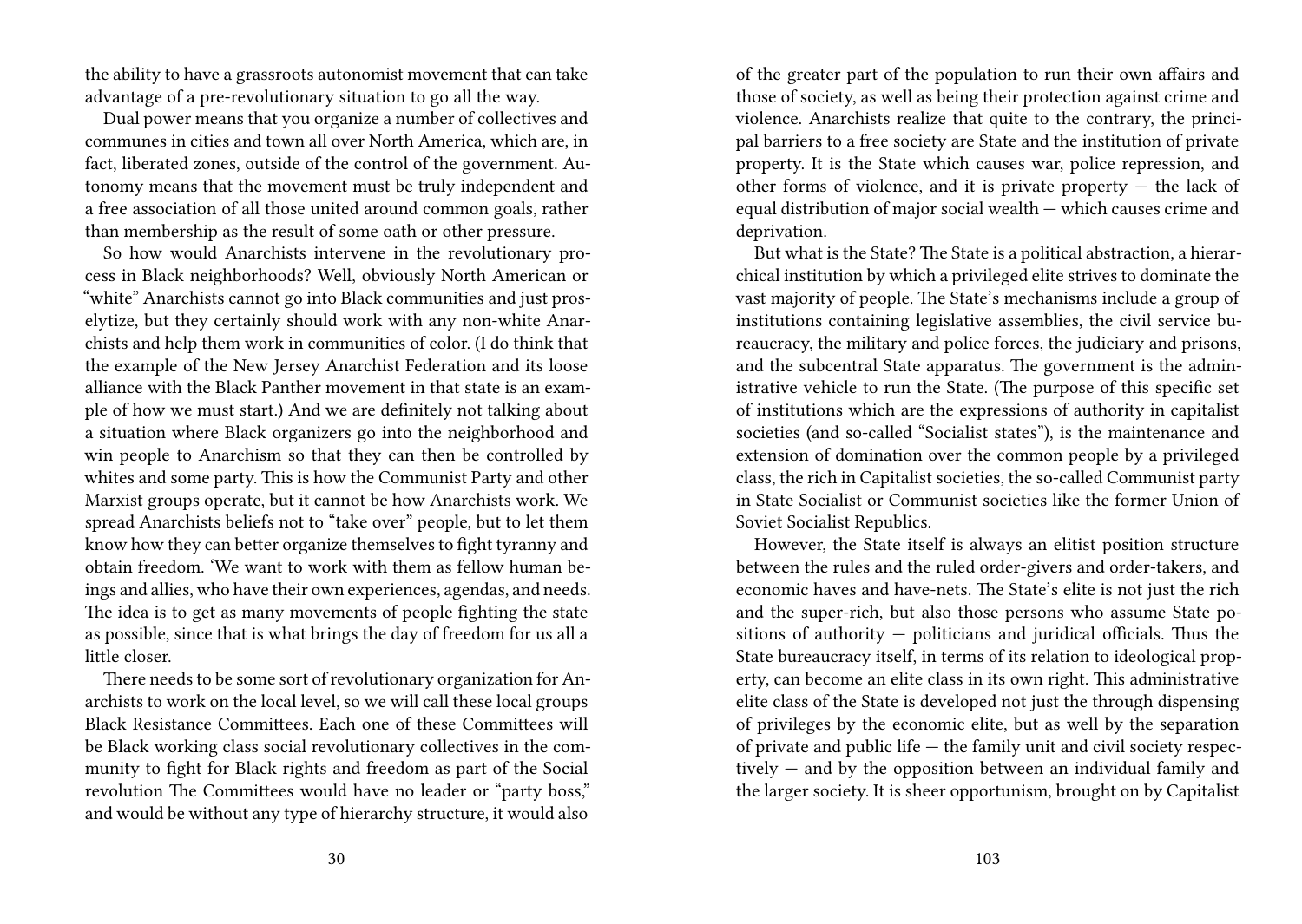ing to their needs." This assures that all will be fed, clothed, and housed as normal social practice, not as demeaning welfare or that certain classes will be better provided for than others.

When not deformed by corrupt social institutions and practices, the interdependence and solidarity of human beings results in individuals who are responsible both for themselves and to the society that makes their well being and cultural development possible. Therefore, we seek to replace the State and Capitalism with a network of voluntary alliances embracing a of social life-production, consumption, health, culture, recreation, and other areas In this way all groups and associations reap the benefits of unity while expanding the range of their freedom Anarchists believe in free association and federating groups of collectives, workers' councils, food and housing cooperatives, political collectives, with others of all types.

As a practical matter, Anarchist-Communists believe that we should start to build the new society now, as well as fight to crush the old Capitalist am. They wish to create non-authoritarian mutual aid organizations (for food, clothing, housing, funding for community projects and others), neighborhood assemblies and cooperatives not affiliated with either government or business corporations, and not run far profit, but for social need Such organizations, if built now, will provide their members with a practical experience in selfmanagement and self-sufficiency, and will decrease the dependency of people on welfare agencies and employers. In short, we can begin now to build the infrastructure far the communal society so that people can see what they are fighting for, not just the ideas in someone's head. That is the real way to freedom.

## **Capitalism, the State and Private Property**

The existence of the State and Capitalism a rationalized by their apologists as being a "necessary evil" due to the alleged inability

be anti-authority. They exist to do revolutionary work, and thus are not debating societies or a club to elect Black politicians to office. They are revolutionary political formations, which will be linked with other such groups all over North America and other parts of the world in a larger movement called a federation. A federation is needed or coordinate the actions of such groups, to let others know what is happening in each area, and to set down widespread strategy and tactics. (We will call this one, for wont of a better name, the "African Revolutionary Federation," or it can be part of a multicultural federation). A federation of the sort I am talking about is a mass membership organization which will be democratic and made up of all kinds of smaller groups and individuals. But this is not a government or representative system I am talking about; there would be no permanent positions of power, and even the facilitators of internal programs would be subject to immediate recall or have a regular rotation of duties. When a federation is no longer needed, it can be disbanded Try that with a Communist party or one of the major Capitalist parties in North America!

## **Revolutionary strategy and tactics**

If we are to build a new Black revolutionary protest movement we must ask ourselves how we can hurt this Capitalist system, and how have we hurt it in the past when we have led social movements against some aspect of our oppression. Boycotts, mass demonstrations, rent strikes, picketing, work strikes, sit-ins, and other such protests have been used by the Black movement at different times in its history, along with armed self-defense and open rebellion. Put simply, what we need to do is take our struggle to an new and higher level: we need to take these tried and true tactics, (which have been used primarily on the local level up to this point), an utilize them on a national level and then couple them with as yet untried tactics, for a strategic attack on the major Capitalist cor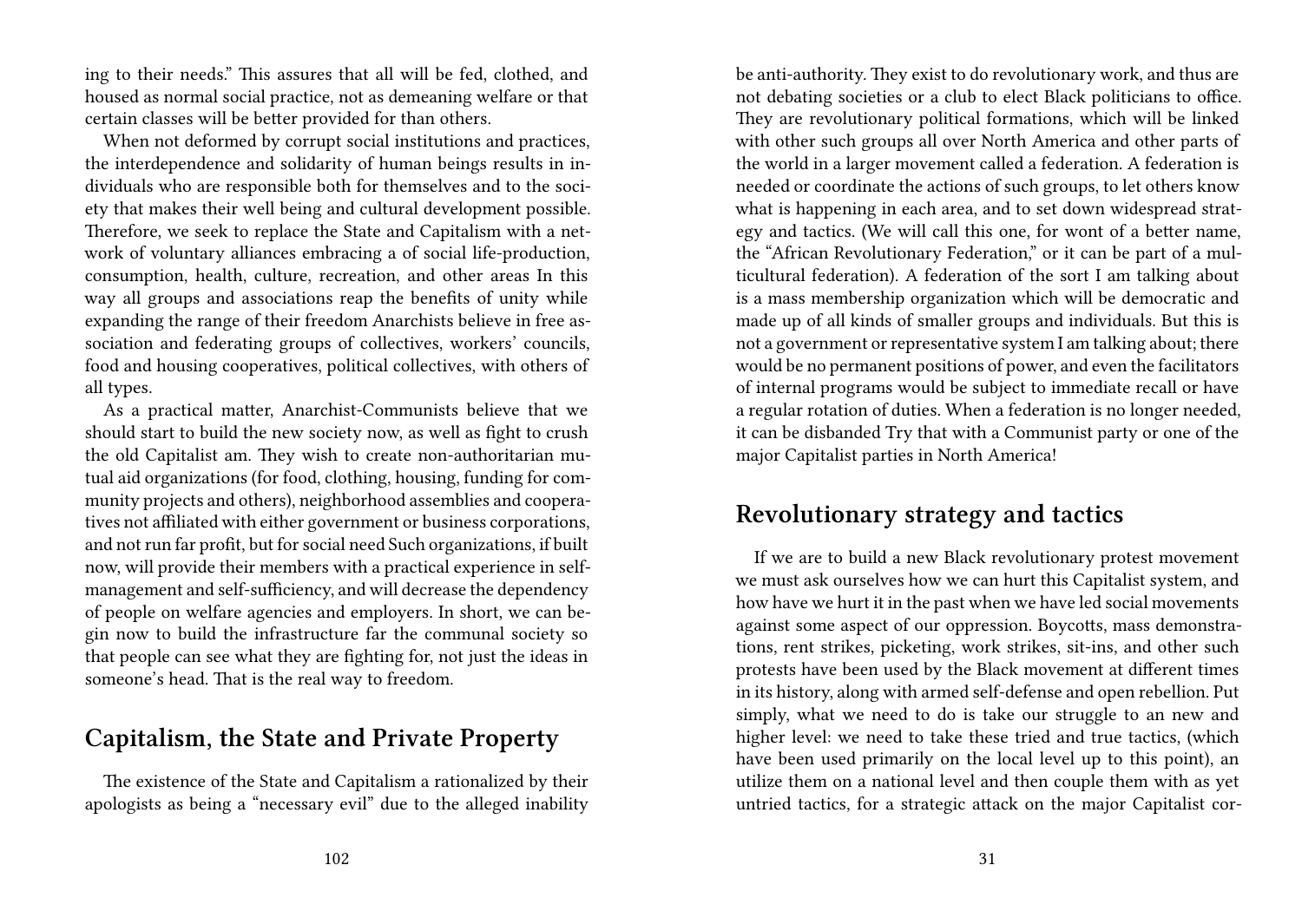porations and governmental apparatus. We shall discuss a few of them:

#### **A Black Tax Boycott**

Black people should refuse to pay any taxes to the racist government, including federal income, estate and sates taxes, while being subjected to exploitation and brutality. The rich and their corporations pay virtually no taxes; it is the poor and workers who bear the brunt of taxation. Yet they receive nothing in return. There are still huge unemployment levels in the Black community, the unemployment and welfare benefits are paltry; the schools am dilapidated; public housing is a disgrace, while rents by absentee landlord properties are exorbitant — all these conditions and more are supposedly corrected by government taxation of income, goods, and services. Wrong! It goes to the Pentagon, defense contractors, and greedy consultants, who like vultures prey on business with the government.

The Black Liberation movement should establish a mass tax resistance movement to lead a Black tax boycott as a means of protest and also as a method to create a fund to finance black community projects and organizations. Why should we continue to voluntarily support our own slavery? A Black tax boycott is just another means of struggle that the Black movement should examine and adopt, which is similar to the peace movement's "war tax resistance." Blacks should be exempted from all taxation on personal property, income taxes, stocks and bonds (the latter of which would be a new type of community development issuance). Tax the Rich!

## **General Principles of Anarchist-Communism**

Since Anarchist-Communism is currently still the most important and widely accepted form of Anarchism mote needs to be said about this dynamic revolutionary doctrine.

Anarchist-Communism is based on a conception of society that harmoniously unites individual self-interest and social wellbeing. Although Anarchist-Communists agree with Marx and many Marxist-Leninists that Capitalism must be abolished because of its crisis-ridden nature (here we reject the false term "anarchy of production") and its exploitation of the working class, they do not believe Capitalism is an indispensable, progressive precondition for the transition to a socially beneficial economy. Nor do they believe that the centralized economic planning of State Socialism can provide for the wide diversity of needs or desires. They reject the very idea of the need for a State or that it will just "wither away" of its own accord; or a party to "boss over" the workers or "stage manage" the revolution. In short, while accepting tenets of his economic critique of Capitalism, they do not worship Karl Marx as an infallible leader whose ideas can never be critiqued or revised, as the Marxist-Leninists do; and Anarchist-Communism is not based on Marxist theory.

These Anarchists believe the "personal is political, and the political is personal," meaning that one cannot divorce one's political life from one's personal life. We do not play bureaucratic political roles, and then have a separate life as another social being entirely. Anarchist-Communists recognize that people art capable of determining their own needs and of making the necessary arrangements to satisfy those needs, provided that they have free access to social resources. It is always a political decision whether those resources are to be freely provided to all, so Anarchist-Communists believe in the credo of "from each according to (their) means, to each accord-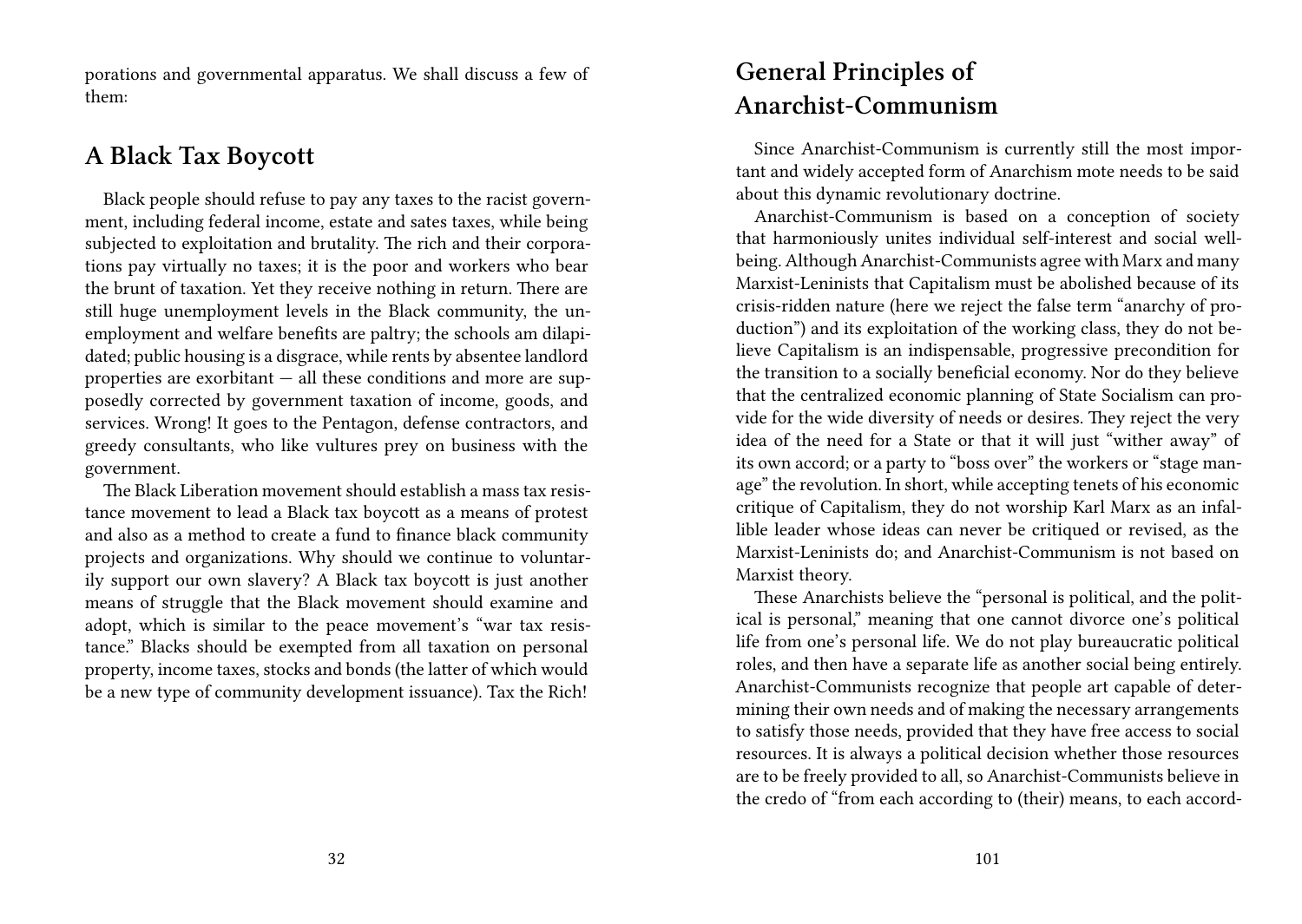We don't need the Marxist-Leninists' solutions, they art dangerous and deluding. There is another way, but, too much of the left and to many ordinary people, the choice has appeared to be Anarchic "chaos" or the Maoist "Communist" parties, however dogmatic and dictatorial. This is primarily the result of misunderstanding and propaganda. But Anarchism as an ideology provides feasible organizational structures, as well as valid alternative revolutionary theory, which, if utilized could be the basis for organization just as solid as the Marxist-Leninists (or even more so). Only these organizations will be egalitarian and really for the benefit of people, rather than for the Communist leaders.

Anarchism is not confined to the ideas of a single theoretician, and it allows individual creativity to develop in collective groupings, instead of the characteristic dogmatism of the Marxist-Leninists. Therefore, not being cultist, it encourages a great deal of innovation and experimentation, prompting its adherents to respond realistically to contemporary conditions. It is the concept of making ideology fit the demands of life, rather than trying to make life fit the demands of ideology.

Therefore Anarchists build organizations in order to build a new world, not to perpetuate our domination over the masses of people. We mild build an organized, coordinated international movement aimed at transforming the globe into a mass commune. Such would really be a great overleap in human evolution and a gigantic revolutionary stride. It would change the world as we know it and end the special problems long plaguing humankind. It would be a new era of freedom and fulfillment. *Lets get on with it, we've got a world to win!*

### **A National Rent Strike and Urban Squatting**

Hand-in-glove with a tax boycott should be a refusal to pay rent for dilapidated housing. These rent boycotts have been used to great effect to fight back against rent gouging by landlords. At one time they were so effective in Harlem (NY) that they caused the creation of rent control legislation, preventing evictions, unjustified price increases, and requiring reasonable upkeep by the owners and the property management company. A mass movement could bring a rent strike to areas (such as in the. Southeast and Southwest where poor people are being ripped of by the greedy landlords, but are not familiar with such tactics. Unfair laws now on the books, so-called Landlord-Tenant (where the only "right" the tenants have is to pay the rent or be evicted) should also be liberalized or overturned entirely. These laws only help slumlords stay in business, and keep exploiting the poor and working class They account for mass evictions, which in turn account for homelessness. We should fight to rollback rents, prevent mass evictions, and house the poor and the homeless in decent affordable places.

Besides the refusal to pay the slumlords and exploitative banks and property management companies, there should be a campaign of "urban squatting" to just take over the housing, and have the tenants run it democratically as a housing collective. Then that money which would have gone toward rent could now go into repairing the dwelling of tenants. The homeless, poor persons needing affordable housing, and others who badly need housing should just take over any abandoned housing owned by an absentee landlord or even a bearded-up city housing project. Squatting is an especially good tactic in these times of serious housing shortages and arsonfor-insurance by the slumlords. We should throw the bums out and just take over! Of course we will probably have to fight the cops and crooked landlords who will try to use strong-armed tactics, but we can do that too! We can win significant victories if we organize a nationwide series of rent strikes, and build an independent ten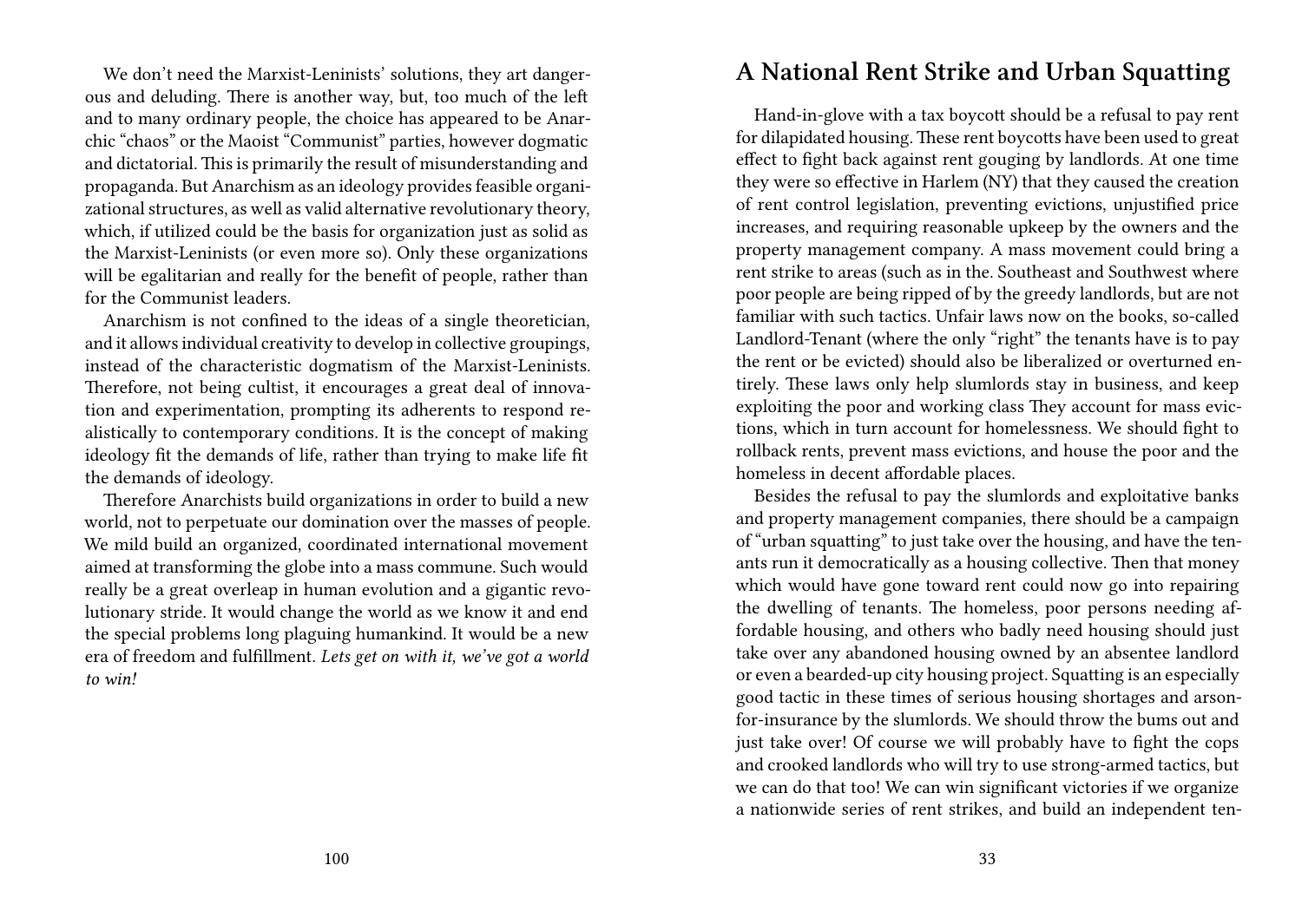ants movement that will self-manage all the facilities, not on behalf of the government (with the tricky "Kemp plan"), but on behalf of themselves!

### **A Boycott of American Business**

It was proven that one of the strangest weapons of the Civil rights movement was a Black consumer boycott of a community's merchants and public services. Merchants and other businessmen, of course, are the "leading citizens" of any community, and the local ruling class and boss of the government. In the 1960s when Blacks refused to trade with merchants as long as they allowed racial discrimination, their loss of revenue drove them to make concessions, and mediate the struggle, even hold the cops and the Klan at bay. What is true at the local level is certainly true at the national level. The major corporations and elite families run the country; the government is its mere tool. Blacks spend over \$350 billion a year in this Capitalist economy as consumes, and could just as easily wage economic warfare against the corporate structure with a well planned boycott to win political concessions. For instance, a corporation like General Motors is heavily dependent upon Black consumes, which means that it is very vulnerable to a boycott, if one were organized and supported widely. If Blacks would refuse to buy GM cars, it would result in significant losses for the corporation, to the tune of hundreds of millions of dollars. Something like this could even bring a company to its knees. Yet the revolutionary wing of the Black movement has yet to use boycotts, calling it "reformism" and outdated.

But far from being an outdated tactic that we should abandon, boycotts have become even more effective in the last few years. In 1988, the Black and progressive movement in the United States hit on another tactic, boycotting the tourist industries of whole cities and states which engaged in discrimination. This reflected on the

The Anarchist mass commune (sometimes also called a Workers Council, although there are some differences) is a national continental or transnational federation of economic and political cooperatives and regional communal formations. Anarchists look to a world and a society in which real decision-making involves everyone who lives in it  $-$  a mass commune  $-$  not a few discipline freaks pulling the strings in a so-called "proletarian dictatorship." Any and all dictatorship is bad, it has no deeming social features, yet that is what the Leninists tell us will protect us from counterrevolution. While Marxist-Leninists claim that this dictatorship is necessary in order to crush any bourgeois counterrevolutions led by the Capitalist class or right- wing reactionaries, Anarchists feel that this is itself part of the Stalinist school of falsification. A centralized apparatus, such as a state, is a much easier target for opponents of the revolution than is an array of decentralized communes. And these communes would remain armed and prepared to defend the revolution against anyone who militarily moves against it. The key is to mobilize the people into defense guards, militias and other military preparedness units.

This position by the Leninists of the necessity for a dictatorship to protect the revolution was not proven in the Civil War which followed the Russian revolution; in fact without support of the Anarchists and other left-wing forces, along with the Russian people, the Bolshevik government would have been defeated And then true to any dictatorship, it turned around and wiped out the Russian and Ukrainian Anarchist movements, along with their left-wing opponents like the Mensheviks and Social revolutionaries. Even ideological opponents in the Bolshevik party were imprisoned and put to death. Lenin and Trotsky killed millions of Russian citizens right after the Civil War, when they were consolidating State power, which preceded Stalin's bloody rule. The lesson is that we should not be tricked into surrendering the grassroots people's power to dictators who pose as our friends or leaders.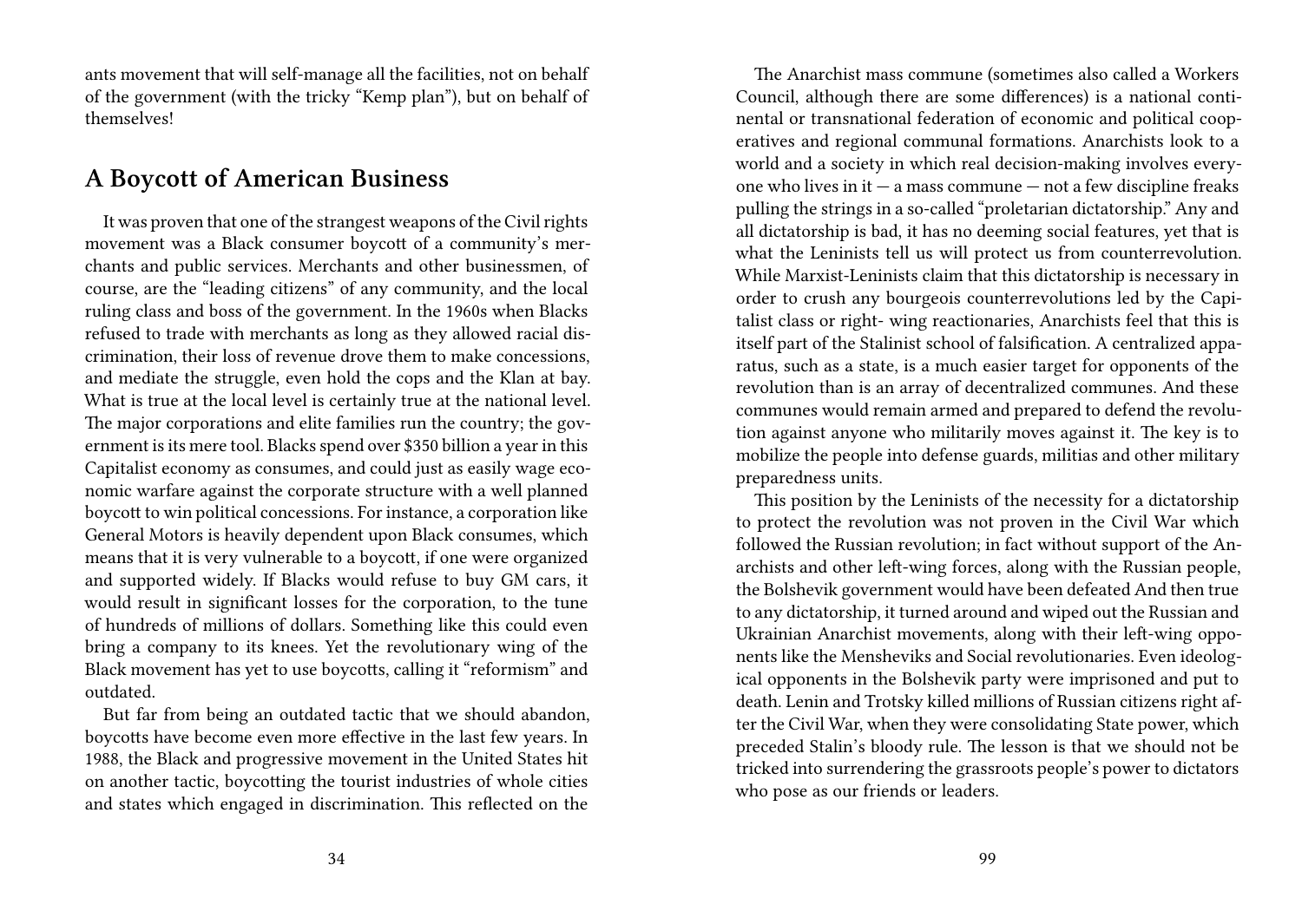state," in favor of the mass commune. Unlike members of Leninist parties, whose daily lives are generally similar to present bourgeois lifestyles, Anarchist organizational structures and lifestyles, through communal living arrangements, urban tribes, affinity groups, squatting, etc., attempt to reflect the Liberated society of the future. Anarchists built all kinds of communes and collective during the Spanish Revolution of the 1930s, but were crushed by the fascists and the Communists. Since the Marxist-Leninists don't build cooperative structures, the nucleus of the new society, they can only see the world in bourgeois political terms. They want to just seize State power and institute their own dictatorship over the people and the workers, instead of crushing State power and replacing it with a free, cooperative society.

Of course, the party, they insist, represents the proletariat, and there is no need for them to organize themselves outside of the party. Yet even in the former Soviet Union the Communist Party membership only represented five percent of the population. This is elitism of the worst sort and even makes the Capitalist parties look democratic by comparison. What the Communist Party was intended to represent in terms of workers power is never made clear, but in true 1984 "doublethink" fashion, the results are 75 years of political repression and State slavery, instead of an era of "glorious Communist rule." They must be held accountable politically for these crimes against the people, and revolutionary political theory and practice. They have slandered the names of Socialism and Communism.

We reject the dictatorship of the proletariat. It is unbridled oppression, and the Marxist-Leninists and Stalinists must be made to answer for it Millions have been murdered by Stalin in the name of fighting an internal class war, and millions more were murdered in China Poland, Afghanistan Cambodia, and other countries by Communist movements which followed Stalin's prescription for revolutionary terror. We reject State communism as the worst aberration and tyranny. We can do better than this with the mass commune.

one hand how many cities have gone from smokestack industries since the 1960s to tourism as their major source of revenue, and on the other hand, a recognition by the movement that economic warfare was a potent weapon against discriminatory governments. The 1990–1993 Black Boycott against the Miami Florida tourism industry and the current Gay rights boycott against the State of Colorado (started in 1992) have been both successful and have gotten worldwide attention to the problems in their communities. In fact, boycotts have been expanded to cover everything from California grapes, beer (Coors), a certain brand of Jeans, all products made in the country of South Africa, a certain meat industry, and many things in between. Boycotts are more popular today than they ever have been.

Dr. Martin Luther King, Jr. recognized the potential revolutionary power of a national Black boycott of America's major corporations, which is why he established "Operation Breadbasket" shortly before an assassin killed him. This organization, with offices in Chicago was designed to be the conduit for the funds that the corporations were going to be forced to pour money into for a national Black community development project for poor communities. And although he was assassinated before this could happen, we must continue his work in this matter. All over the country Black Boycott offices should be opened! We should build it into a mass movement, involving all sectors of our people. We should demonstrate, picket, and sit-in at meetings and offices of target corporations all over the country We must take it to their very doorstep and stop their looting of the Black community.

## **A Black General Strike**

Because of the role they play in production, Black workers are potentially the most powerful sector of the Black community in the struggle for Black freedom. The vast majority of the Black commu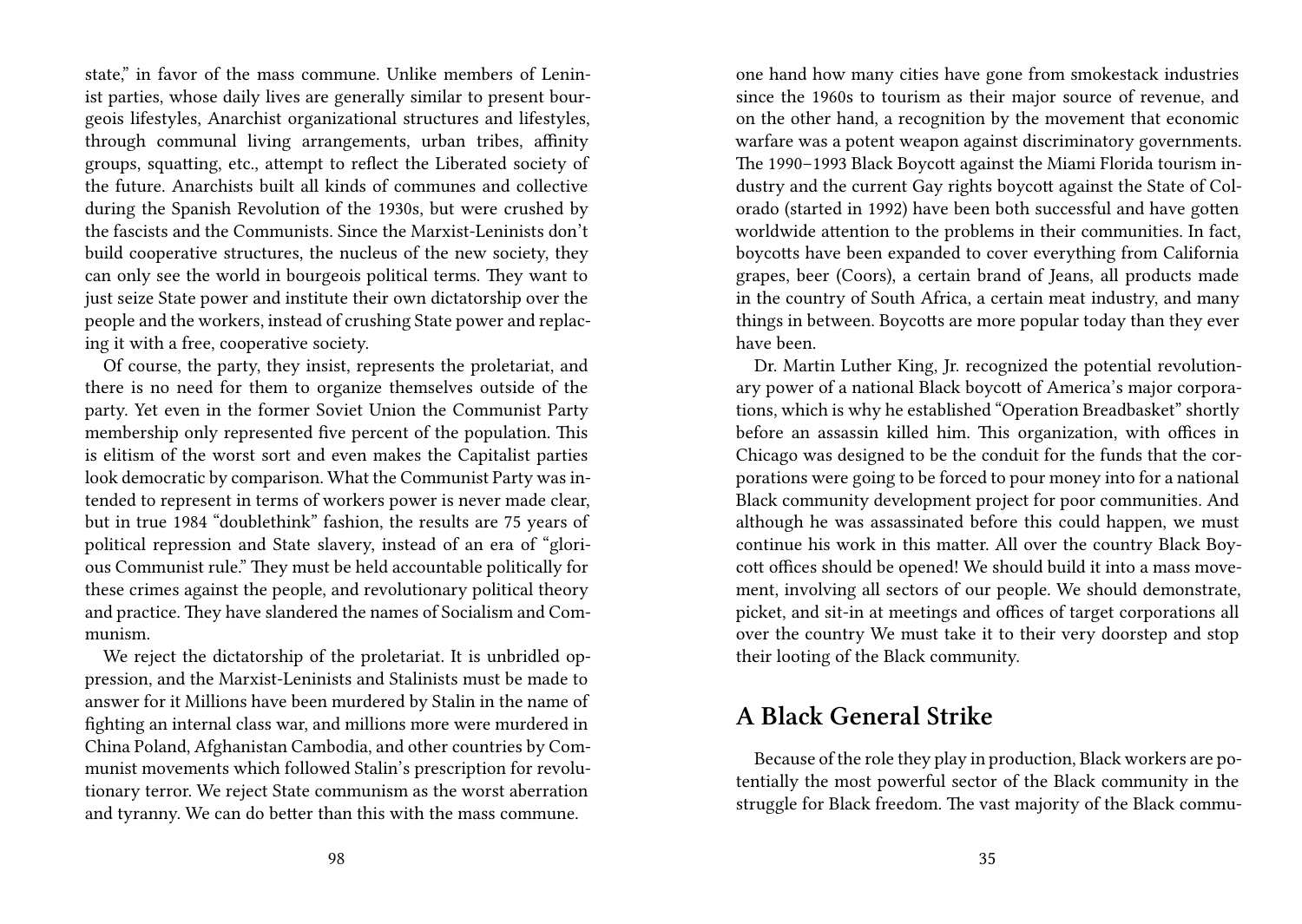nity is working class people. Barring the disproportionate numbers of unemployed, about 11 million Black men and women are today part of the work force of the United States. About 5–6 million of these are in basic industry, such as steel and metal fabrication, retail trades, food production and processing, meatpacking, the automobile industry, railroading, medical service and communications. Blacks number l/3 to l/2 of the basic blue-collar workers, and 1/3 of clerical laborers. Black labor is therefore very important to the Capitalist economy.

Because of this vulnerability to job actions by Black workers, who are some of the most militant workers on the job, they could take a leading role in a protest campaign against racism and class oppression If they are properly organized they would be a class vanguard within our movement since they are at the point of production. Black workers could lead a nationwide General Strike at their place of work as a protest against racial discrimination in jobs and housing, the inordinately high levels of Black unemployment brutal working conditions, and to further the demands of the Black movement generally. This general strike is a Socialist strike, not just a strike for higher wages and over general working conditions; it is revolutionary in politics using other means. This general strike can take the form of industrial sabotage, factory occupations or sit-ins, work slowdowns, wildcats, and other work stoppages as a protest to gain concessions on the local and national level and restructure the workplace and win the 4-hour day for North American labor. The strike would not only involve workers on the job, but also Black community and progressive groups to give support with picket line duty, leafleting and publishing strike support newsletters, demonstrations at company offices and work sites, along with other activities.

It will take some serious community and workplace organizing to bring a general strike off. In workplaces all over the country, Black workers should organize General Strike Committees at the workplaces, and Black Strike Support Committees to carry on the

it is unavoidable. The consensus, in that case, would then have to be among a much smaller circle than the general membership of hundreds or thousands. But ordinarily all that is needed is an exchange of information and trust among parties, and a decision reaffirming the original decision will be reached, if an emergency decision had to be made. Of course, during the discussion, there will be an endeavor to clarify any major differences and explore alternative courses of action. And there will be an attempt to arrive at a mutually agreed upon consensus between conflicting views As always, if there should be an impasse or dissatisfaction with the consensus, a vote would be taken and with a 2/3 majority, the matter would be accepted, rejected or rescinded.

This is all totally contrary to the practice of Marxist-Leninist parties where the Central Committee unilaterally sets policy for the entire organization, and arbitrary authority reigns. Anarchists reject centralization of authority and the concept of a Central Committee. All groups are free associations formed out of committees not revolutionaries disciplined by fear of authority. When the size of the work-groups (which could be fanned around Labor, fundraising, anti-racism, women's rights, food and housing, et.) becomes cumbersome, the organizations can be decentralized into two or several more autonomous organizations, still united in one large federation. This enables the group to expand limitlessly while maintaining its anarchic form of decentralized self-management. It is sort of like the scientific theory of a biological cell, dividing and redividing, but in a political sense.

However, Anarchist groups aren't even necessarily organized loosely; Anarchism is flexible and structure can be practically nonexistent or very tight, depending upon the type of organization demanded by the social conditions being faced. For instance, organization would tighten during military operations or heightened political repression.

Anarchist-Communists reject the Marxist-Leninist concept of the "dictatorship of the proletariat" and a so-called "workers'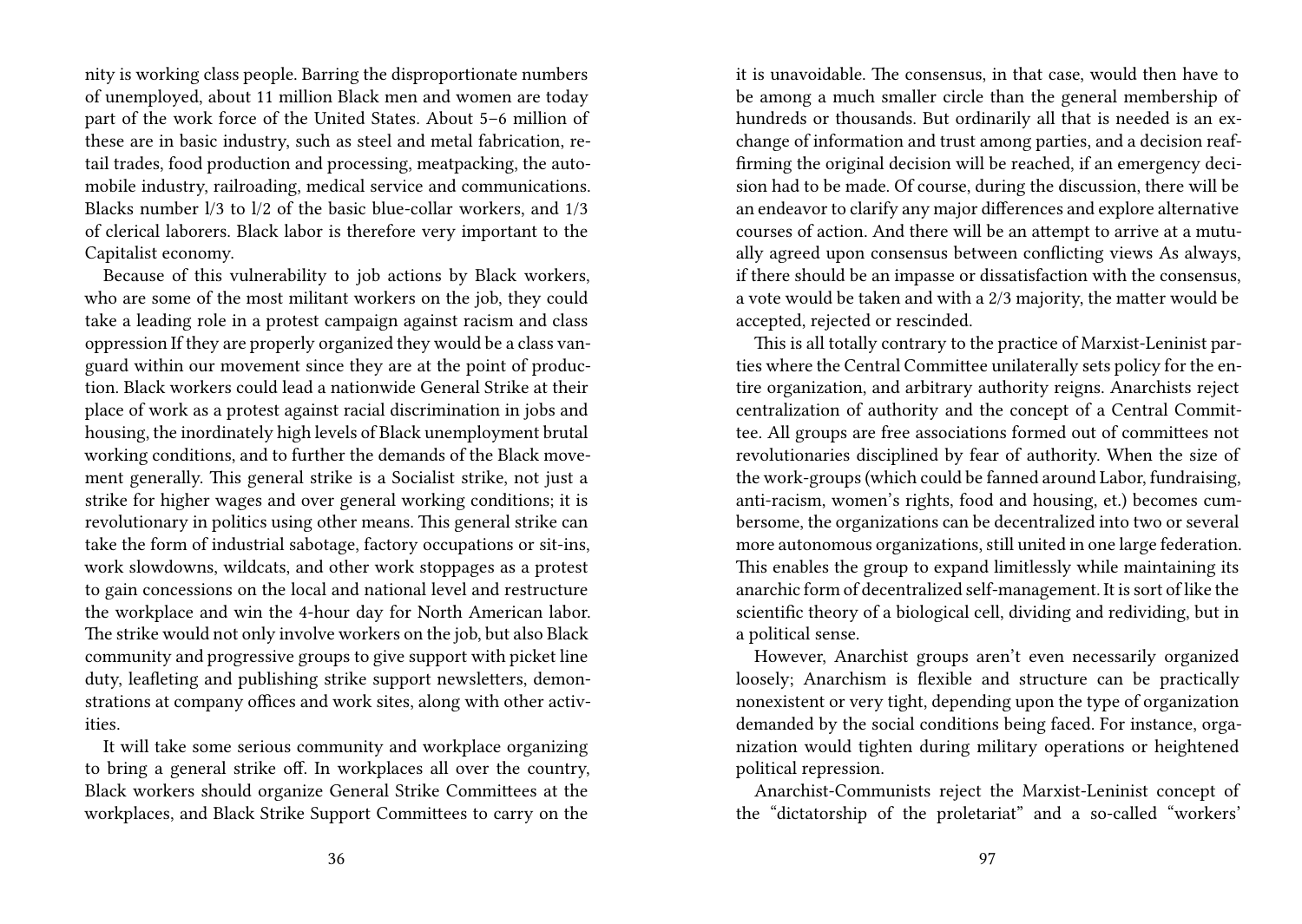why the "workers' states," whether in Cuba, China, Vietnam, or Korea are such oppressive bureaucracies over their people. It is also why most of the East European Stalinist countries had their government overthrown by the petty bourgeois and ordinary citizens in the 1980s. Maybe we are witnessing the eclipse of State communism entirely, since they have nothing new to say and will never get those governments-back again.

While Anarchist groups reach decisions through Anarchist consensus, the Marxist-Leninists organize through so-called democratic centralism. Democratic centralism poses as a form of inner party democracy, but is really just a hierarchy by which each member of a party  $-$  ultimately of a society  $-$  is subordinate to a "higher" member until one reaches the all-powerful party central committee and its Chairman. This is a totally undemocratic procedure, which puts the leadership above criticism, even if it is t above reproach. It is a bankrupt, corrupt method of internal operations for a political organization. You have no voice in such a party, and must be afraid to say any unflattering comments to or about the leaders.

In Anarchist groups, proposals are talked out by members (none of wham has authority over another), dissenting minorities are respected, and each individual's participation is voluntary. Everyone has the right to agree or disagree over policy and actions, and everyone's ideas are given equal weight and consideration. No decision may be made until each individual member or affiliated group that will be affected by that decision has had a chance to express their opinion on the issue. Individual members and affiliated groups shall retain the option to refuse support to specific federation activities, but may not actively obstruct such activities. In true democratic fashion, decisions for the federation as a whole must be made by a majority of its members.

In most cases, there is no real need for formal meetings for the making of decisions, what is needed is coordination of the actions of the group. Of course, there are times when a decision has to be made, and sometimes very quickly. This will be rare, but sometimes

strike work inside the Black community itself. Because such a strike would be especially hard-fought and vicious, Black workers should organize Worker's Defense Committees to defend workers fired or black listed by the bosses for their industrial organizing work. This defense committee would publicize a victimized worker's case and rally support from other workers and the community. The defense committee would also establish, a Labor strike and defense fund and also start food cooperative to financially and material support such victimized workers and their families while carrying on the strike.

Although there will definitely be an attempt to involve women and white workers; where they are willing to cooperate, the strike would be under Black leadership because only Black workers can effectively raise those issues which most effect them. White workers have to support the democratic rights of Blacks and other nationally oppressed laborers, instead of just white rights campaigns" on so-called "common economic issues," led by the North American left. In addition to progressive North American individuals or union caucuses, the labor union locals themselves should be recruited, but they are not the force to lead this struggle, although their help can be indispensable in a particular campaign. It takes major organizing to make them break free of their racist and conservative nature. So although we want and need the support of our fellow workers of other nationalities and genders, it is ridiculous and condescending to just tell Black workers to sit around and wait for a "white workers vanguard" to decide it wants to fight. We will educate our fellow workers to the issues and why they should fight white supremacy at our side, but we will not defer our struggle for anyone! *We must organize the general strike for black freedom!*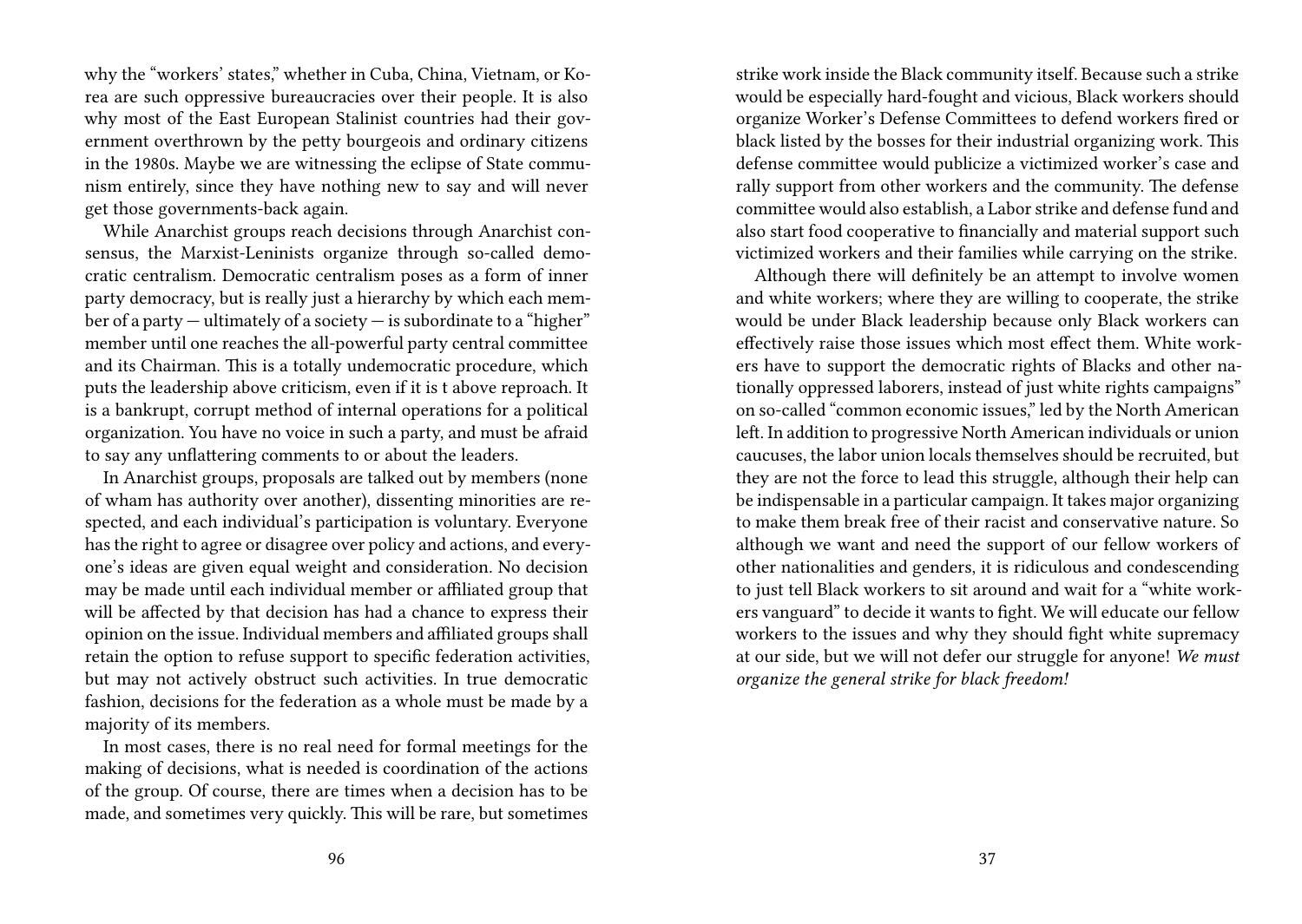# **The Commune: Community Control of the Black Community**

"How do we raise a new revolutionary consciousness against a system programmed against our old methods? We must use a new approach and revolutionize the Black Central City Commune, and slowly provide the people with the incentive to fight by allowing them to create programs, which will meet all their social, political, and economic, needs. We must fill the vacuums left by the established order… In return, we must teach them the benefits of our revolutionary ideals. We must build a subsistence economy, and a sociopolitical infrastructure so that we can become an example for all revolutionary people."

— George Jackson, in his book 'BE'

The idea behind a mass commune is to create a dual power structure as a counter to the government, under conditions, which exist now. In fact, Anarchists believe the first step toward selfdetermination and the Social revolution is Black control of the Black community.This means that Black people must form and unify their own organizations of struggle, take control of the existing Black communities and all the institutions within them, and conduct a consistent fight to overcome every form of economic, political and cultural servitude, and any system of racial and class inequality which is the product of this racist Capitalist society.

The realization of this aim means that we can build inner-city Communes, which will be centers of Black counter-power and social revolutionary culture against the white political power structures in the principal cities of the United States. Once they assume hegemony, such communes would be an actual alternative to the State and serve as a force to revolutionize African people — and by

even help crystallize the potential for revolutionary change in the popular movement. What they cannot do is take over the initiative of the movement itself. The members of these groups reject hierarchical positions — anybody having more 'official" authority than others — and unlike the M-L vanguard parties, the Anarchist groups won't be allowed to perpetuate their leadership through a dictatorship after the revolution. Instead, the catalyst group itself will be dissolved and its members, when they are ready, will be absorbed into the new society's collective decision-making process Therefore these Anarchists are not leaders, but merely advisors and organizers for a mass movement.

What we don't want or need is a group of authoritarians leading the working class, and then establishing themselves as a centralized decision-making command, instead of "withering away"; Marxist-Leninist states have perpetuated authoritarian institutions (the secret police, labor bosses, and the communist party) to maintain their power. The apparent effectiveness of such organizations (we 're just as efficient as the Capitalists) masks the way that "revolutionaries" who pattern themselves after Capitalist institutions become absorbed by bourgeois values, and completely isolated from the real needs and desires of ordinary people.

The reluctance of Marxist-Leninists to accept to accept revolutionary social change is, however, above all seen in Lenin's conception of the party. It is a prescription to just nakedly seize power and put it in the hands of the Communist Party. The party that Leninists create today, they believe, should become the (only) "Party of the Proletariat" in which that class could organize and seize power. In practice, however, this meant personal and party dictatorship, which they felt gave them the right and duty to wipe out all other parties and political ideologies. Both Lenin and Stalin killed millions or workers and peasants, their left-wing ideological opponents, and even members of the Bolshevik party. This bloody and treacherous history is why them is so much rivalry and hostility between Marxist-Leninist and Trotskyite parties today, and it is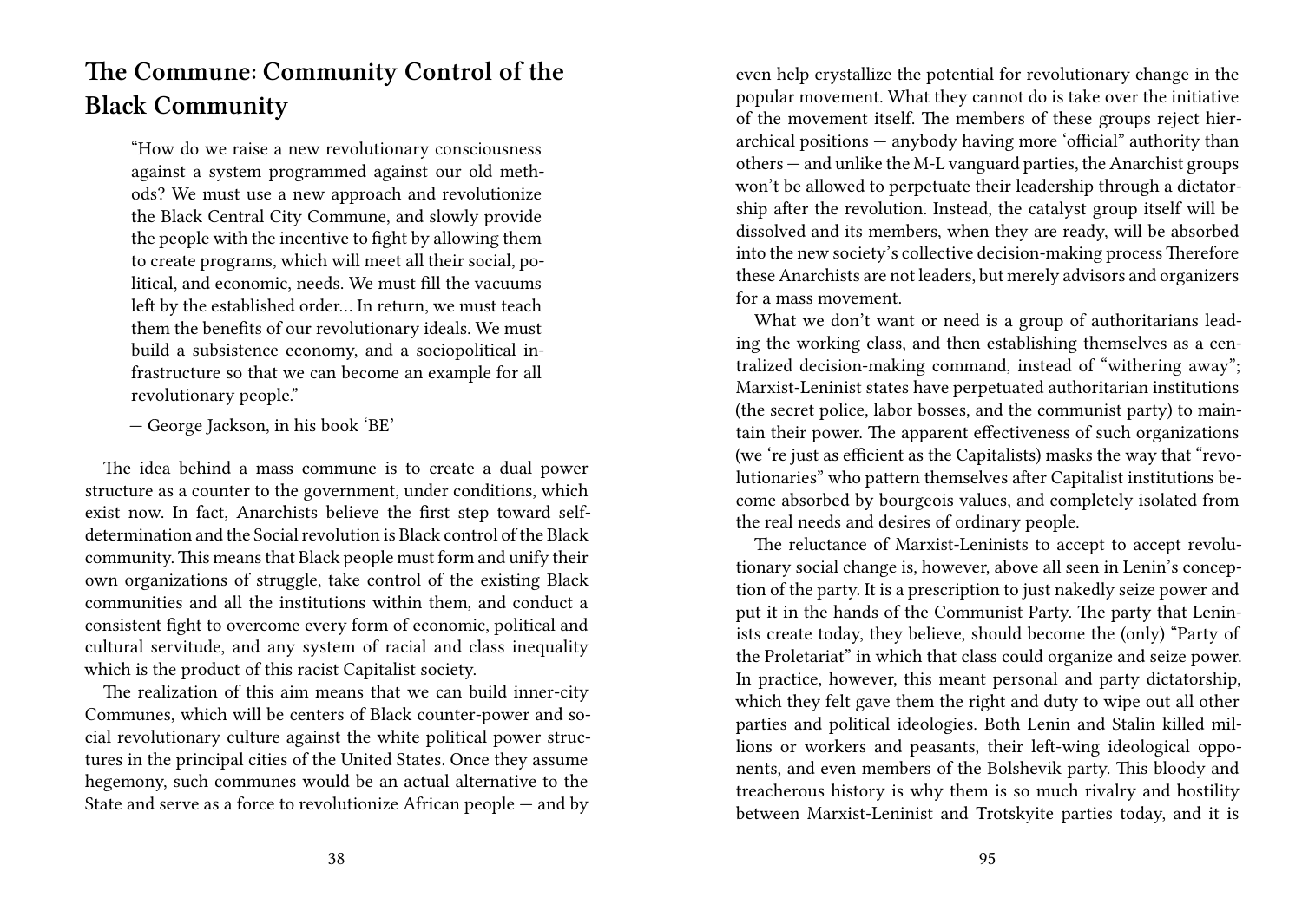and the "dictatorship of the proletariat," and Anarchists have alternatives to each of them. The problem is that almost the entire left, including same Anarchists, is completely unaware of Anarchism's tangible structural alternatives of the Catalyst, Group, Anarchist Consensus, and the Mass Commune.

The Anarchist alternative to the vanguard party is the catalyst group. The catalyst group is merely an Anarchist-Communist federation of affinity groups in action. This Catalyst group or revolutionary anarchist federation would meet on a regular basis or only when there was a necessity, depending on the wishes of the membership and the urgency of social conditions. It would be made up of representatives from or the affinity group itself, with full voting rights, privileges, and responsibilities. It would set both policies and future actions to be performed. It will produce both Anarchist-Communist theory and social practice. It believes in the class struggle and the necessity to overthrow Capitalist rule. It organizes in the communities and workplaces. It is democratic and has no authority figures like a party boss or central committee.

In order to make a revolution large-scale, coordinated movements are necessary, and their formation is in no way counter to Anarchism What Anarchists are opposed to is hierarchical, powertripping leadership which suppresses the creative urge of the bulk of those involved, and forces an agenda down their throats, Members of such groups are mere servants and worshippers of the party leadership. But although Anarchists reject this type of domineering leadership, they do recognize that some people are more experienced articulate, or skilled than others, and these people will play leadership action roles. These persons are not authority figures, and can be removed at the will of the body. There is also a conscious attempt to routinely rotate this responsibility and to pass on these skills to each other, especially to women and people of color, who would ordinarily not get the chance. The experiences of these persons, who are usually veteran activists or better qualified than most at the moment can help form and drive forward movements, and

extension — large segments of American society, which could not possibly remain immune to this process. It would serve as a living revolutionary example to North American progressives and other oppressed nationalities.

There is tremendous fighting power in the Black community, but it is not organized in a structured revolutionary way to effectively struggle and take what is due. The white Capitalist ruling class recognizes this, which is why it pushes the fraud of "Black Capitalism" and Black politicians and other such "responsible leaders. These fakes and sellout artists lead us to the dead-end road of voting and praying for that which we must really be wilting to fight for. The Anarchists recognize the Commune as the primary organ of the new society, and as an alternative to the old society. But the Anarchists also recognize that Capitalism will not give up without a fight; it will be necessarily to economically and politically cripple Capitalist America. One thing for sure we should not continue to passively allow this system to exploit and oppress us.

The commune is a staging ground for Black revolutionary struggle. For instance, Black people should refuse to pay taxes to the racist government, should boycott the Capitalist corporations, should lead a Black General Strike all over the country, and should engage in an insurrection to drive the police out and win a liberated zone. This would be a powerful method to obtain submission to the demands of the movement, and weaken the power of the state. We can even force the government to make money available for community development as a concession; instead of as a payoff to buyout the struggle as happened in the 1960s and thereafter. If we put a gun to a banker's head and said "Yore know you've got the money, now give it up," he would have to surrender. Now the question is: if we did the same thing to the government, using direct action means with an insurrectionary mass movement, would these would both be acts of expropriation? Or is it just to pacify the community why they gave us the money? One thing for sure, we definitely need the money, and however we compel it from the government, is of less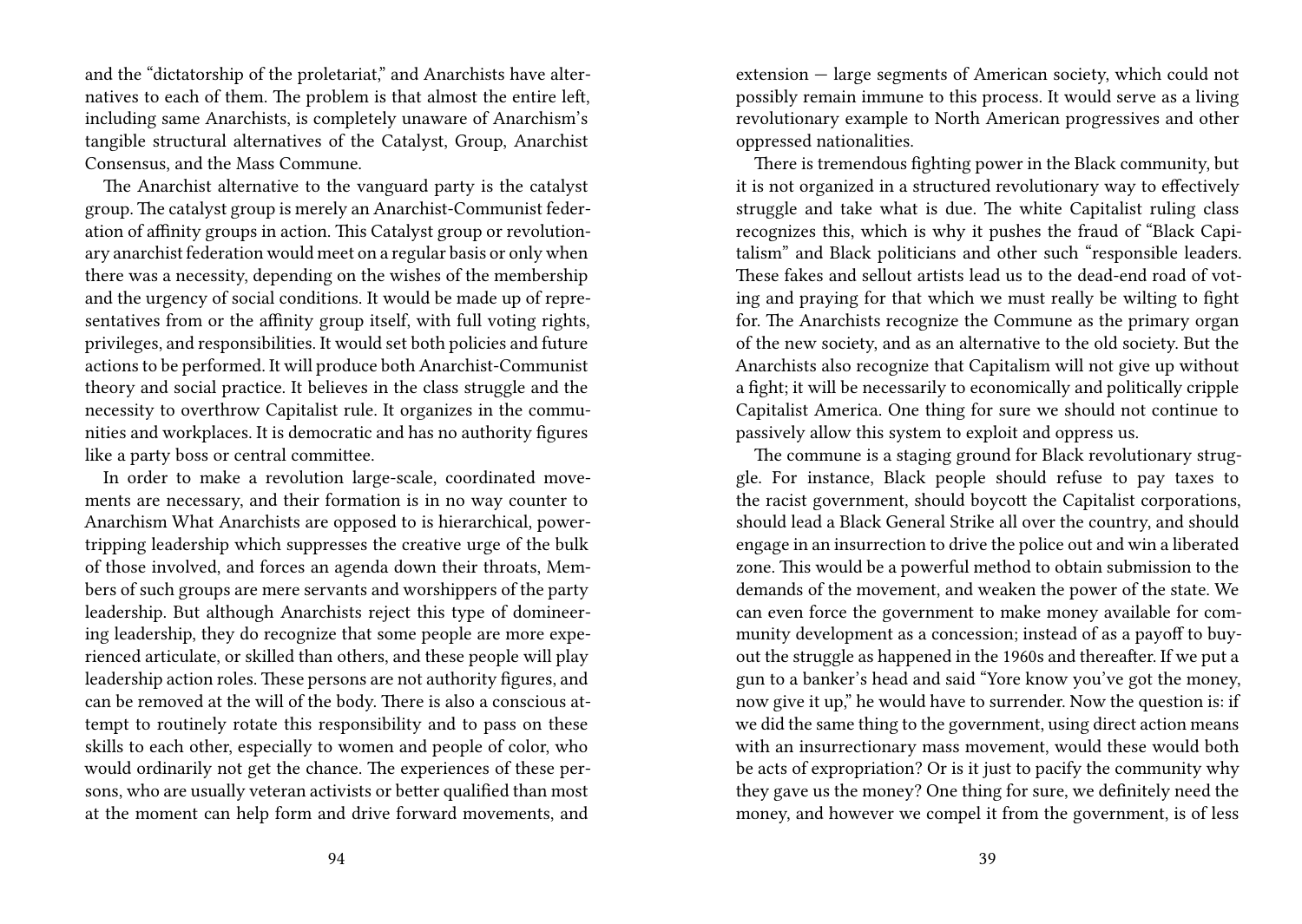important than the fact that we forced them to give it up to the people's forces at all. We would then use that money to rebuild our communities, maintain our organizations, and care for the needs of our people. It could be a major concession, a victory.

But we have also got to realize that Africans in America are not simply oppressed by force of arms, but that part of the moral authority of the state comes from the mind of the oppressed that consent to the right to be governed. As long as Black people believe that some moral or political authority of the white government has legitimacy in their lives, that they owe a duty to this nation as citizens, or even that they are responsible for their own oppression, then they cannot effectively fight back. They must free their minds of the ideas of American patriotism and begin to see themselves as a new people. This can only be accomplished under dual power, where the patriotism of the people for the state is replaced with love and support for the new Black commune. We do that by making the Commune a real thing in the day-to-day lives of ordinary people.

We should establish community councils to make policy decisions and administer the affairs of the Black community. These councils would be democratic neighborhood assemblies composed of representative elected by Black workers in various community institutions  $-$  factories, hospitals schools  $-$  as well as delegates elected on a block basis. We must reject Black Mayors and other politicians, or government bureaucrats, as a substitute for community power. We must therefore have community control of all the institutions of the Black community, instead of just letting the State decide what is good for us. Not just jobs and housing, but also full control over schools, hospitals, welfare cents, libraries, etc., must turned over to that community, because only the residents of a community have a true understanding of its needs and desires.

Here is an example of how it would work: we would elect a community council to supervise all schools in the Black community. We would encourage parents, students, teachers, and the community at large to work cooperatively in every phase of school administraof Anarchism as an ideology of chaos and lunacy. But Anarchism and especially Anarchist-Communism has nothing in common with this image. It is false and made up by its ideological opponents, the Marxist-Leninists.

It is very difficult for the Marxist-Leninists to make an objective criticism of Anarchism as such, because by its nature it undermines all the suppositions basic to Marxism. If Marxism and Leninism, its variant which emerged during the Russian revolution, is held out to be the working class philosophy and the proletariat cannot owe its emancipation to anyone but itself, it is hard to go back on it and say that the working class is not yet ready to dispense with authority over it. Lenin came up with the idea of a transitional State, which would "wither away" over time, to go along with Marx's "dictatorship of the proletariat." The Anarchists expose this line as counter-revolutionary and sheer power grabbing. Over 75 years of Marxist-Leninist practice has proven us right. These so-called "Socialist States" produced by Marxist-Leninist doctrine have only produced Stalinist police states where workers have no rights, a new ruling class of technocrats and party politicians have emerged, and the class differential between those the state favored over those it didn't created widespread deprivation among the masses and another class struggle. But instead of meeting such criticisms head an, they have concentrated their attacks not on the doctrine of Anarchism, but on particular Anarchist historical figures, especially Bakunin, an ideological opponent of Marx in the First International of Socialist movements in the last century.

Anarchists are social revolutionaries, who seek a stateless, classless, voluntary, cooperative federation of decentralized communesbased upon social ownership, individual liberty and autonomous self-management of social and economic life.

The Anarchists differ with the Marxists-Leninists in many areas, but especially in organization building. They differ from the authoritarian socialists in primarily three ways: they reject the Marxist-Leninist notions of the "vanguard party," "democratic centralism,"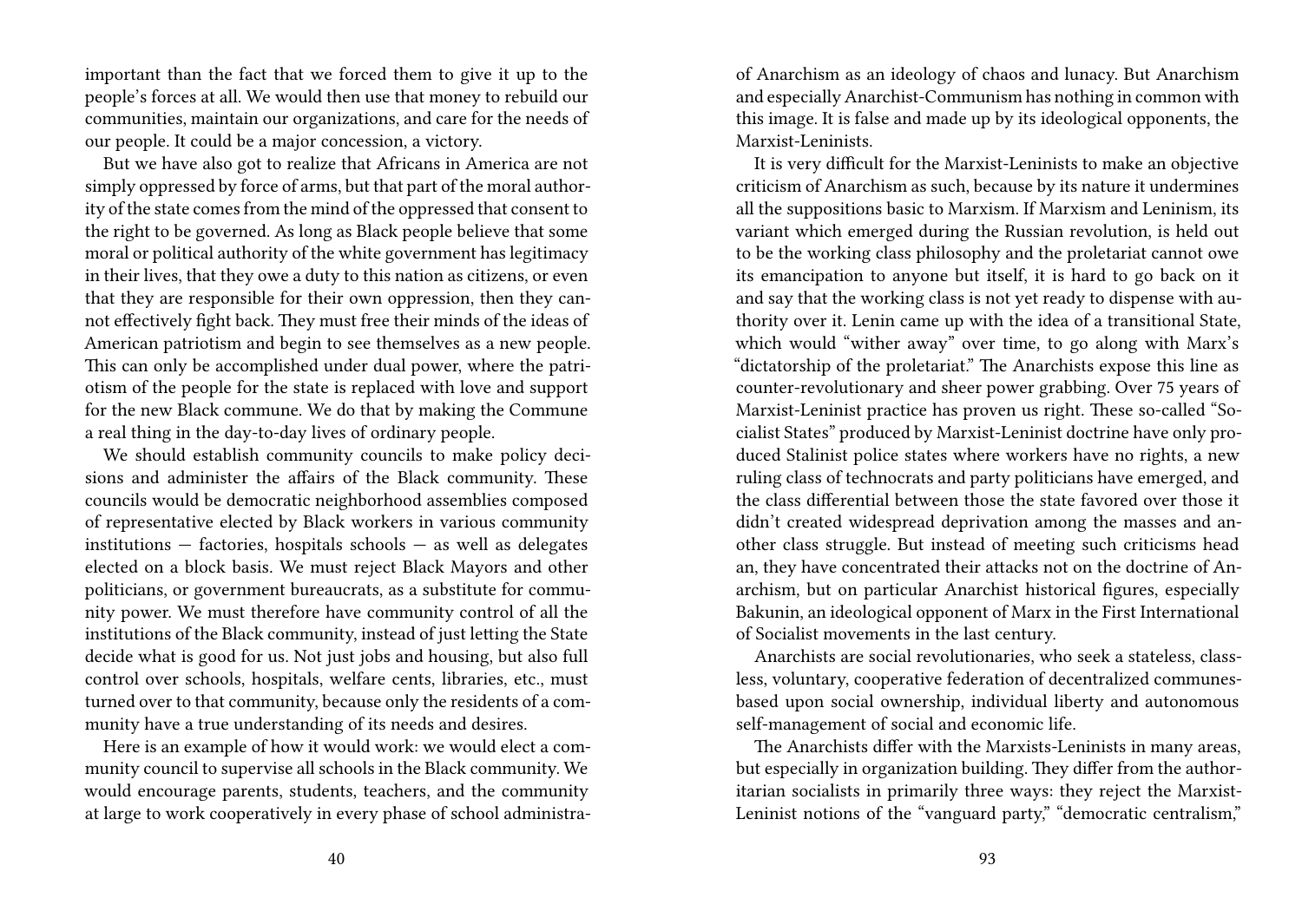That may be beyond the scope of this pamphlet But most Anarchists would agree on these general statements: Anarchists hope far, construct theories about, and act to promote the abolition of government, the State, and the principle of authority that is central to contemporary social forms, and to replace them with a social organization based on voluntary cooperation between free individuals. All Anarchist tendencies, except the Individualists (and to some extent, the Mutualists), see this future society based an organic network of mutual aid associations, workers' and consumers collectives, communes, and other voluntary alliances, organized into regional units and other non-authoritarian federations far the purpose of sharing ideas, information technical skills and large scale technological, cultural and recreational resources. All Anarchists believe in freedom from hunger and want and are against all forms of class, sexual and racial oppression, as well as all political manipulation by the State.

The philosophy is an evolving ideal in which many individuals and social movements have influence. Feminism, Black Liberation, Gay rights, the ecology movement and others, are all additions to the awareness of the philosophy of Anarchism, and this influence has helped in the advancement of the ideal of Anarchism as a social force in modern society. These influences ensure that the Social revolution we all anticipate will be as all encompassing and democratic as all, and that all will be fully liberated, not just affluent straight, white males.

# **Anarchist Versus Marxist-Leninist Thought on Organization of Society**

Historically, there have been three major forms of socialism: Libertarian Socialism (Anarchism), Authoritarian Socialism (Marxist Communism), and Democratic Socialism (electoral social democracy). The non-Anarchist left has echoed the bourgeoisie's portrayal

tion, rather than have an authority figure like a principal and his/ her uncaring bureaucratic administration run things as are done at present. The whole Black community will have to engage in a militant struggle to take over the public schools and turn them into centers of Black culture and learning. We cannot continue to depend on the racist or Black puppet school boards to do this for us.

The local council would then be federated, or joined together, on a local level to create a citywide group of councils who would run affairs in that community. The councils and other neighborhoods collectives organized for a variety of reasons would make a mass commune. This commune would be in turn federated at the regional and national level the aim being to create a national federation of Black communes, which would meet periodically in one or a number of mass assembly meetings. This federation would be composed of elected or appointed delegates representing their local commune or council Such a national federal of communes would allow community councils from all over North America to work out common policies and speak with one voice on all matters affecting their communities or regions. It would thus have far more power than any single community council could However, to prevent this national federation from bureaucratic usurpation of power by political factions or opportunistic leaders, elections should be held regularly and delegates would be subject to recall at any time for misconduct, so that they remain under the control of the local communities they represent.

The Black community councils are really a type of grassroots movement made up of all the social formations of our people, the block and neighborhood committees, Labor, student and youth groups, (even the church, to a limited degree), social activist groups, and others to unite the various protest actions around a common program of struggle for this period. The campaigns for this period must utilize the tactics of direct mass action, as it is very important that the people themselves must realize a sense of their organized power. These grassroots associations will provide to the usu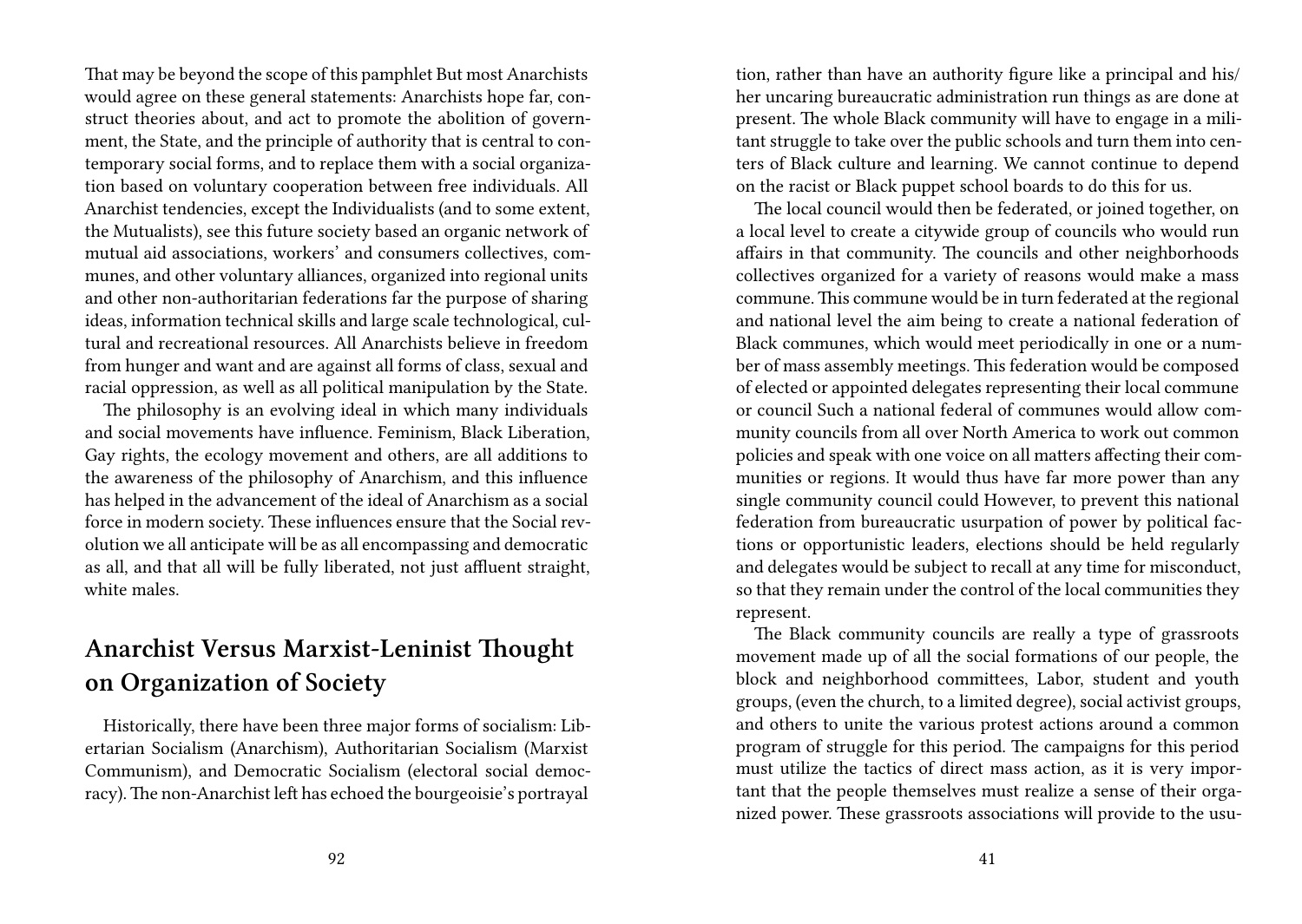ally mass spontaneous actions, a form of organization whose social base is of the Black working class, instead of the usual Black middle class mis-leadership.

The Anarchists recognize these community councils as being a form of direct democracy, instead of the type of phony American "democracy," which is really nothing but control by politicians and businessmen. The councils are especially important because they provide embryonic self-rule and the beginnings of an alternative to the Capitalist economic system and its government. It is a way to undermine the government and make it an irrelevant dinosaur, because its services are no longer needed.

The Commune is also a Black revolutionary counterculture. It is the embryo of the new Black revolutionary society in the body of the old sick, dying one. It is the new lifestyle in microcosm, which contains the new Black social values and the new communal organizations, and institutions, which will become the sociopolitical infrastructure of the free society.

Our objective is to teach new Black social values of unity and struggle against the negative effects of white Capitalist society and culture. To do that we must build the Commune into a Black Consciousness movement to build race pride and respect, race and social awareness and to struggle against the Capitalist slave masters. This Black communalism would be both a repository of Black culture and ideology. We need to change both our lives and our lifestyles, in order to deal with the many interpersonal contradictions that exist in our community. We could examine the Black family, Black male/female relationships, the mental health of the Black community, relations between the community and the white establishment and among Black people themselves. We would hold Black consciousness raising sessions in schools, community centers, prisons and in Black communities all over North America — which would teach Black history and culture, new liberating social ideas and values to children and adults, as well as counseling and therapy techniques to resolve family and marital problems, all the while givaged the commune and workers' councils as the, proper guardians of production; they also attacked the wage system in all its forms, and revived the ideas of Libertarian communism. This type of Anarchism is known as Libertarian Socialism also, and includes Mast Socialists who are also opposed to the State, dictatorship, and party rule, though they are not Anarchists.

Since the 1870s the principles of Anarchist-Communism have been accepted by most Anarchist organizations favoring revolution. This Anarchist or Libertarian Communism must, of course, not be confused with much better known communism of the Marxist-Leninists, the communism which is based on state ownership of the economy and control of the both production and distribution, and also on party dictatorship. That form of authoritarian communist society is based on oppression and slavery to the state, while we favor a free, voluntary communism of shared resources. Libertarian Communism is not Bolshevism and has no connection with or support for Lenin, Stalin, Trotsky or Mao Tse Tung. It is not state or private control over the essentials of life we seek, and we oppose all forms of dictatorship. Anarchist communists seek to foster the growth of a new society in which freedom to develop as one see t is integrated to the fullest extent with social responsibility to others.

Autonomists are a new tendency in the Anarchist movement This tendency arose in the mid 1980s in Germany and later spread to other countries in Europe and North America. Students, intellectuals, and disaffected workers made up this tendency originally, but there am also Anarchists who call themselves Autonomists to imply they are not linked with a federation, or are not doctrinaire or a purist. Like Liberating Socialism, they seem to draw their ideology from both Marxism and some tenets of Anarchist philosophy like Anarchist Communism, but they tend to be more independent and very meticulous about explaining their different identity.

In conclusion, this is one way to list the different tendencies in Anarchist thought and practice. Them may be many other ways to do it and describe the historical development of each tendency.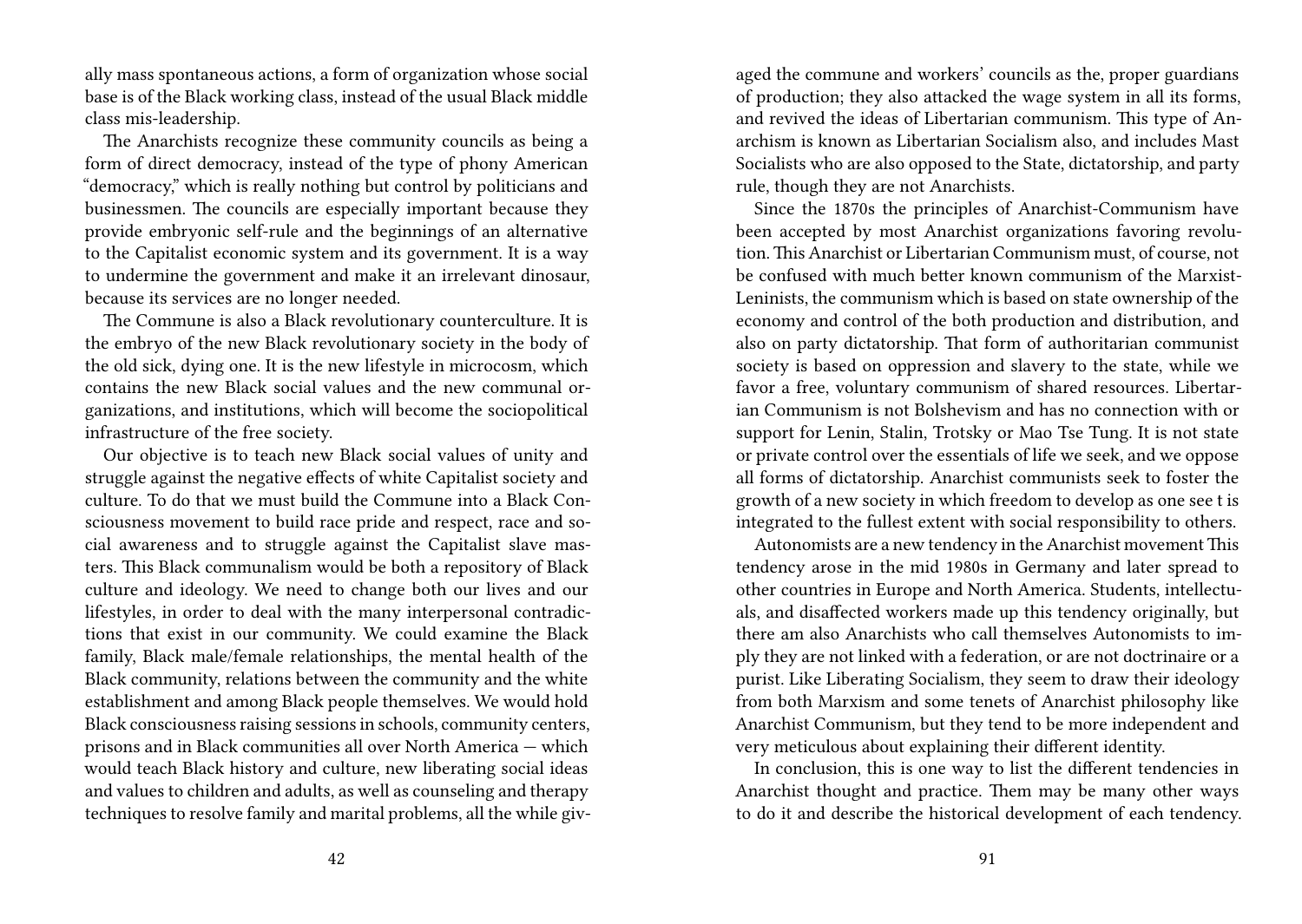structed when the working class seizes control of the economy by a social revolution, destroys the State apparatus, and reorganizes production on the basis of common ownership and control by associations of working people. This farm of Anarchism is ideologically the basis of Anarchist-Syndicalism, or revolutionary labor unionism.

Anarcho-Syndicalists are Anarchists who are active in the labor and working class movements. Anarchist-Syndicalism is a farm of Anarchism for class-conscious workers and peasants, for militants and activists in the labor movement, for libertarian Socialists who want equality as well as liberty. As pointed out, this philosophy is based heavily an the ideas of Bakunin, though its organizing techniques stem from the French and Spanish CNT trade union movements (called "Syndicates"), where Anarchists were heavily involved. This is the type of Anarchism that influenced the IWW in North America and which expresses the view that the Capitalist state must be toppled by a revolutionary form of economic warfare called the General Strike, and that the economy must be reorganized and based on industrial unions, which would be under the counsel of the working class. All political matters would be handled by either an Industrial Union Congress, while workplace matters would go to a factory committee, elected by the workers themselves and under their direct control. This type of Anarchism has great potential far organizing an Anarchist working class movement in North America, if it raises contemporary issues like the shortened workweek, factory councils, the current depression and a fight back against the bosses' offensive of the last 20 years against the working class world wide.

Anarchist-Communists are revolutionary Anarchists who believe in the philosophy of class struggle, an end to Capitalism, and all farms of oppression. Contrary to Anarchist-Syndicalism it does not limit itself to workplace organizing. The philosophy is based on the theories of Peter Kropotkin, another Russian Anarchist. Kropotkin and his fellow Anarchist-Communists not only envising a Black revolutionary perspective to the issues of the day. Our people must be made to see that the self-hatred, disunity, distrust, internecine violence and oppressive social conditions among Black people are the result of the legacy of African slavery and the present day effects of Capitalism. Finally the main objective of Black revolutionary culture is to agitate and organize Black people to struggle for their freedom.

As Steve Biko, the murdered South African revolutionary, has been quoted as saying:

"The call for Black consciousness is the most positive call to come from ally group in the Black world for a long time. It is more than just a reactionary rejection of whites by Blacks… At the heart of this kind of thinking is the realization by Black that the most potent weapon in the hands of the oppressor is the mind of the oppressed Once the latter has been so effectively manipulated and controlled try the oppressor as to make the oppressed believe that he is a liability to the white man, then there is nothing the oppressed can do that will really scare the powerful masters… The philosophy of Black consciousness, therefore expresses group pride and the determination by Blacks to rise up and attain the envisaged self."

By the "envisaged self," Biko refers to the Black self, a liberated psyche. It is that which we want to rescue with such a Black consciousness movement here in America. We need to counter Black self-hatred and the frivolous "party mentality. We also want to end the social degradation of our community, and rid it of drug addiction, prostitution, Black-on-Black crime, and other social evils that destroys the moral fiber of the Black community. Drugs and prostitution are mainly controlled by organized crime, and protected by the police, who accept bribes and gifts from gangsters. These negative social values, the so-called "dog-eat-dog" philosophy of the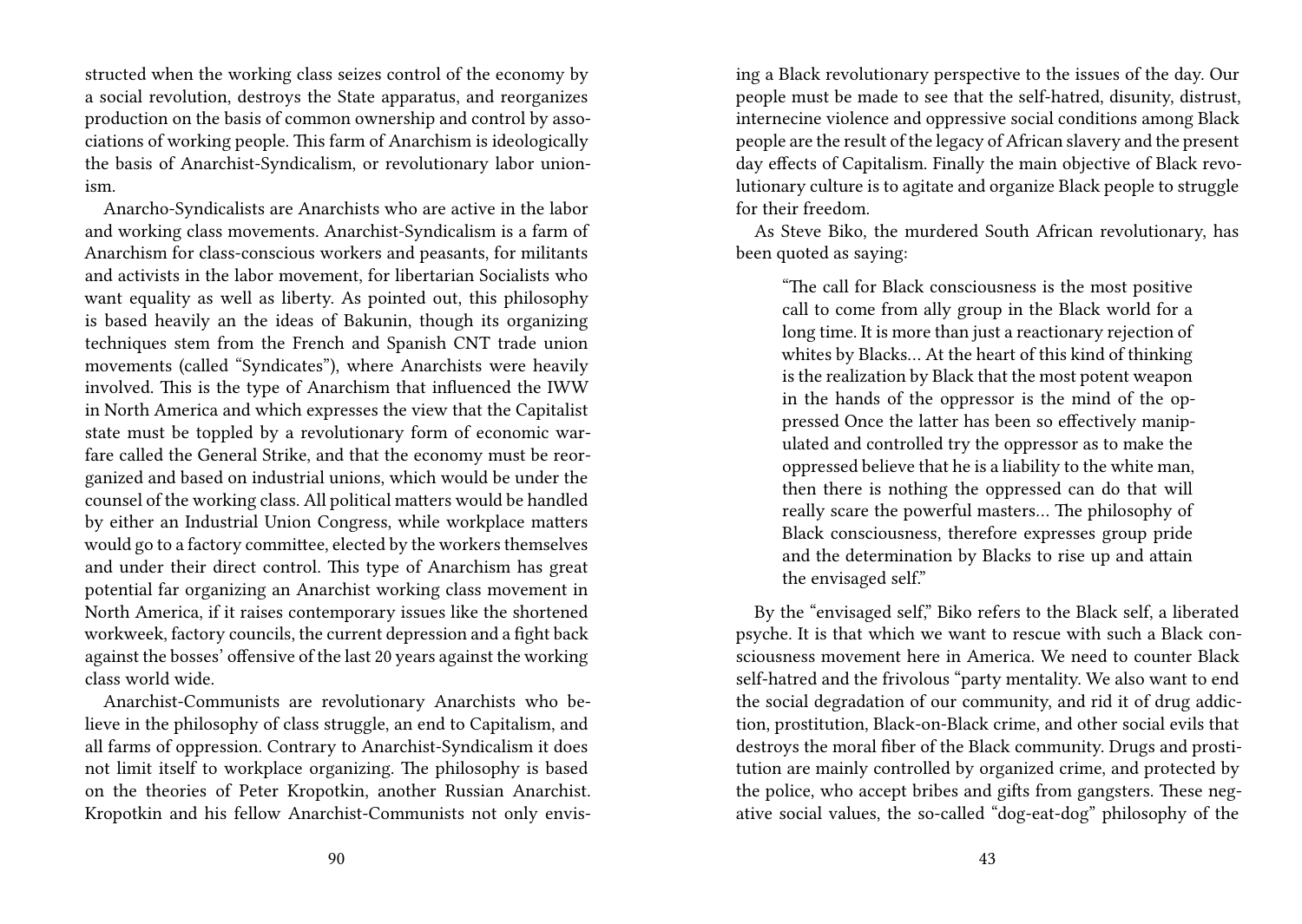Capitalist system teaches people to be individualists of the worst sort. Willing to commit any kind of crime against each other, and to take advantage of each other. This oppressive culture is what we are fighting. As long as it exists, it will be hard to unify the people around a revolutionary political program.

## **Building A Black survival program**

But there must also be some way to ensure their economic survival, in addition to providing new cultural role models. It is then when the Commune, a network of community organizations and institutions, assumes its greatest importance. We will build a sociopolitical infrastructure to intervene in every area of Black life: food and housing cooperatives, Black Liberation schools, people's banks and community mutual aid funds, medical clinics and hospitals, rodent control and pest extermination programs, cooperative factories, community cultural and entertainment centers, the establishment of an intercommunal electronic communications network, land and building reclamation projects, public works brigades to rebuild the cities, youth projects, drug clinics, and many other such programs.

All these programs satisfy the deep needs of the Black community, but they are not solutions to our problems, because although we can build a survival economy now, we have to realize it will take a social revolution to overthrow Capitalism and obtain full economic self-sufficiency. But they will help us to organize the Black community around a true analysis and understand of their situation. This is why they are called survival programs, meaning surviving under this system pending a social revolution.

Building consciousness and revolutionary culture means taking on realistic day-to-day issues, like hunger, the need for clothing and housing, joblessness, transportation and other issues. It means that the Commune must be in the vacuum where people are not being

## **Types of Anarchists**

But Anarchists can't be expected to agree on everything. Historically these differences have led to distinct tendencies in Anarchist theory and practice.

Individualist Anarchists hope for a future society in which free individuals do their duty and share resources "according to the dictates of abstract justice." Generally speaking, Individualists are mere philosophers rather than revolutionary activists.They are civil libertarians who want to reform the system to make it work 'fairly." They were prevalent in the past century, but are still seen in "countercultural" Anarchist formations, middle class philosophers, or rightwing Libertarians.

Mutualists are Anarchists associated with the ideas of 19<sup>th</sup> century Anarchist philosopher, Pierre-Joseph Proudhon, who based his future economy on "…a pattern of individuals and small groups possessing (but not awning) their means of production, and bound by contracts of mutual exchange and mutual credit (instead of money) which would insure to each individual the product of his own labor. This type of Anarchism appears when Individualists being to put their ideas in practice, and merely wish to reform Capitalism and make it "cooperative." This is also where the right wing Libertarians and advocates of a minimized role for the state get the ideas. Marx attacked Proudhon as an "idealist" and "utopian philosopher" for the Anarchist concept of Mutual Aid.

Collectivists are Anarchists based directly on the ideas of Michael Bakunin, the Russian Anarchist, the best-known advocate to the general public of Anarchist theory. Bakunin's collectivist form of Anarchism replaced Proudhon's insistence on individual possession with the idea of Socialist possession by voluntary institutions, and the right to the enjoyment of the individual product of his/her labor or its equivalent still assured to the individual worker. This type of Anarchism involves a direct threat to the class system and the Capitalist state, and is the view that society can only be recon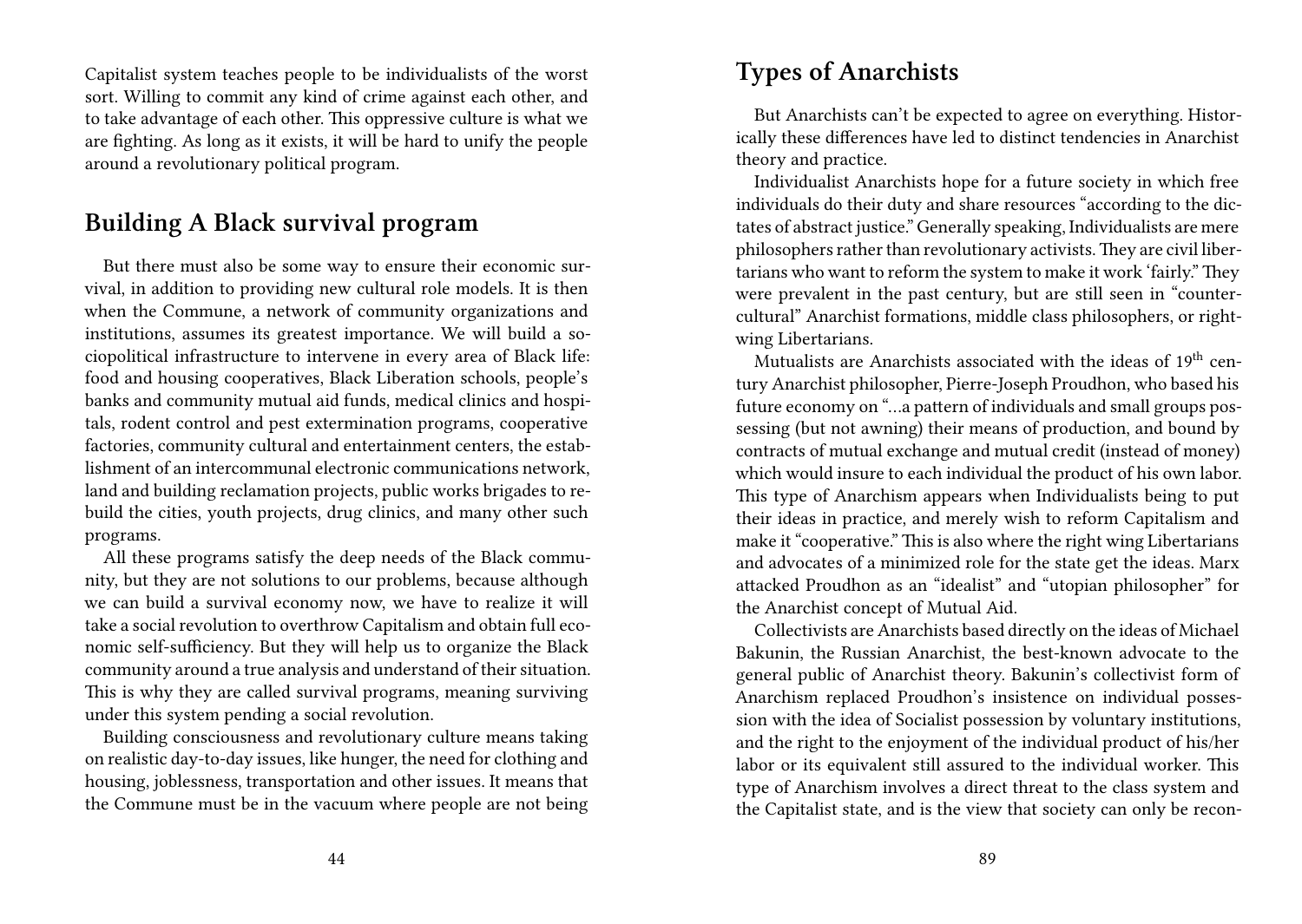dians of freedom, against the aspirants to power and possible tyranny of the majority…"

Quoted in *Malatesta: His Life and Times*, ed. by Vernon Richards

So, this is the job of the federation, but it does not end with the success of the revolution. There is much reconstruction work to be done, and the revolution must be defended to fulfill our tasks, Anarchists must have their own organizations. They must organize the past-revolutionary society, and this is why Anarchists federate themselves.

In a modern independent society, the process of federation must be extended to all humanity. The network of voluntary associations — the Commune — will know no borders. It could be the size of the city, state, or nation or a society much larger than the nation-state under Capitalism. It could be a mass commune that would encompass all the world's peoples in a number of continental Anarchist federations, say North America, Africa, or the Caribbean. Truly this would be a new world! Not a United Nations or "One World government," but a united humanity.

But our opposition is formidable  $-$  each of us has been taught to believe in the need for government, in the absolute necessity of experts, in taking orders, in authority  $-$  for some of us it is all new. But when we believe in ourselves and decide we can make a society based on free, caring individuals, that tendency within us will become the conscious choice of freedom-loving people. Anarchists see their job as strengthening that tendency, and show that there is no democracy or freedom under government — whether in the United States, China or Russia. Anarchists believe in direct democracy by the people as the only kind of freedom and self-rule.

properly fed clothed, provided with adequate medical treatment or are otherwise being deprived of basic needs.

Contrary to the rhetoric of some leftist groups, this will not make people passive or just dependent on us. Rather than struggling against the government and demanding those things, it inspires confidence in the revolutionary forces and exposes the government as uncaring and incompetent. That is more of an incentive for the people to revolt and overthrown the government than balding political pep rallies, giving speeches, running for public office, and publishing manifestos and resolutions or party newspapers and other garbage (that no one reads but their own members), like most Black and radical groups do now.

We need a new way of confronting our oppressed situation. We need to unite out people to fight, and to do that we need to educate, agitate and organize. That's the only way we'll win a new world. What follows is an example of the and of survival program I mean:

- 1. We must have community control of all businesses and financial institutions located in our communities, and for those businesses not working in our best interests or not returning some of its revenue back to the community, we will seize said businesses and turn them into community cooperatives and mutual aid banking societies.
- 2. We must have community control of all housing and major input in all community planning of Black communities. If a piece of property or house is owned by a slumlord (either a private Realtor or government agency), we will seize it and turn it into community housing cooperatives. We oppose Urban Renewal, spatial decomposition, yuppie gentrification and other such racist schemes to drive us out of the cities. W must have complete control of all planning boards affecting and concerning the Black community. To enforce these demands, we should lead rent strikes, demonstrations, armed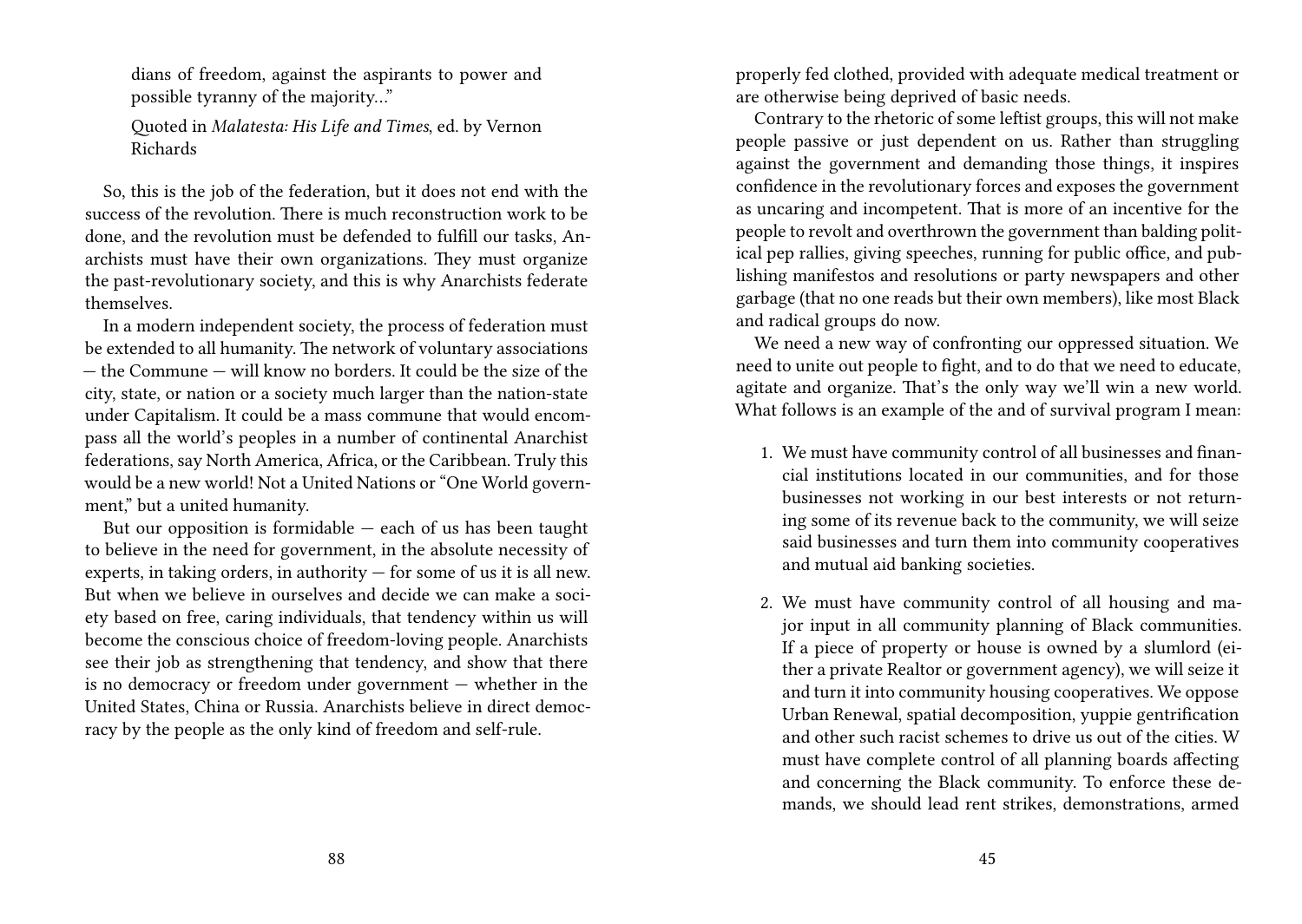actions and urban squatting to drive landlords out and take over the property.

- 3. We must have an independent self-sustaining economy to guarantee full employment for all our people. We demand that the U.S. government provide massive economic aid to rebuild the cities. The government spends billions per year for the Pentagon killing machine. At least that amount should be redirected to meet the needs of America's oppressed communities. Ghetto housing must be rebuilt and turned over to the occupants. Adequate jobs and services must be provided to all community residents including first preference for all construction jobs in the Black community, when public works brigades are assigned to rebuild the cities. We must fight for Black grassroots control of all government funds allocated to the Black community through a network of mutual aid banking societies, community development corporations, and community development credit unions.
- 4. Reparations: the Big Payback. The United States government and the rich class of this country has stolen and oppressed Africans in this continent for decades. They worked our ancestors as slaves, and after slavery they continued to oppress, murder and exploit our people, on down to the present day. We must build a mass movement in our communities to compel the government and the rich to provide the means for our community redevelopment. They owe us for centuries of abuse and robbery! We must demand that reparations, in the form of community development money and other funds, be provided and placed in credit unions, cooperatives, and other mutual aid institutions in the Black community, so that we can start to obtain some measure of economic self sufficiency. Yet we know that they won't give the money to us. We must

tions could be food and housing cooperatives, cooperative factories, community-run schools, hospitals, recreation facilities, and other important social services.These associations will federate with each other to facilitate their common goals on both a territorial and functional basis.

This federalism as a concept is a form of social organization in which self-determining groups freely agree to coordinate their activities. The only social system that can possibly meet the diverse needs of society, while still promoting solidarity on the widest scale, is one that allows people to freely associate on the basis of common needs and interests. Federalism emphasizes autonomy and decentralization, fosters solidarity and complements groups' efforts to be as self-sufficient as possible. Groups can then be expected to cooperate as long as they derive mutual benefit. Contrary to the Capitalist legal system and its contracts, if such benefits are not felt to be mutual in an Anarchist society, any group will have the freedom to dissociate. In this manner a flexible and self-regulating social organism will be created, always ready to meet new needs by new organizations and adjustments. Federalism is not a type of Anarchism, but it is an essential part of Anarchism. It is the joining of groups and peoples for political and economic survival and livelihood.

Anarchists have an enormous job ahead of them, and they must be able to work together for the benefit of the idea The Italian Anarchist Errico Malatesta said it best when he wrote:

"Our task is that of pushing the "people" to demand and to seize all the freedom they can to make themselves responsible for their own needs without waiting for orders from any kind of authority. Out task is that of demonstrating the uselessness and harmfulness of the government, or provoking and encouraging by propaganda and action all kinds of individual and collective initiatives." … "After the revolution, Anarchists will have a special mission of being the vigilant custo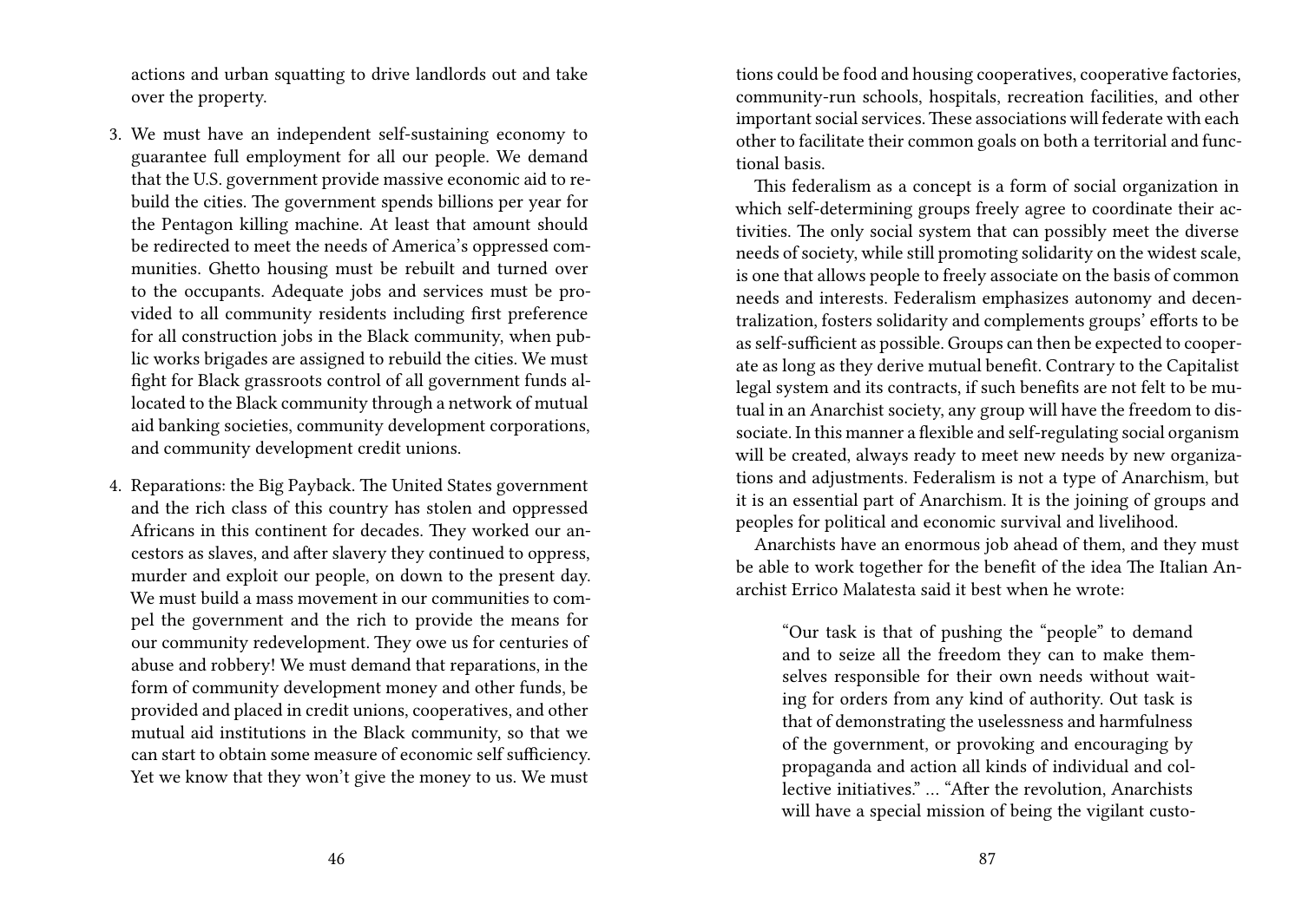Socialism, and that the victory of this class, led by a "communist working class party" represent the final victory over Capitalism. Nor do we accept the idea of a "worker's state." Anarchists believe that only the peasants, workers and farmers can liberate themselves and that they should manage industrial and economic production through workers' councils, factory committees, and farm cooperatives, rather than with the interference of a patty or government.

Anarchists are social revolutionaries, and feel that the Social revolution is the process through which a free society will be created. Self-management will be established in all areas of social life, including the right of all oppressed races of people to self-determination. As I have stated, self-determination is the right to self-government. By their own initiative, individuals will implement their own management of social life through voluntary associations. They will refuse to surrender their self-direction to the State, political parties, vanguard sects since each of these merely aid in establishing or reestablishing domination. Anarchists believe the state and capitalist authority will be abolished by the means of direct action-wildcat strikes, slowdowns, boycotts, sabotage, and armed insurrection. We recognize our goals cannot be separated from the means used to achieve them. Hence our practice and the associations we create will reflect the society we seek.

Crucial attention will necessarily be paid to the area of economic organization, since it is here that the interests of everyone converge, Under Capitalism we all have to sell our labor to survive and to feed our families and ourselves. But after an Anarchist social revolution, the wage system and the institution of private and state property will be abolished and replaced with the production and distribution of goods according to the communist principle of: "From each according to ability, to each according to need." Voluntary associations of producers and consumers will take common possession of the means of production and allow the free use of all resources to any voluntary group, provided that such use does not deprive others or does not entail the use of wage labor. These associafight them for it, just like we must struggle to overturn the system of wage slavery today.

- 5. End police brutality. We must organize self-defense units to protect the Black community and its organizations, and remove the State's police farces. We demand criminal prosecution and jailing of all brutal or killer cops. No jurisdiction for the State's judicial system in Black liberated zones.
- 6. We must undertake a large-scale program to train Black people as doctors, nurses and medical paraprofessionals in order to make free quality medical and dental care available to Black people. We must demand that the government subsidize all such medical and dental training, as web as for the operation of clinics, but Black people themselves must establish and run the free medical clinics in all Black communities whether urban or rural. This would include community antidrug programs and drug rehabilitation clinics.
- 7. We must establish a Black community-controlled food system for self-sufficiency and as a way of fighting to end hunger and malnutrition, including a trucking network, warehouses, communal farms, farmers' cooperatives, food cooperatives, agricultural unions, and other collective associations. This will include a protest campaign challenging the theft of Black farmland by agribusiness corporations and rich white "land barons" and reclaiming it for our projects. This is especially important now that the U.S. has entered an economic crisis that will not be able to provide for our needs. We must force the government to provide the money for many of these projects, to be administered under our total control, instead of by a government agency.
- 8. The Black community must have control of its entire educational system from the nursery school through college. We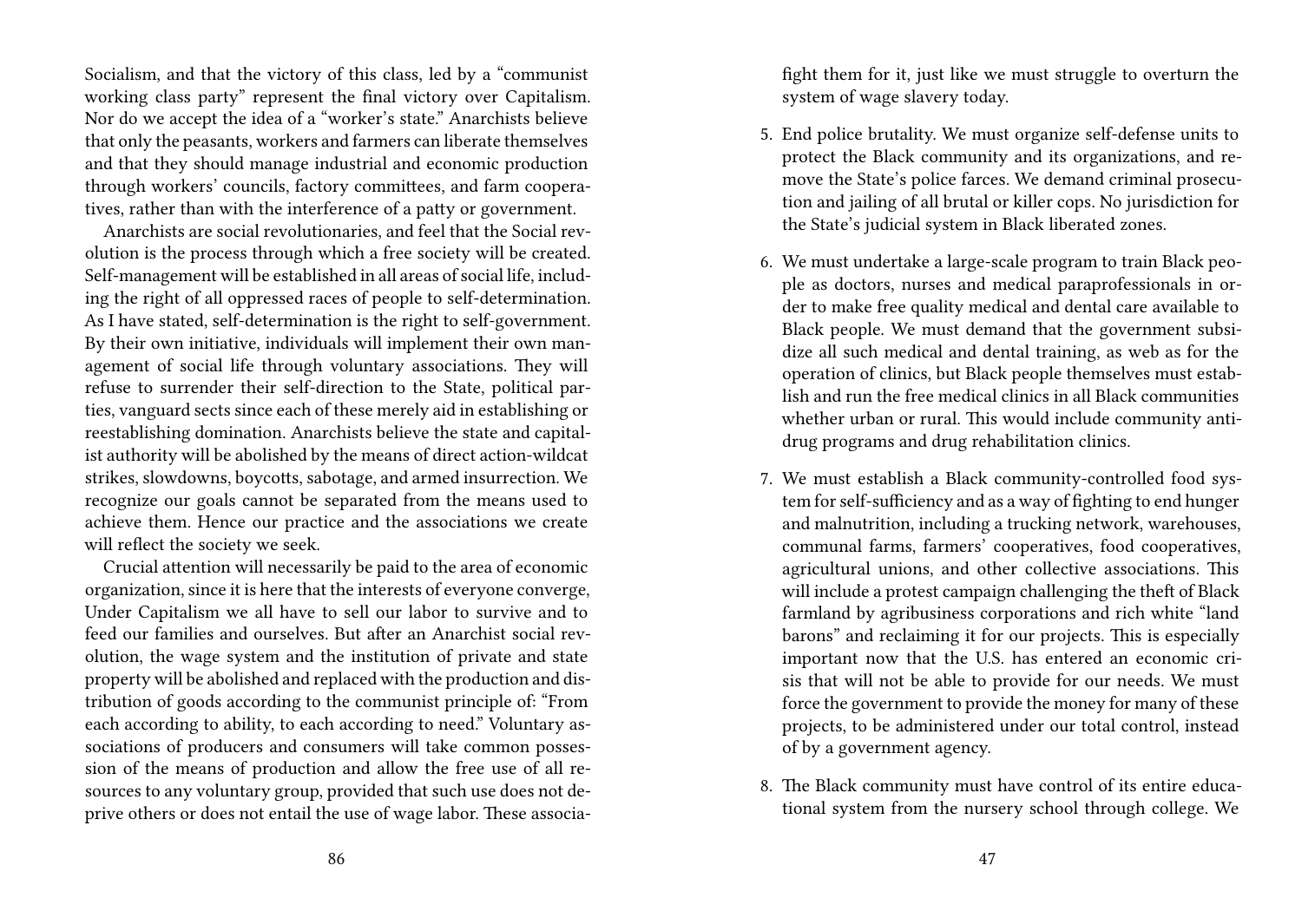must establish a Black Liberation educational system which meets the training needs of Black children, prepares them for job training and future economic security, service to their community, and gives them a knowledge of themselves and an understanding of the true history and culture of African people; as well as a program of adult education for community people whose earlier educational opportunities have been stunted We should demand free higher education for Blacks and other minorities at full government expense, including remedial training programs for all who wish to qualify.

- 9. We must demand and fight for the release of all Black political prisoners and victims of racial injustice, we must investigate and review the cases of all such prisoners who are the victims of government political repression and racist frame-ups, and lead a mass campaign for their release. Some of our best revolutionary organizers are rotting away in the prison houses of this land.
- 10. The central demand is for Black control of the Black community, it politics and economy. We have to take over the cities, establish municipal communes, and exercise selfgovernment, as a vital step. We are the majority in many of the major cities of this country and we should be able to control our own affairs (or at least obtain some autonomy), but as we should now be aware we won't ever get this community social power by voting for some Black Capitalist politician, or from passively depending for "salvation" on leaders of one sort or another. We have to do it ourselves if we are to ever get on the road to freedom.

that Anarchy is chaos and confusion, a reign of rape, murder and mindless-total disorder and insanity is widely believed by the general public.

This false impression primarily is still widely believed because people from across the political spectrum have consciously been promoting this lie for years. All who strive to oppress and exploit the working class, and gain power far themselves, whether they come from the right or the left, will always be threatened by Anarchism. This is because Anarchists hold that all authority and coercion must be struggled against. In fact, Anarchists want to get rid of the greatest perpetrator of violence throughout history: governments. To Anarchists, a Capitalist "democratic" government is no better than a fascist or Communist regime, because the ruling class only differs in the amount of violence they authorize their police and army to use and the degree of rights they will allow, if any. Through war, police repression, social neglect, and political repression. Governments have killed millions of persons, whether trying to defend or overthrow a government. Anarchists want to end this slaughter, and build a society based on peace and freedom.

What is Anarchism? Anarchism is free or Libertarian Socialism. Anarchists are opposed to government, the state and Capitalism. Therefore, simply speaking, Anarchism is a no-government form of Socialism.

In common with all Socialists, the Anarchists hold that the private ownership of land, capital and machinery has had its time; that it is condemned to disappear, and that all requisites for production must and will, become the common property of society, and be managed in common by the producers of wealth Peter Kropotkin, in his Anarchist-Communism: Its Basis and Principles.

Though there are several different "schools" of Anarchist though, revolutionary Anarchist or Anarchist-Communism is based upon the class struggle, but it does not take a mechanist view of the class struggle taken by the Marxist-Leninists. For instance, it does not take the view that only the industrial proletariat can achieve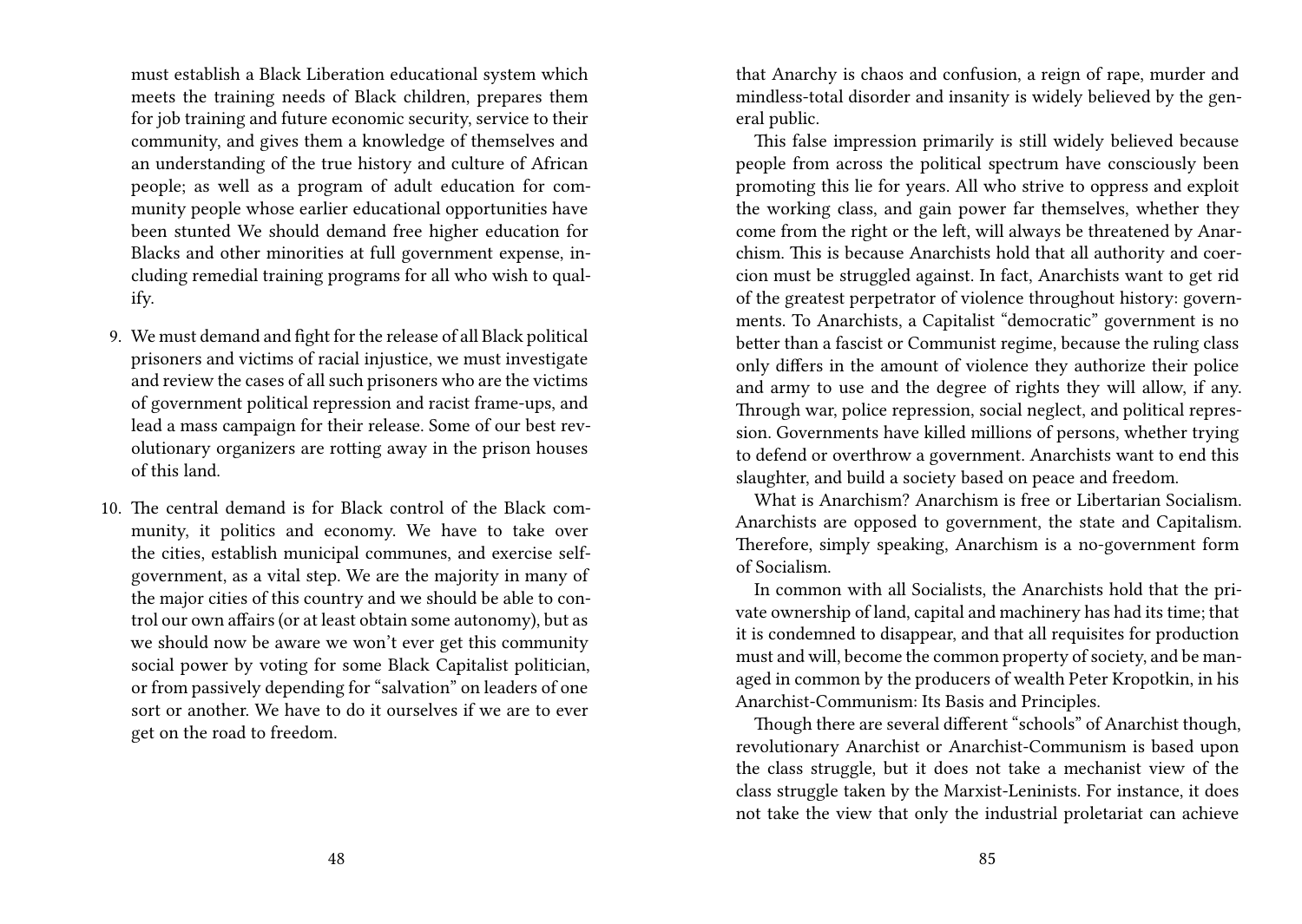# **Chapter 3. Anarchist Theory and Practice**

The major aim of this chapter is to list the major elements of Anarchist thought and to give examples of what some Anarchists think about them. Unlike other streams of political thought, Anarchists do not elevate certain texts or individuals above others. There are different types of Anarchists with many points of disagreement. The primary areas of debate among Anarchists relate to what form of organization should be struggled for and what tactics we should use. For instance, some of their most significant differences concern the economic organization of future society. Some Anarchists reject money, and substitute a system of trade in which work is exchanged for goods and services. Others reject all forms of trade or barter or private ownership as Capitalism, and feel that all major property should be owned in common.

There are Anarchists who believe in guerilla warfare, including assassination, bombings, bank expropriations, etc., as one means of revolutionary attacks on the State. But there also are Anarchists who believe almost exclusively in organizational, labor or community work. There is no single type, nor do they all agree on strategy and tactics. Some are opposed to violence; some accept it only in self-defense or during a revolutionary insurrection.

Anarchists and Anarchism have historically been misrepresented to the world. The popular impression of an Anarchist as an uncontrollably emotional, violent person who is only interested in destruction for its own sake, and who is opposed to all forms of organization, still persists to this day. Further, the mistaken belief

## **The Need for a Black Labor Federation**

The demand for Black labor has been the central economic factor in America; it was Black labor that built the foundations of this nation. Beginning with slave labor in the Old South on plantations, then with sharecropping and other farm labor after the Civil war, successive migration to the North and working mills, mine and factories during a 40 year period (1890–1920), and on down to the present day, Black labor is important to the functioning of the Capitalist economic order. Almost from the beginning, Black workers have organized their own Labor unions and worker's associations to represent their interests: the National Colored Labor Union in 1869, the national Colored Farmer's Alliance (Populist) in the same year, the Brotherhood of Sleeping Car Porters in the 1940s, the league of Black Revolutionary Workers in the 1960s; the United Construction Workers Association and the Black and Puerto Rican Coalition of Construction Workers in the 1970s, and on down to the present day with such unions or associations as the Black Workers for Justice and the Coalition for Black Trade Unionists. Some of these were unions, some were just associations of Black workers in existing unions. (Note: In addition to Black organized or led labor federations in the 1870s, there were 90,600 Black workers in the Knights of Labor in the 1880s and at least 100,000 in the Industrial Workers of the World (IWW) in the 1900s.)

In fact, the trade unions would not even exist today if it were not for the assistance and support of the Black worker. Trade unionism was born as an effective national movement amid the great convulsions of the Civil War and the fight to end slavery, yet Black workers were routinely excluded from unions like the American Federation of Labor. Only militant associations like the Knights, IWW and the Anarchist-initiated International Working People's Association (IWPA) would accept their memberships at all. This continued for many years, until the founding of the Congress of Industrial Organizations (CIO) began its campaign of strikes, sit-downs, and other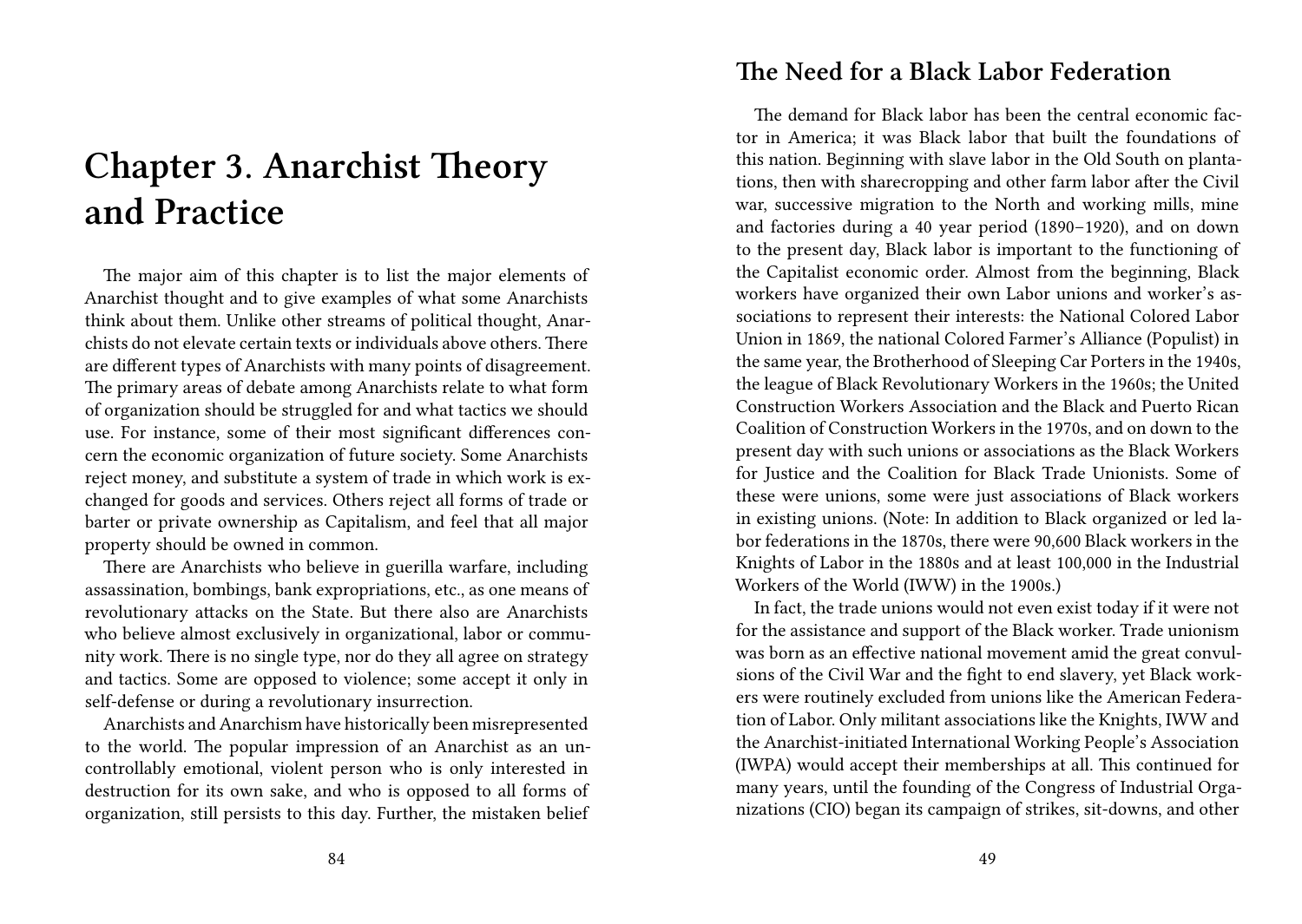protest actions to organize the unskilled industrial workers. Black labor was pivotal in these battles, yet has never fully reaped the benefits. In fact, the Labor bosses betrayed them when the CIO was beaten down in the 1950s.

You would think that American labor movement would see it as criminal or racist to ignore these fellow workers today in that fashion. But even now there is no labor organization in the U. S. which gives full representation and equal treatment to Black workers. The fact is that even with some Black Labor officials in office, Black workers receive far fewer union benefits than white workers, and are trapped in the most low-paid, tedious and dangerous jobs, even though they made substantial economic gains during the 1960s.

The majority of the Black masses are in the working class. Because of the role they play in production, Black industrial and clerical workers are potentially the most powerful sector of the Black community in the struggle for Black liberation. As the victims of inequality in the economy, Black workers have already begun to organize for their interests and protect their rights on the job, even if the union is conservative and won't fight the boss. They have formed union caucuses and even independent labor unions where necessary. Of course, the unity of Black and white workers is indispensable to combat and overthrow Capitalism. But where white workers are now privileged and Black workers are penalized, Black unity and struggle must precede and prepare the ground for any Black-white unity on a broad scale. Black caucuses in the Unions can fight against discrimination in hiring, firing, and upgrading, and for equality of treatment in the unions, now, while white workers still have yet to widely support democratic rights for Black and other oppressed nationalities. Black Caucuses are important. Where they are part of organized labor, they should strive to democratize the unions, regenerate their fighting spirits, and eliminate white job trust practices. These Black caucuses in the unions should demand:

1. Rank and file democratic control of the union.

revolutionary political program despite all their rhetoric of having been radicalized Also the state came down extremely hard on the rebels. Over 20,000 persons were jailed, 50 were killed and hundreds wounded.

Could a liberated zone have been won, so that dual power could have been established? That possibility existed and still does exist if the people are properly armed and educated Mass resistance with heavy military weaponry may have won serious concessions, one of which is to pull back the cops. We don't know that, this is purely speculation. We do know that this is not the last rebellion in L.A. and other cities. They may come much quicker now that the genie of urban revolution of the bag again. We can only hope and prepare. *Onward to the black revolution!*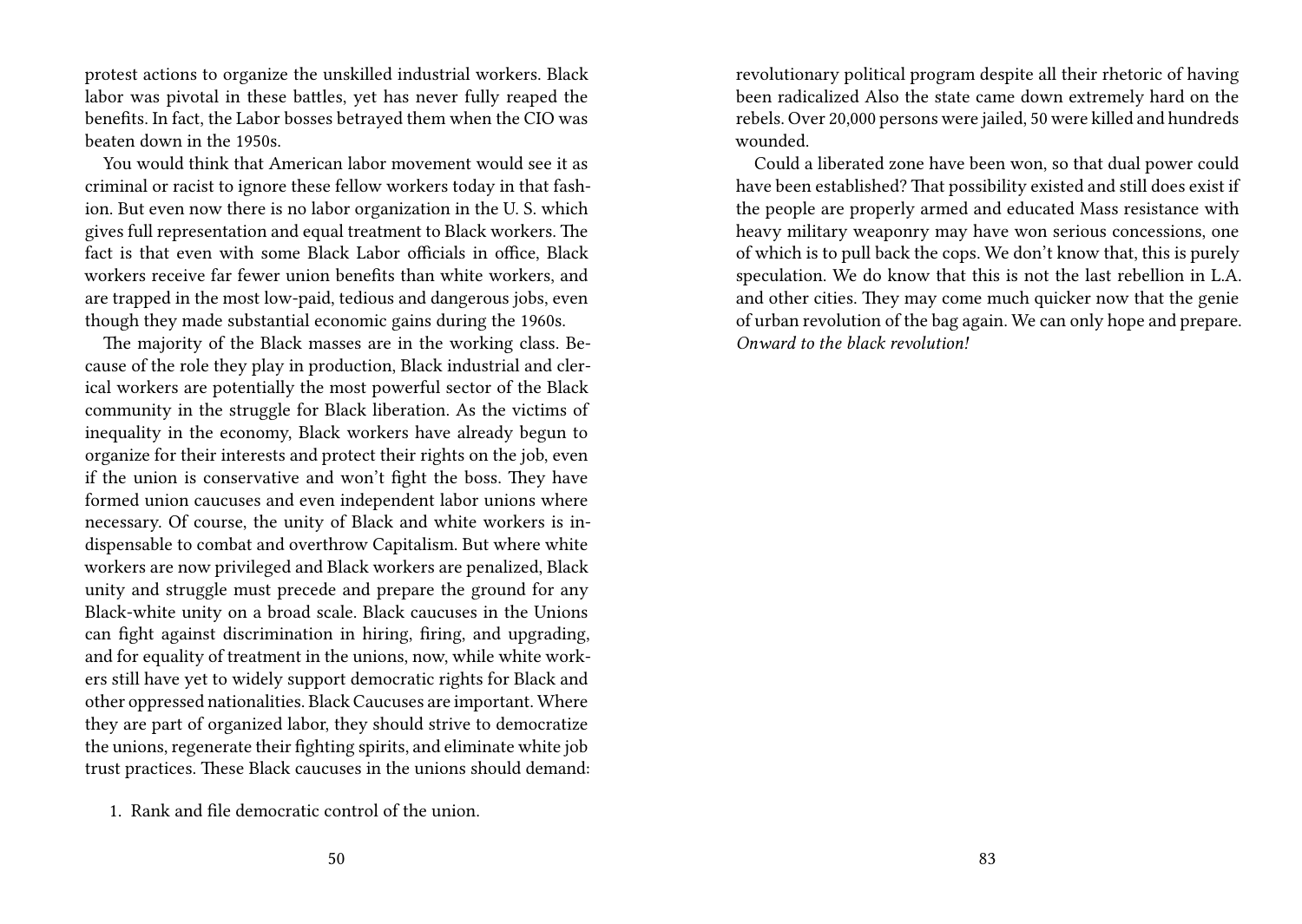justice. After the Harlem revolt, for the next four years major rebellions shook the U.S. in the Watts section of Los Angeles, Detroit, Chicago, and hundreds of other North American cities. Isolated acts of police brutality, racial discrimination substandard housing, economic exploitation, "the hoodlum element," a breakdown in family values, and a host of other "explanations" have been put forward by liberal and conservative sociologist and others commissioned by the state to whitewash the true causes. Yet none of these revealed this as a protest against the Capitalist system and colonial rule, even though the social scientists "warned" of the possibility of a new outbreak of violence.

Once again in the Spring, 1992, we saw a massive revolt in Los Angeles, whose immediate causes were related to the outrageous acquittal of 1 Angeles policemen who had brutally beaten Rodney King. But there again this was just an immediate cause acting as a trigger; this revolt was not a sympathy revolt on behalf of Rodney King personally. The cause of this rebellion was widespread social inequality in the Capitalist system and police terrorism. This time the rebellion spread to 40 cities and four foreign countries. And it was not just a so-called "race riot," but rather a class revolt that included a large number of Latinos, whites and even Asians. But it was undeniably a revolt for racial injustice first and foremost, even if it was not just directed against white people in general but the Capitalist system and the rich. It was not limited to just even the inner city in the Las Angeles area but spread even to white upper crust areas in Hollywood, Ventura, and beyond This was the beginning stage of class warfare.

If an underground military force existed or a militia was assembled, it could have entered the filed of battle with more weaponry and advanced tactics. As it was the gangs played that role, and played it very well. Their participation is why it took so long to put the rebellion down, but even they could not prevent the reestablishment of white power in South Central Los Angeles. Not just because of being militarily out gunned, but because they had no

- 2. Equal rights and treatment for all unionists; eliminate all racist practices in the labor movement.
- 3. Affirmative action programs to redress past racist employment practices, end racial discrimination based on seniority and other ploys.
- 4. Full employment for all Blacks, women, and other non-white workers.
- 5. A 20–30 hour workweek with no reduction in pay.
- 6. The right to strike, including wildcat strikes without union sanction.
- 7. Speedier and fair grievance procedures.
- 8. An escalator clause in all union contracts to ensure automatic wage adjustments to keep up with the rising cost of living.
- 9. Full payment of social security by employer and the government. Full unemployment compensation at 100 of base pay.
- 10. Minimum wages at union scale.
- 11. Prevent runaway shops, phony bankruptcy, or "strategic plant shutdowns" by companies without notice to union or to gain advantage in contract negotiations.
- 12. A public works program to rebuild the Black and other innercity communities, and to provide work for Black workers.
- 13. Worker's self-management of industry by factory committees and worker's councils, elected by the workers themselves.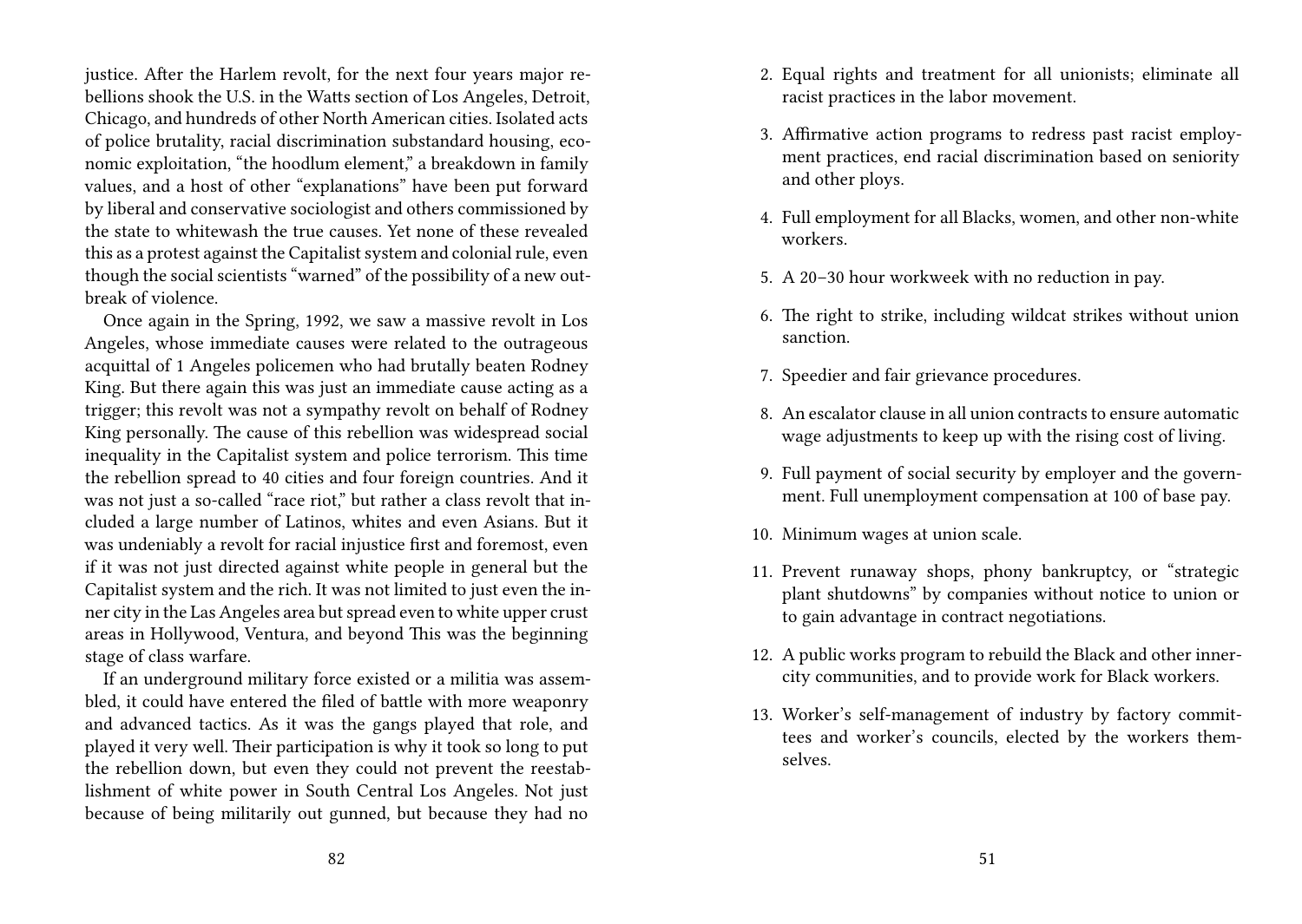In addition to the union caucuses, Black working people need a national Black workers association, which would be both a revolutionary union movement to do workplace organizing, but also would be a mass social movement for community organizing. Such a movement would combine the organizing tactics to both the labor and Black Liberation movements. It is not designed to drive Blacks out of those unions where they are already organized, but would rather serve as a tool to multiply their numbers and strength, and turn their unions into militant, class struggle instruments.

The League of Revolutionary Black Workers, which organized Black auto workers during the late 190s provides an example of the type of organization needed The League, which grew out of its major affiliate, the Dodge Revolutionary Movement (DRUM), was undoubtedly the most militant Black Labor movement in American history. It was a Black labor federation which existed as an organized alternative to the United Auto Workers, and was the inevitable step of taking the Black Liberation struggle to the industrial shop floor, the point of production, and Capitalism's most vulnerable area.

The League had wisely decided to organize in the Detroit automobile production industry. This was an industry where its workers were an important part of the workforce and also in the Detroit Black community, where the League united the struggle in the factories with that of the Black struggle as a whole. It quickly became a major force in the workplace and in the streets as many of its cadres organized on college campuses and in the Black inner-city areas. It had the potential to become a mass nationwide Black working class movement, but this potential was stifled through political faction fights among the leadership, lack of a solid organized base in the factories; company/UAW/and State repression, organized racism and lack of cooperation among white workers, and other such reasons. Eventually the League split into mutually hostile factions and died, after less than five years of existence.

combative and revolutionary. Rebellions are almost totally spontaneous, short-term affairs. An insurrection is also not the revolution, *since revolution is a social process, rather than a single event*, but it can be an important part of the revolution, maybe its final phase. An insurrection is a planned violent protest campaign which takes the spontaneous revolt of the masses to a higher level Revolutionaries intervene to push rebellions to insurrectionary stage, and the insurrection an to a social revolution. It is not small, isolated pockets of urban guerillas taking actions, unless those guerillas are part of a larger revolt.

The importance of recognizing the true differences of each level can define our strategy and tactics at that stage, and not lead us prematurely into a full offensive, when the enemy is not yet weakened enough by mass action or political attacks. The importance of also recognizing the true causes of the revolt cannot be understated Anarchist revolutionaries intervene in such struggles to show people how to resist and the possibilities of winning freedom. We want to take the people's rebellions against the state and use them to weaken the rule of Capital We want to create resistance on a longer term and to win liberated zones To disconnect these communities from the state means that these rebellions will assume a conscious political character like the Palestinian Intifada in the occupied territories controlled by Israel in the Middle East. Creating the possibility of a Black insurrection means popularizing and spreading the various rebellions to other cities, towns and even countries, and increasing them in number and frequency. It also means consciously nullifying the power of the state, instead of temporary revolts against it, which ultimately preserves its power. There must be a deliberate attempt to push the government out of existence, and establish People's Power. This has not yet happened with the various Black revolts we have seen since 1964, when the first such modern revolt erupted in Harlem, NY.

In the 1960s, the Black communities all over the U.S. rose up angrily with massive rebellions against the state demanding racial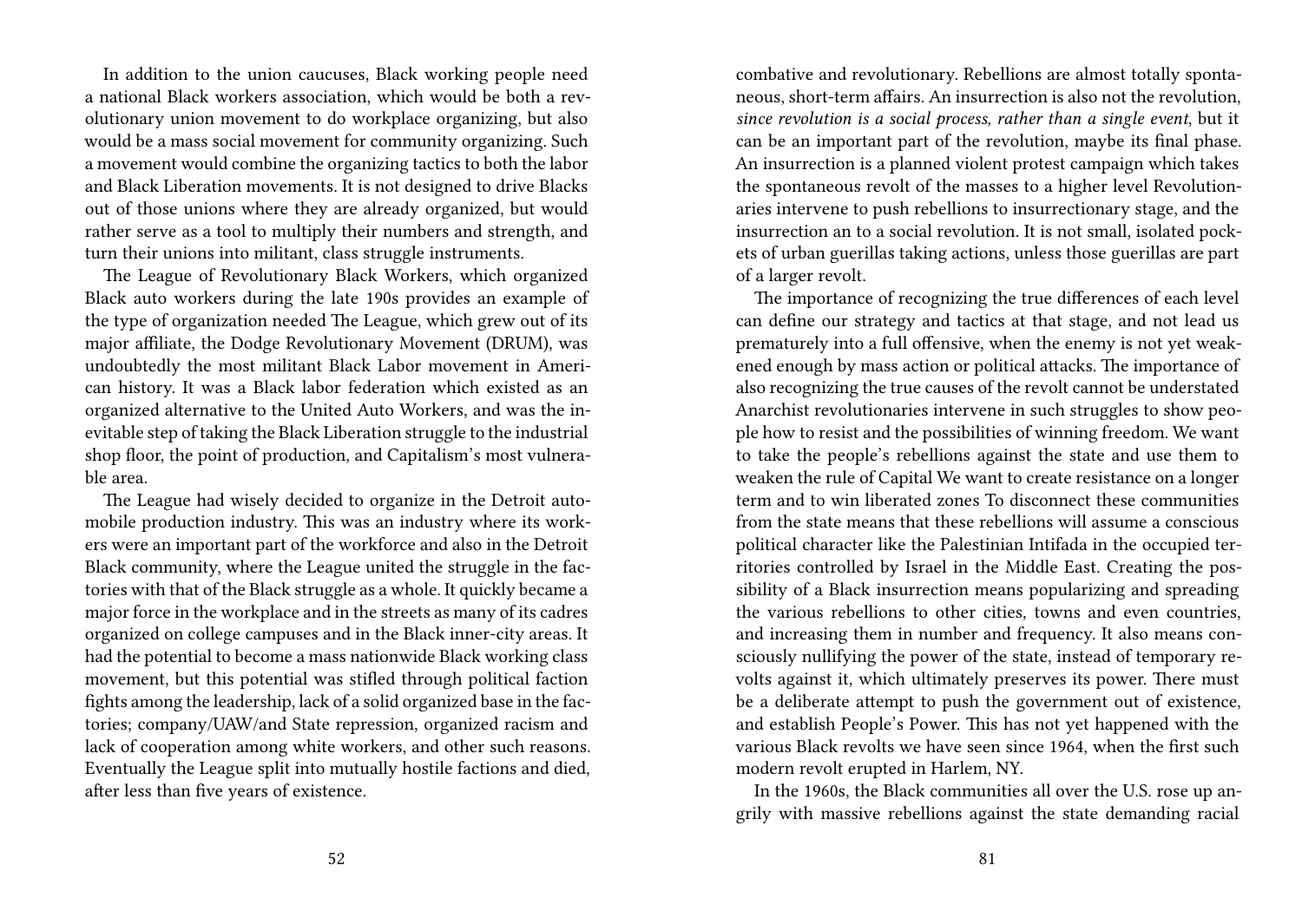America has a long tradition of government political repression and vigilante paramilitary violence. Although such attacks have been directed primarily at Blacks and other oppressed nationalities in the past, they have also been directed at labor unions and dissident political groups. Such violence makes it absolutely necessary to acquire familiarity with firearms and military tactics. In fact, the Black Resistance movement that I spoke of earlier should think of itself as a paramilitary movement, rather than a strict political association.

We must assert our rights to armed self-defense and revolution, even though it is true that there is a lot of loose talk about guns, self defense, revolution, "urban guerilla warfare," etc., in the Black and radical movements, but with very little study and practice in handling and using weapons. Some of the same folks think "picking up the gun" means that you pick one up for the first time on the day of an insurrection or confrontation with police. This is nonsense and is the real "revolutionary suicide," you could get led not knowing what you are doing. But many instances attest to the fact that armed community self defense can be carried out successfully, such as the MOVE resistance in Philadelphia, the Republic of New Africa armed resistance in Detroit and Mississippi and the Black Panther cases. Even as important as the act of defense itself is, is the fact that these instances of successful self-defense have made a tremendous impact on the Black community, encouraging other acts of resistance.

#### **Insurrection**

But what is a rebellion and how does it differ from an insurrection? An insurrection is a general uprising against the power structure. It is usually a sustained rebellion over the course of days, weeks, months or even years. It is a type of class war that involves a whole population in an act of armed or semi-armed resistance. Sometimes mistakenly called a rebellion, its character is far more

Even though the League was at best a revolutionary syndicalism organization, and later a rigid Marxist-Leninist organization, (and their adoption of this later authoritarian ideology, with its ideas of purges and unquestioned leadership, directly lead to its demise), there is much that Anarchists and radical Black labor activists can learn from the League. The main thing is that Black workers can and should be organized into some sore of independent labor association, in addition to or even in lieu of, their membership in organized labor unions and especially where the unions are of the sellout type and discriminates against Blacks. Also it is much easier for Black workers to organize other Black workers and their community in support of strikes and workplace organizing. That is precisely why we need to establish a group like the League today, but as an Anarcho-Syndicalist organization, so as to avoid the past pitfalls and ideological squabbles of Marxism-Leninism. Simply stated what would be the program of a newly formed National Federation of Black Workers?

- 1. For class struggle against the bosses.
- 2. To organize the unorganized Black workers ignored by the trade unions.
- 3. For workers solidarity among all nationalities of workers.

It should be an International Black Labor Federation!

From Detroit, Michigan to Durban, South Africa, from the Caribbean to Australia, from Brazil to England, Black workers are universally oppressed and exploited. The Black working class needs its own world labor organization. There is no racial group more borne down by social restraint than Black workers; they are oppressed as workers and as a people. Because of these dual forms of oppression and the fact that most trade unions exclude or do not struggle for Black laborer's rights, we must organize for our own rights and liberation. Even though in many African and Caribbean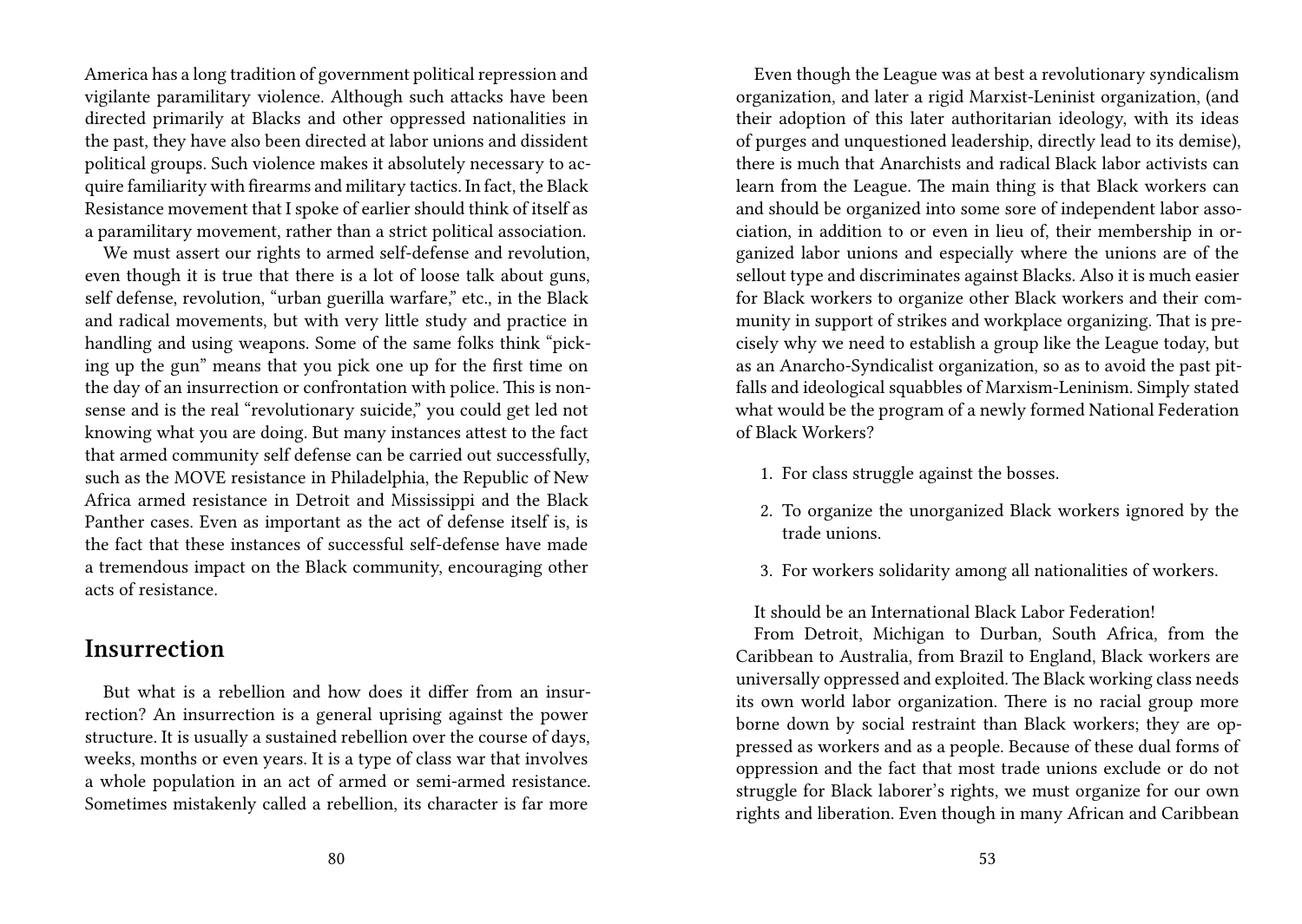countries there are "Black" labor federations, they are reformist or government-controlled. There is a large working class in many of these countries, but they have no militant labor organizations to lead the struggle. The building of a Black workers' movement for revolutionary industrial sabotage and a general strike, or organize the workers for self-management of production, and so undermine and overthrow the government is the number one priority.

What would an international Black labor federation stand for? Firstly, since many Black workers, farmers, and peasants are not organized at all in most countries, such an organization would be one big union of Black workers, representing every conceivable sill and vocation. Also such an organization means the worldwide unity of Black workers, and then, secondly, it means coordinated international labor revolts. Capital and Labor have nothing in common.

The real strength of workers against Capital and the imperialist countries is economic warfare. A revolutionary general strike and boycott of the multinational corporations and their goods by Black workers all over the globe is how they can be hurt. For instance, if we want to make Britain and the USA withdraw financial and military support from South Africa then we use the weight and power of Black Labor in those countries to wage strikes, sabotage, boycott and other forms of political and economic struggle against those countries and the multinational companies involved. It would be r power to be reckoned with. For instance, coordinated actions by trade unions and political action groups in that country have already causes major-policy changes, a full-fledged general strike would likely lead to the total economic collapse of the racist South African state, especially if such strikes were supported by Black workers in North America.

In addition to asking the Black workers to form their own international labor federation and to organize rank-and-file committees within their existing trade unions to push them into a class struggle direction, we also invite Black workers to join Anarcho-Syndicalist labor organizations like the IWW and the Workers Solidarity Alother totalitarian racist organizations, along with intelligence and counter-intelligence information on the government secret police and law enforcement agencies, like the FBI, CIA, ATF, etc., and on any and every other subject which could be of use to us in the coming struggle.

Even though in the United States, development of military skills and self defense is simpler than many other countries because arms and ammunition are widely available, it is logical to assume that the arms situation will soon be so tight so as to make firearms virtually unobtainable, except through an expensive Black market because of the government's "war an drugs" and other proposed gun control legislation to prevent street violence," or so they say (Do you think the sporting goods stores will be open during an insurrection?) Therefore we should learn to use machine tool technology to produce our own weapons. Perfectly adequate firearms may be produced using a minimum of machine teals, providing the individual or group is willing to do the necessary studying and preparation. It is not enough to know a little about these subjects; it is a matter of future survival  $-$  of life and death that one be highly proficient.

I am not advocating the immediate waging of urban guerilla warfare, especially where there is no mass base for such activities. What I am advocating at this stage is armed self-defense and the knowledge of tactics to resist military aggression against the Black community. It is a foolish and unfortunate trait among Anarchists, the white left and sections of the Black movement to condemn the study of military tactics as premature or adventuristic, or an the other hand, to cast oneself into a blind fury of bank expropriations, kidnappings, bombings or plane hijackings. Too many people in the movement have a death trip approach to guns  $-$  they assume if you are not "fooling around," then you should prove your convictions via a suicidal shootout in the streets. It doesn't have to be that way.

But the Black movement doesn't even have the luxury of such tepid debates, and must have an armed defense policy because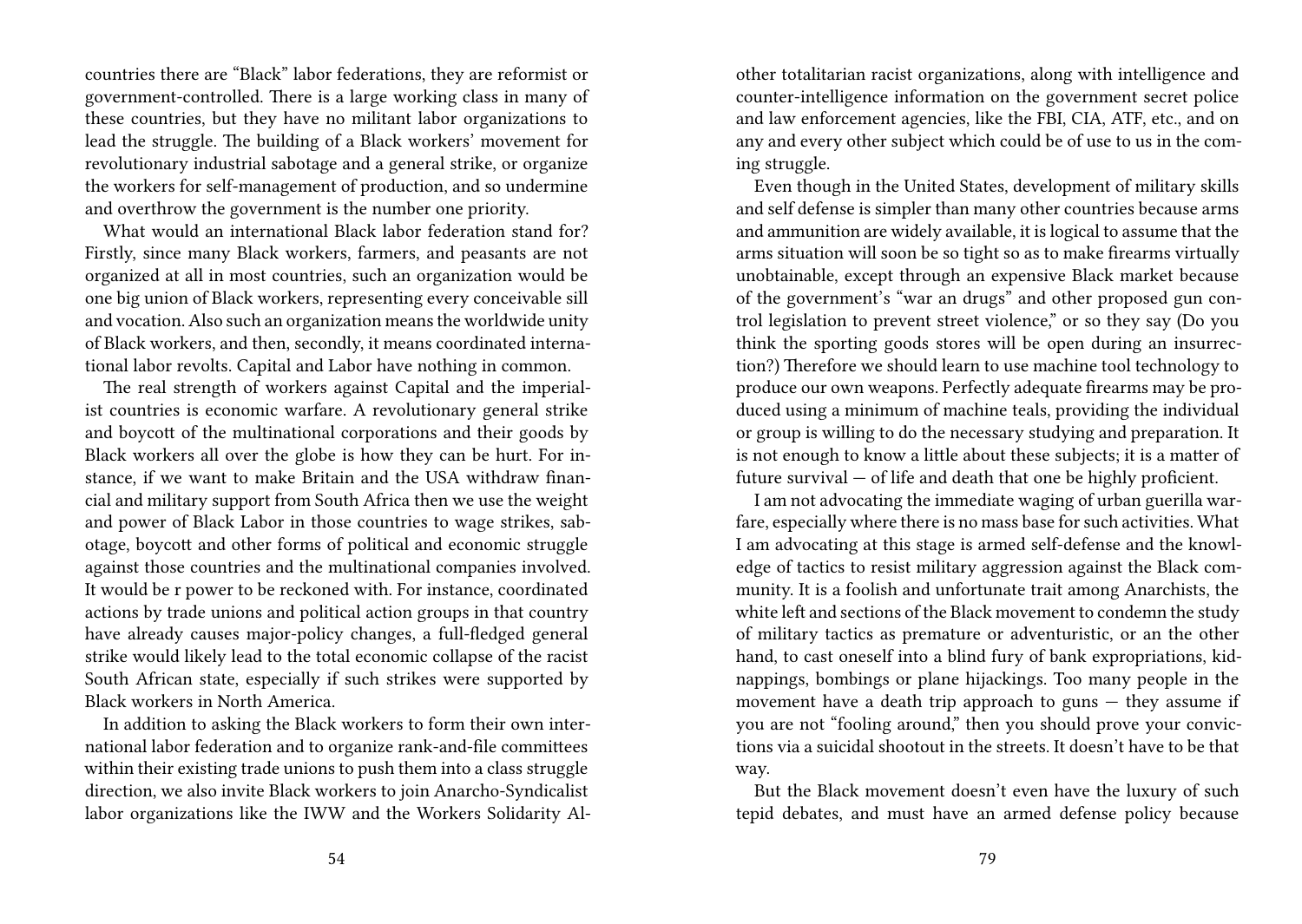ity to resist. This concept of organizing a self-defense force accepts any level of violence that will be necessary to enforce the demands of the people and workers. Yet these self-defense forces would not a 'party vanguard," a police force, or even a standing army in the Statist or usually thought of sense; they would be a Black Peoples' militia, self-managed by the workers and community itself: in other words, the people-in-arms. These militia organizations will allow us to engage in offensive or defensive actions, either in general community defense, or as part of an insurrection or underground resistance.

But what do we do right now in conditions of legality, to reclaim our community from violent racist cops? Do we sit around and debate the appropriateness of military preparation, when the enemy is our community now, committing rape and murder of Black people or do we hit back? How do we even get the idea across to our people and start to train them for paramilitary operations? On a mass scale, I advocate the immediate formation of defense and survival skills study groups, under the guise of gun clubs, martial arts societies, wilderness survival clubs or whatever we need to call them. A thorough understanding of marksmanship, ammunition fabrication, demolition and weapon manufacturing is minimal for everyone. In addition, we should study first aid pertaining to the rather traumatic injuries sustained from gunfire and explosives, combat communications, combat weapons, combat tactics for the small group, combat strategy for the region or nation, combat intelligence of police and military activities among other subjects. These subjects are indispensable if am live underground or during a general insurrection.

We should put emphasis on the purchase, collection, duplication and dissemination of military manuals, gunsmithing textbooks, explosive and improvised demolitions manuals, police and government technical manuals, and pirated editions of right-wing manuals on the subject (since they seem to write the best material in this area), and also begin the study of how to build intelligence networks to collect information on the rapidly growing Skinhead and

liance, the American section of the International Workers' Association, which is based in Paris, France. But, of course, it is not intended to drive Black workers out of those unions where they are already active, but would rather serve as a tool to multiply their number and strength in such unions, and make them more militant.

#### **Unemployment and Homelessness**

In the first three months of 1993, the U.S. Labor Department's Bureau of labor Statistics listed official unemployment rates at about six million persons or just seven of the labor force. Under Capitalism half that figure is "normal" and nonsensically is considered by Capitalist economists as "full employment" even though this is millions of people consigned to economic poverty of the worst sort. But the government figures are intentionally conservative, and do not include those who have given up actively searching for jobs, the under employed (who can't make enough to live on), the part-time workers (who can't find a full time or steady job) and the homeless of which them are now between 3–5 million alone.

Of the 6 million people that the government does count as jobless now, less than 3 million are given any unemployment compensation or other federal or state aid; the rest are left to starve, steal or hustle for their survival. A person without a job under the Capitalist system is counted as nothing. Every worker has the human right to a job; yet under Capitalism, workers are dismissed form employment in times of business crisis, overproduction, depression or just to save labor costs through less workers and more speed-up. And some workers cannot find jobs in the Capitalist labor market because of lack of skills, or racial or social discrimination.

But the government's figures lie, private researchers state that the total number of people who want full time jobs and thus cannot find them amounts to nearly 14.3 million persons. Clearly then this is a crisis situation of broad proportions, but all the government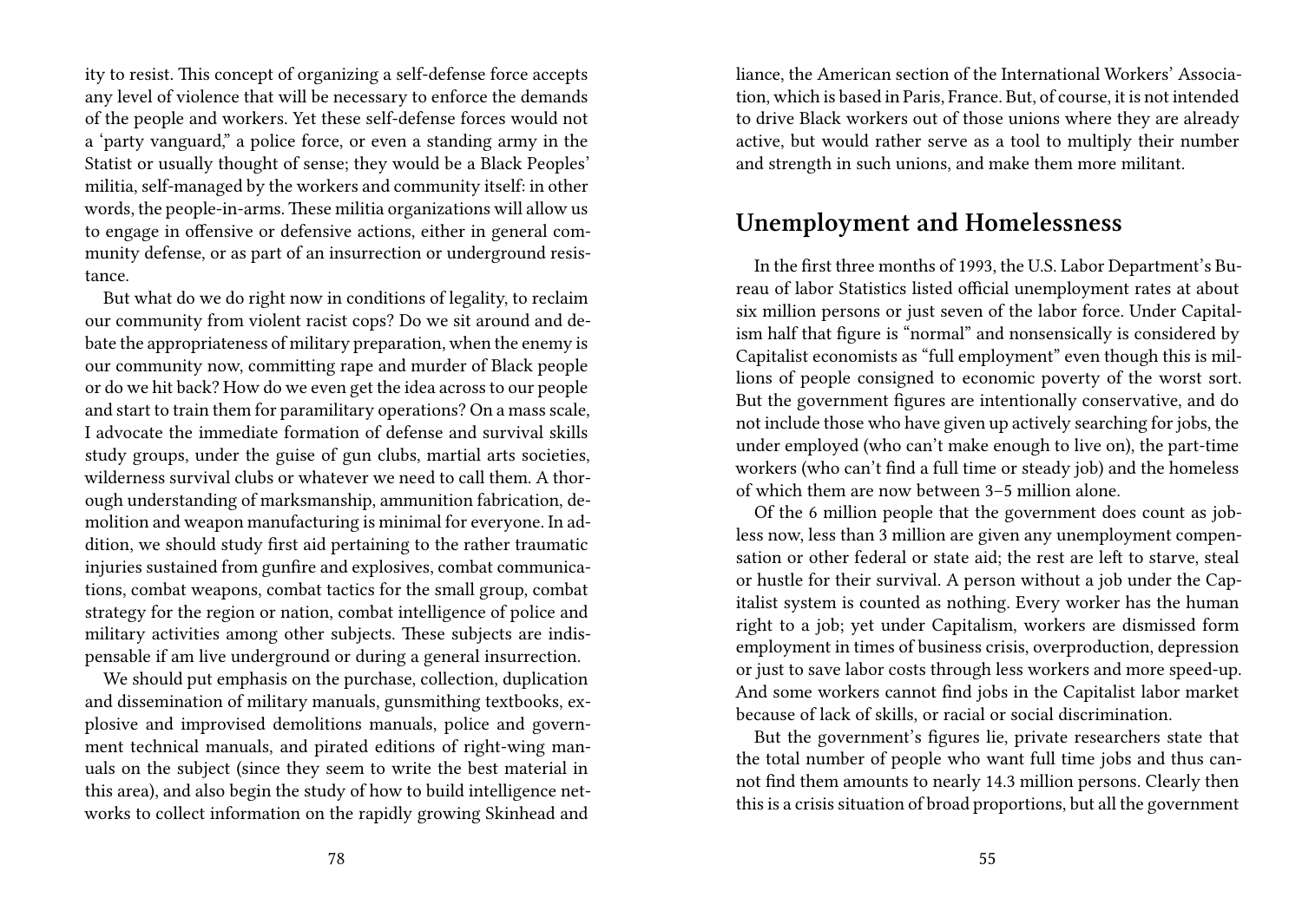is doing is juggling and hiding figures. But the figures do show that Blacks, Latinos, and women are bearing the brunt of the current depression The National Urban League in its "Bidden Unemployment Index" (included as part of its annual "State of Black America" report) reports levels of 15–38 percent for Black adults 25 and older and incredible levels of 44–55% for teens and young adults 17–24 years. In fact, Black youth unemployment has not declined at all since the 1974–1975 recession. It has stayed at an official level of 35–40 percent, but in the major cities like Detroit, Chicago, Philadelphia, and Los Angeles, the real unemployment rate is more like 70 percent. For Black youth the unemployment rate is three to five times higher than that of white youth. Capitalism is making economic exiles of Black people as a whole. The fact is that unemployment is concentrated in the Black and Hispanic communities, and is greatly responsible for the most destructive tendencies inhuman relations and deteriorating neighborhoods. Crime, prostitution, suicide, drug addiction, gang fighting, mental illness, alcoholism, and the break up of the Black family, and other social ills — all are rooted in the lack of jobs and the denial of essential social services in their communities. It is actually racial genocide in the form of social neglect.

Unemployment is profitable for the bosses because it drives down the wages of workers and helps the employers to keep the workforce under control through this "reserve army of labor," which are allegedly always ready to scab. Because of pervasive discrimination against Blacks, Latinos and other nationally oppressed workers, including higher levels unemployment — the jobs they do get art generally on the bottom rung. This is also profitable for the boss, and divides the working class.

Homelessness is just the most intensified form of unemployment, where in addition to loss of job or income, there is loss of housing and lack of access to social services. There are now millions of people homeless since the last 15 years, because of the Capitalist offensive to destroy the unions, beat back the gains of the civil rights

who are the main perpetrators of violence against Black people. Every day we read of the police murdering and maiming the people in our community, all in the name of "law and order." This police brutality has included the use of deadly force against children as young as five years old and elderly persons over 75 years old! We must disarm and demilitarize the police, and force them to leave our community. Perhaps this can be done after a rebellion or insurrection drives them out, or perhaps they will have to be driven out by a street guerilla force, like the Black Liberation Army tried to do in the 1970s. I have no way of knowing. I just know that they have to go. They are an oppressive occupying army, are not of our community, cannot understand its problems, and do not identify with its people and their needs. Further, it is the corruption of the cops that protects organized crime and vice in our community, and Capitalism with its exploitative economic conditions which is responsible for all crime.

Existing police forces should be replaced with the Black community's own self-defense force, made up of members of our community elected or appointed by their neighbors to that position, or from an existing street guerilla force or political organization if the people agree. They would be subject to immediate recall and dismissal by the Community Control boards of an area. This is only so that we will have community control of the self-defense farce, begin to deal with fratricidal Black-on-Black crime, and be able to defend ourselves from white racist or police attacks. With the increase of white racist violence today, and the possibility of white mob action in the future, usually in the name of "law and order," this community self-defense force is most important. The only question is: can we do this now?

We exist now under conditions of nominal legality and civil rights, but at some stage in the process of building up our farces, his inevitable that the white power structure will recognize the danger to itself represented by such a free Black commune, and will then try to forcibly repress it. We must have the self-defense capabil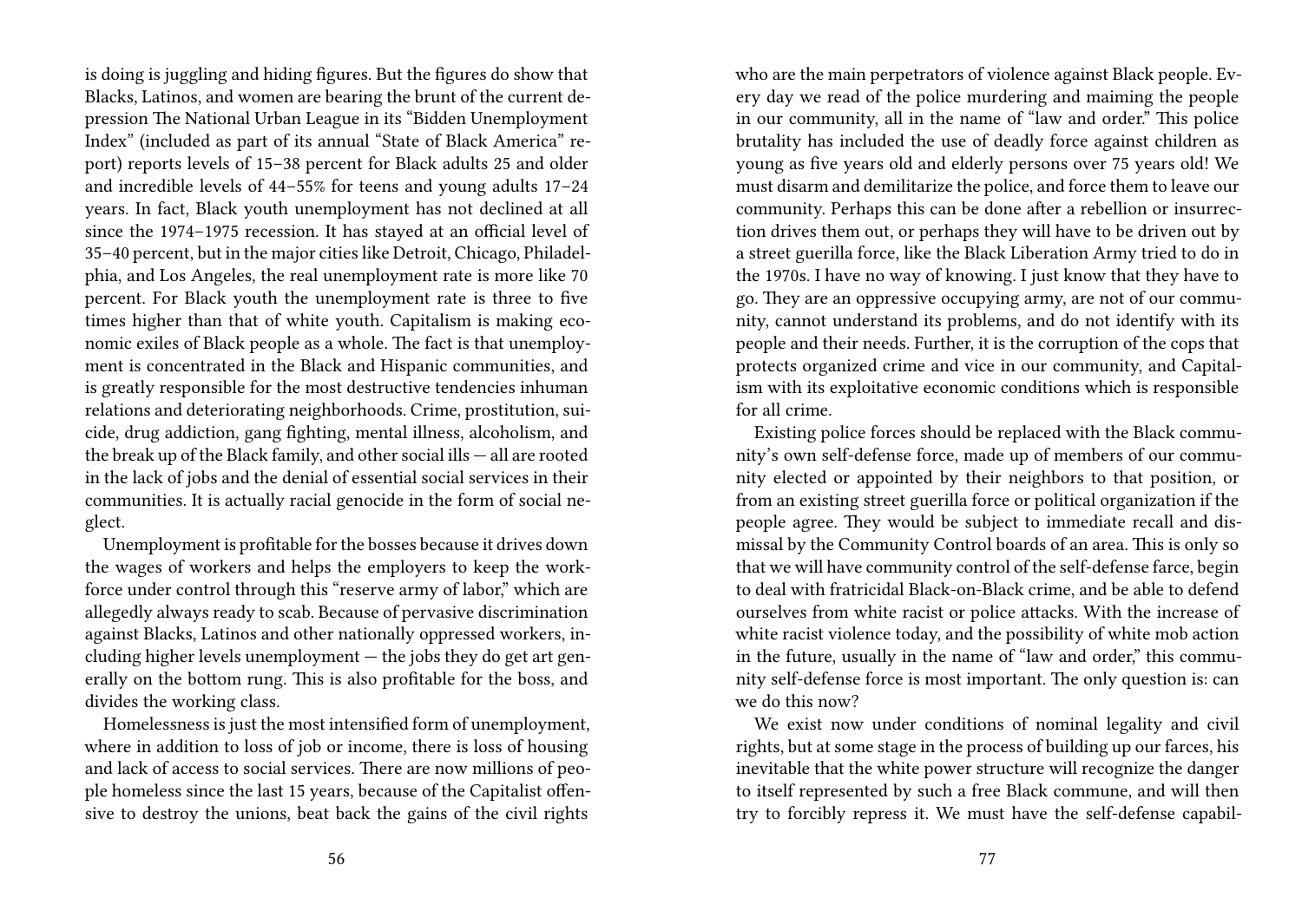and circumstance, but not how to dismantle the last vestiges of colonialism in South Africa or defeat Western neocolonialist intrigues. Africa is still the poorest of the World's continents, while materially the richest. The contrast is clear: millions of people are starving in much of Equatorial Africa, but the tribal chiefs, politicians and military dictators, are driving around in Mercedes and living in luxury villas, while they do the bidding of West European and American bankers through the International Monetary Fund. They are part of the problem, not part of the solution!

Our ideas about the importance of intercommunalism am based an a firm belief that only a federation of free peoples will bring true Black power to the masses "Power to the people" does not mean a government or political party to rule in their name, but social and political power in the hands of the people themselves. The only real "people's power" is the power to make their decisions on matters of importance, and to merely elect someone else to do so, or to have a dictatorship forced down their throats. True freedom is to have full self-determination about one's social economic and cultural development. The future is Anarchist Communism, not the nation-state, bloody dictators, Capitalism or wage slavery.

#### **Armed Defense of the Black Commune**

"Our insistence on military action, defensive and retaliatory, has nothing to do with romanticism or precipitous idealist fervor. We want to be effective. We want to live. Our history teaches us that the successful liberation struggles require an armed people, a whole people, actively participating in the struggle for their liberty!"

— George Jackson, quoted in *Blood in my Eye*

We must organize self-defense units to protect the Black community and its organizations. It is the police and the government

struggle, and do away with the affordable housing sector in favor of yuppie gentrification in the cities. You see them in cities, big and small, and what this reflects is a total breakdown in the Capitalist State's social services system, in addition to the heating up of the class war waged by government and the major corporations, It shows, more than anything, that Capitalism worldwide is undergoing an international financial panic, and is really in the beginning stages of a world depression. In addition to the 90 million persons who live below the poverty line and three to five million homeless in the U.S.; there are another 2.7 million homeless in the twelve nations of the European community, and 80 million people am living in poverty there, with millions more in the Capitalist countries of Japan, Korea and other parts of Asia. So although Black workers must organize and fight against homeless and unemployment in the U.S., clearly there must be an international movement of workers to fight this economic deprivation, as part of the overall class struggle. In every city in North America, the Black workers movement should organize unemployment councils to fight for unemployment benefits and jobs for the jobless, the building of decent, affordable low-income housing and an end to homelessness, as well as against racial discrimination in jobs and housing. Such councils would be democratic organizations, organized on a neighborhood basis, (to ensure that it would be under the control of the people, and against infiltration and takeover by liberal or "radical" political parties, or co-optation by the government), which would be federated into a citywide, regional, and national organization. That organization would be a national Black unemployment league, to create a mass fight back movement in this depression. It would be made up of Black community unemployed councils from all over the country, with delegates elected from all the local groups. Such a national organization could meet to map out a large-scale attack on unemployment, as well as serve as a national clearinghouse on Black unemployment conditions.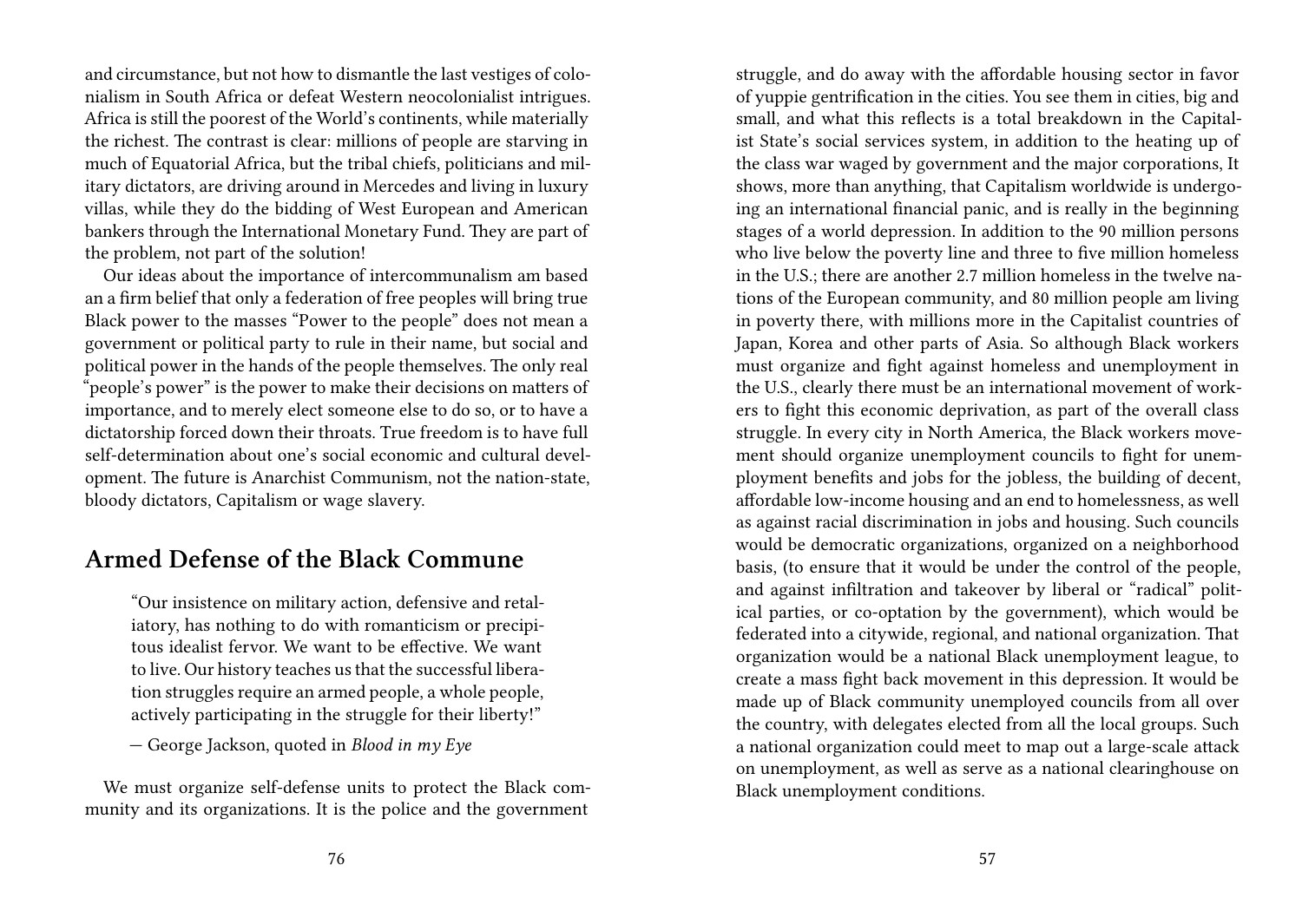On the local level in the Black neighborhoods, it would be the community unemployment councils which would establish food and housing cooperatives, lead rent strikes and squatting, initiate land and building reclamation projects, establish producer and consumer cooperatives, distribute food and clothing, and provide for other services: they would establish neighborhood medical clinics for free treatment of the homeless and unemployed, rodent control programs, etc., and they would deal with community social problems (brought on by unemployment), and other issues of interest They would build hunger marches and other demonstrations and carry the people's wrath to various government offices and to the businesses of the rich. Not only would the unemployment councils be a way of fighting for jobs and unemployment benefits, but also the councils would a way to a obtain a great deal of community self-sufficiency and direct democracy, instead of totally depending on city hall, Congress or the President, and helps lead to the kind of confidence among the masses that a Black municipal commune becomes a serious possibility.

One of the most important functions of an unemployment movement is to obtain unity between the employed and unemployed or homeless, and workers solidarity across race lines. The employed and unemployed must work together to struggle against the Boss class if they are to obtain any serious gains during this period of economic crisis. Workers who are on strike or protesting against the boss would be supported by the unemployed, who would even man the picket lines with them and refuse to scab. In turn the workers would form unemployed caucus in their trade unions to allow union representation of these workers and also force such unions to provide food and other necessities, make funds and training available to the unemployed, as well as throw the weight of the unions in the fight for decent jobs and housing for all workers. The Capitalist bosses will not be moved otherwise. *Make the bosses pay for their economic crisis!*

of violence that will be necessary to enforce the demands of the people and workers. In those countries where an open Black revolutionary movement would be subjected to fierce repression by the state, such as in South Africa and in same Black puppet dictatorships in other parts of Africa, the Caribbean, and Asia, it would be necessary to wage an underground resistance struggle. Further, the state has grown more and more violent, with widespread torture and executions, prisons and maximum police controls, spying and deprivation of democratic rights, police brutality and murder. Clearly such governments — and all governments — must be overthrown. They will not fall due to internal economic or political problems, but must be defeated and dismantled. So we call for an international resistance movement to overthrow governments and the system of Capitalist world government.

But even in the Western imperialist countries, we must recognize the legitimacy of revolutionary violence. When such forms of revolutionary action are required, however, a clear difference should be seen among revolutionaries between simple terrorism without popular support and coherent political program and guerilla warfare arising out of the collectively felt frustrations of the common people and workers. The use of military methods would be necessary in a case where the violence of the state made it imperative for Black revolutionaries to defend themselves by taking the armed offensive against the state and the ruling class, and to expropriate the wealth of the Capitalist class during the Social revolution.

The Black liberation movement needs an organization capable of international coordination of the Black liberation struggle, a world federation of African peoples. Although this would not just be an Anarchist movement a federation like this would be made effective than any group of states, whether the United Nation or the Organization of African Unity, in freeing the Black masses. It would involve the masses of people themselves, not just national leaders or nation states. The military dictators and government bureaucrats have only proven that they know how to spend money on pomp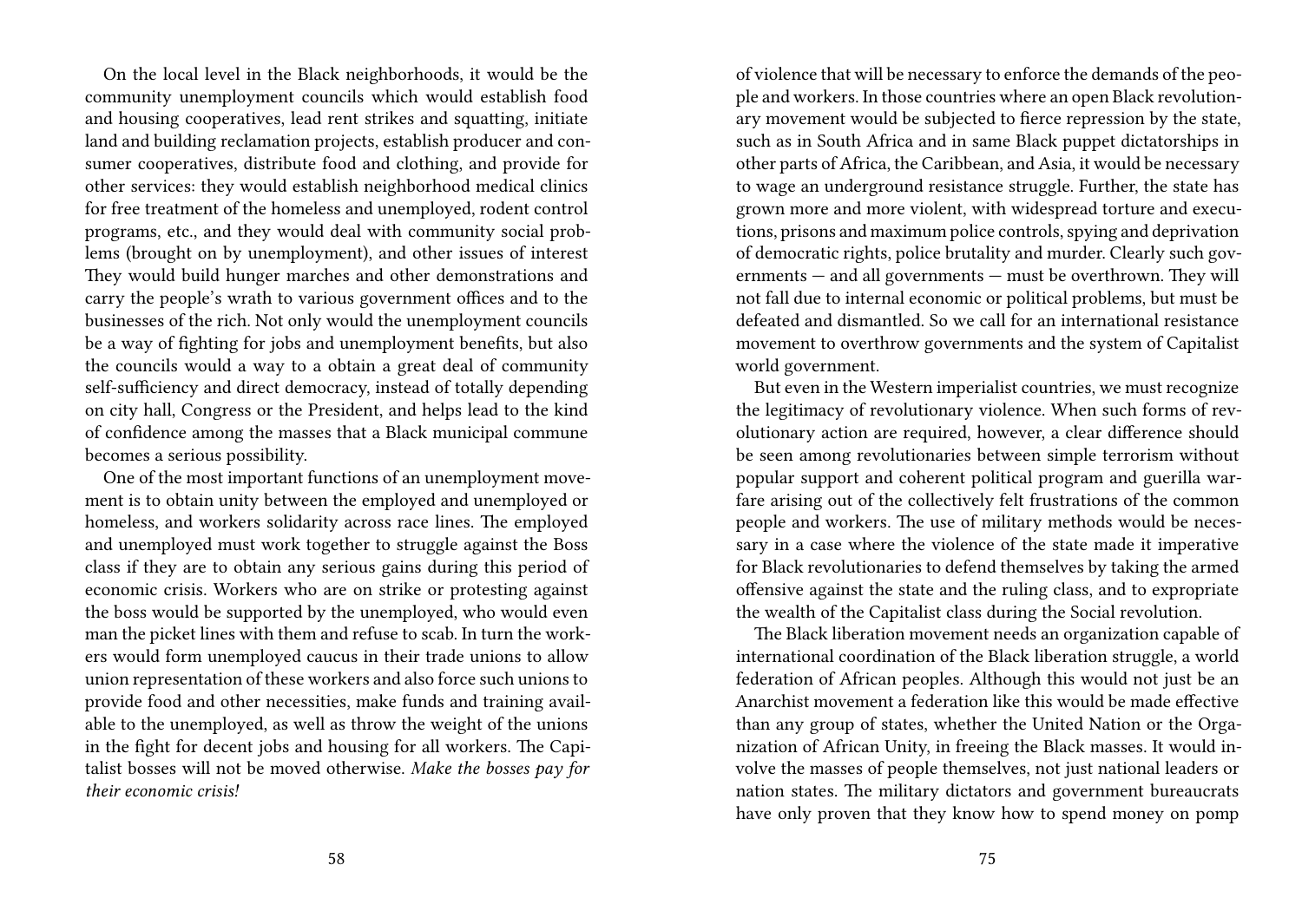colonialism which took place in the  $3<sup>rd</sup>$  World, after many countries had obtained their "independence" in the 1960s. Europe still maintained control through puppet politicians and a command of petty bourgeois class, who were willing to barter the freedom of the people for personal gains. These people merely preside over the misery of the masses. They are not a serious concession to our struggle. They are put in office to co-opt the struggle and deaden the people to their pain.

So while Black revolutionaries generally favor the ideas of African intercommunalism, they want principled revolutionary unity. Of course, the greatest service we can render the peoples of the so-called "Third World" of Africa, Asia and Latin America, is to make a revolution hem in North America — in the belly of the beast. For in freeing ourselves, we get the U.S. imperialist ruling class off both out backs. We wish to build an international Black organization against Capitalism, racism, colonialism, imperialism, and military dictatorship, which could more effectively fight the Capitalist powers and create a world federation of Black peoples. We want to unite a brother or sister in North America with the Black peoples of Australia and Oceania, Africa, the Caribbean and South America, Asia, the Middle East, and those millions of our people Living in Britain and other Western European countries. We want to unite tribes, nations and Black cultures into an international body of grassroots and struggling forces.

All over the world, Black people are being oppressed by their national governments. Some are colonial subjects in European countries, and one or another of the African States exploits some. Only a Social revolution will lead to Black unity and freedom. However this will only be possible when there exists an international Black revolutionary organization and social movement. An organization which can coordinate the resistance struggles everywhere of African peoples; actually a network of such organizations, resistance movements, which are spread all over the world based on a consensus for revolutionary struggle.This concept accepts any level

Here is what a united movement of workers and homeless must demand:

- 1. Full employment (zero unemployment) for all workers at union wage.
- 2. Establishment of a shorter workweek, so that workers would be paid at the rate for 40 hours of work for 20–30 hours a week on the job.
- 3. End homelessness, build and make available decent affordable housing for all. Repeal all loitering, anti-panhandling and other laws against the homeless.
- 4. End the war budget, and use those funds for decent, lowincome housing, better schools, hospitals and clinics, libraries, parks and public transportation.
- 5. End racism and sexism in job opportunities and relief benefits.
- 6. Jobs or a guaranteed income for all.
- 7. Full federal and state benefits for unemployed workers and their families, including corporate and government funds to pay the bills, rents and debts for any laid off worker, and unemployment compensation at 100% of regular paid wage, lasting the full length of a worker's period of unemployment.
- 8. National minimum wage set at prevailing union entry wage.
- 9. Government and corporate funds to establish a public works program to provide jobs (with full union rights and wage scale) to rebuild the inner cities and provide needed social services. The program and its funds should be under the control of committees democratically elected from poor and Black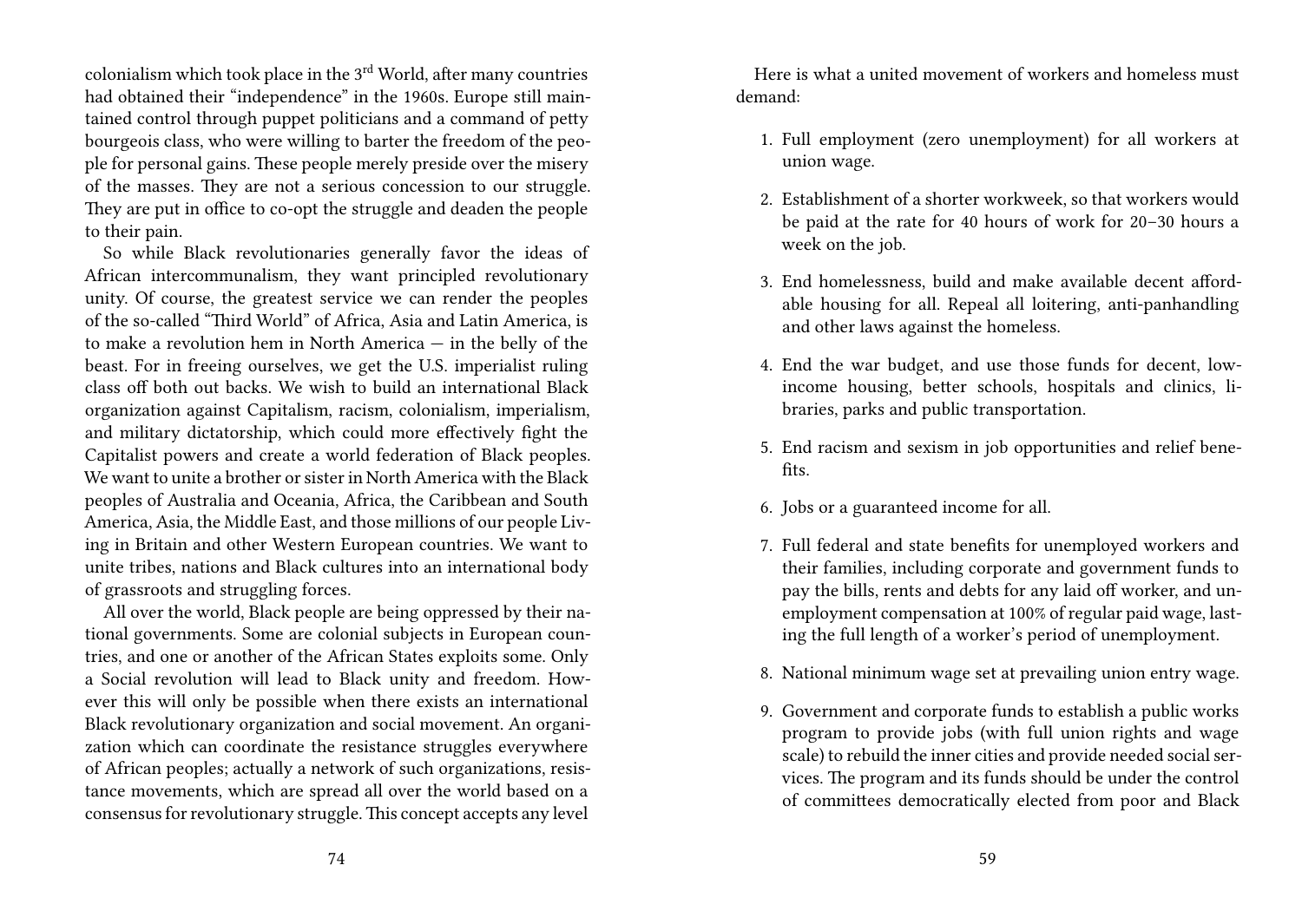neighborhoods, so as to avoid "poverty pimps" and rip off job agencies, or government bureaucrats.

10. Free all persons in prison for crimes of economic survival.

These, and the demands previously mentioned, are merely a survival program and agenda for unemployed workers; the real answer is Social revolution the elimination of Capitalism, and workers' selfmanagement of the economy and society. This is a vital first step however. Them would be no unemployment or social need for wage labor in an Anarchist-Communist society.

#### **Crimes Against the People**

It is the rich who decide what is or is not a crime; it is not a neutral designation. The laws are written to protect the rich and those who act as agents of the State. But most personal crimes art not committed against the rich, they are usually inaccessible. It is poor and working class Black people who are the major victims of violent crime. The Black female is the primary victim of rape and abuse by the Black male in this country. The Black male himself is the leading homicide victim in the U.S. by another Black man like himself, and sadly our children are among the leading victims of child abuse, many times by his or her own parents. We do not like to think of these things in the Black community, but we are battering and killing ourselves at an alarming rate. This is not to deny that the Capitalist social system has created frustrating, degrading conditions of life that contribute to this brutality and fratricide, but we would be lax in our humane and revolutionary duty if we did not try to correct this problem on the short-term, and also make Black people assume responsibility for our actions. I am not talking some Black conservative or "law and order" garbage here, but rather recognition of fact that we have a problem.

without such aid being conditional on the political dictates and the "party line" of another country.

But even though we may differ with them politically and tactically in many areas, and even with all their flaws after assuming State power, the revolutionary liberation fighters are our comrades and allies in common struggle against the common enemy  $-$  the U.S. imperialist ruling class, while the fight goes on. Their struggle releases the death grip of U.S. and western imperialism or as Anarchists more precisely call it Capitalist world power), and while the fight goes on we are bound together in comradeship and solidarity. Yet we still cannot overlook atrocities committed by movements like the Khmer Rouge, a Marxist-Leninist guerilla movement in Cambodia, which just massacred millions of people to carry out rigid Stalinist political policies and to consolidate the country. We must lay this butchery and other crimes committed by State Communism bate for all to see. We do not favor this kind of revolution, which is just sheer power seeking and terrorism against the people. This is why Anarchism has always disagreed with how the Bolsheviks seized power in Soviet Russia; and Stalin's butchery of the Russian people seems to have set a model for the State Communist movements to follow over the years.

The national liberation fronts make one basic mistake of many nationalist movements of oppressed peoples, and that is to organize in a fashion that class distinctions are obliterated This happened in America, where in the fight for democratic rights, the civil rights movement included Black middle class preachers, teachers and others, and every Black persons was a "brother" or" sister," as long as they were Black. But this simplistic analysis and social reality did not hold for long, because when the Civil rights phase of the American Black struggle had spent itself, class distinctions and class struggle came to the fore. They have been getting sharper ever since. Although them are Black mayors and other bureaucrats, they merely serve as pacification agents of the State, "Black faces in high places." This neocolonial system is similar to the type of neo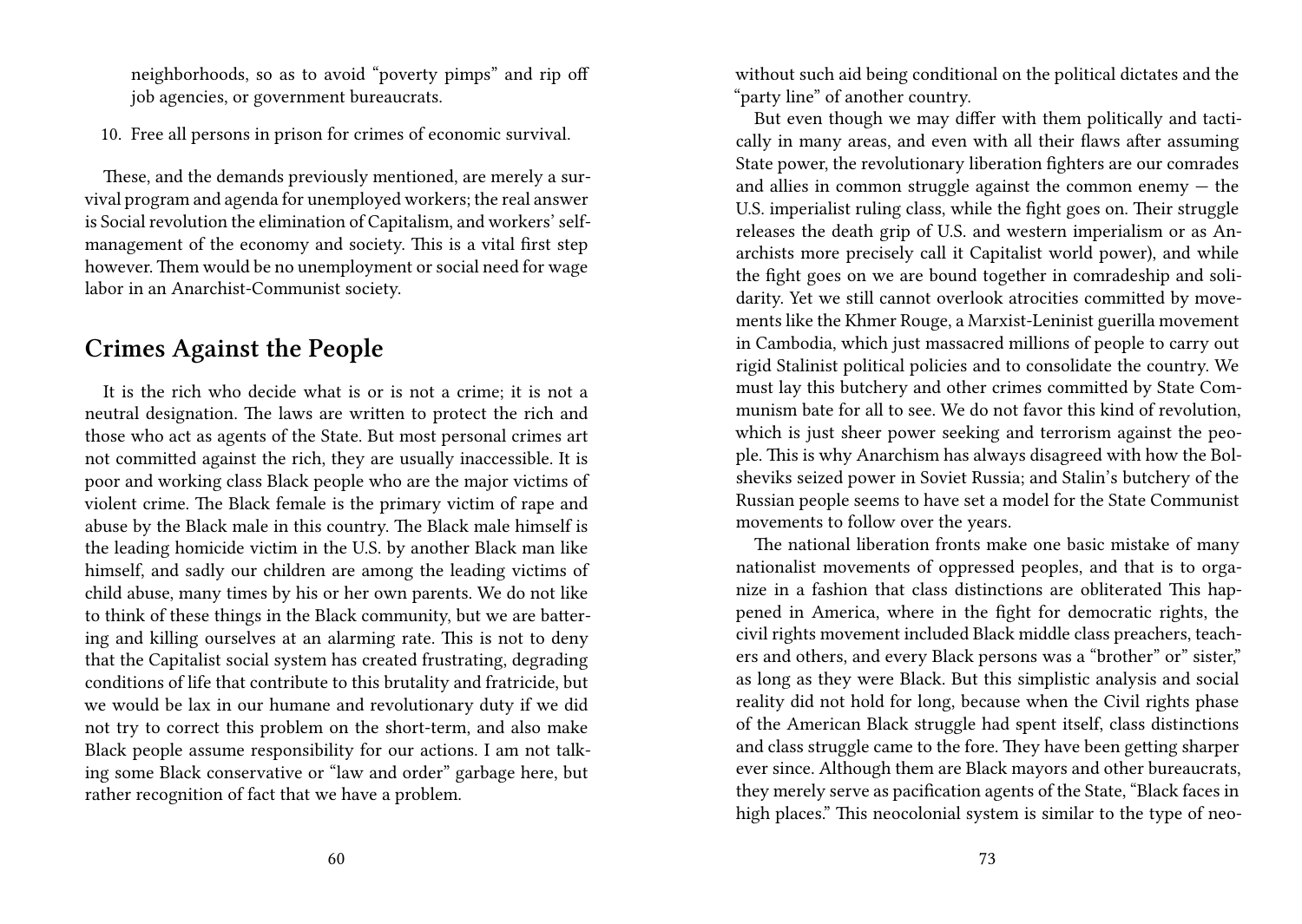why the national liberation movements made their appearances in the 1960s and 70s.

Anarchists support national liberation movements to the degree that they struggle against a colonial or imperialist power; but also note that in almost every instance where such liberation fronts have assumed state power, they have become "State Communist" parties and new dictators over the masses of the people.These include same who had engaged in the mast epic struggles, but also include many based on the most obvious military dictatorship from the start. They are not progressive and they tolerate no dissent For instance, no sooner had the MPLA government been in power in Angola, than it began to arrest all its left-wing ideological opponents (Maoists, Trotskyites, Anarchists, and others) and to forcibly to quell strikes by workers for higher pay and better working conditions, calling such job actions "blackmail" and 'economic sabotage." And with the Nito Alves affair and his alleged coup attempt, (Alves was a hero of the revolution and a popular military leader), there was the first party purge of opponents in the new government. Something similar to this also took place when the Sandinista National Liberation movement took over in Nicaragua in the 1980s. None of this should seem strange or uncharacteristic to Anarchists, when we consider that the Bolshevik party did the same thing when it consolidated state power during the Russian Revolution (1917–1921).

Countries such as Benin, Ethiopia, the People's Republic of the Congo and other "revolutionary" governments in Africa, are not in power as the result of a popular social revolution, but rather because of a military coup or being installed by one of the major world powers Further; many of the national liberation movements were not independent social movements, but were rather under the influence or control of Russia or China as part of their geopolitical struggle against Western imperialism and each other. This is not to say that revolutionary movements should not accept weapons and other material support from an outside power, as long as they remain independent politically and determine their own policies,

We have an external and an internal crisis situation facing us in our community. The external crisis is racism and colonialism, which works to systematically oppress us and is responsible for whatever internal crisis there is. The internal crisis is the result of an environment where drugs and violence (both social and physical) are rampant, and life is sometimes considered cheap. Black-on-Black crimes and internal violence are destroying our community. It is undoubtedly self-hatred and the desperate economic and social conditions we live under which makes us prey on each other. Drugs, frustrated rage, prostitution and other vices are symptoms of oppression.

We kill, beat, rape and brutalize each other because we are in pain ourselves. Thus we are acting out anti-social roles defined for us by someone else, not ourselves. In our pain and confusion we strike out at convenient and familiar victims; those like ourselves Them are ordinary Black people who steal and rob just to survive under this system, because of that unequal distribution of wealth. Further, for same of us, in our desire to "make it" in Capitalist society we will stop at nothing, including murder. And finally, there are those who do whatever they do because of drug addiction or mental sickness.

Whatever the reasons, we have a serious problem that we must remedy because it is tearing away at the moral and social fabric of our community. It will be impassible to unite Black people if they are in fear and hatred of one another. It is also obvious that the police and government rectify this problem and that only the Black community can do so. The courts and prison prevent the situation from recurring. Therefore what can we do?

It is the community, through its own organizations of concern, which will have to deal with this problem. Community selfmanaged programs to work with Black youth gang members, (a source of much violence in the community), rather than the military approach of calling in the cops, empower the community rather than the racist prison bureaucracy and the cops. Also, the community-run drug rehabilitation groups, therapy and counseling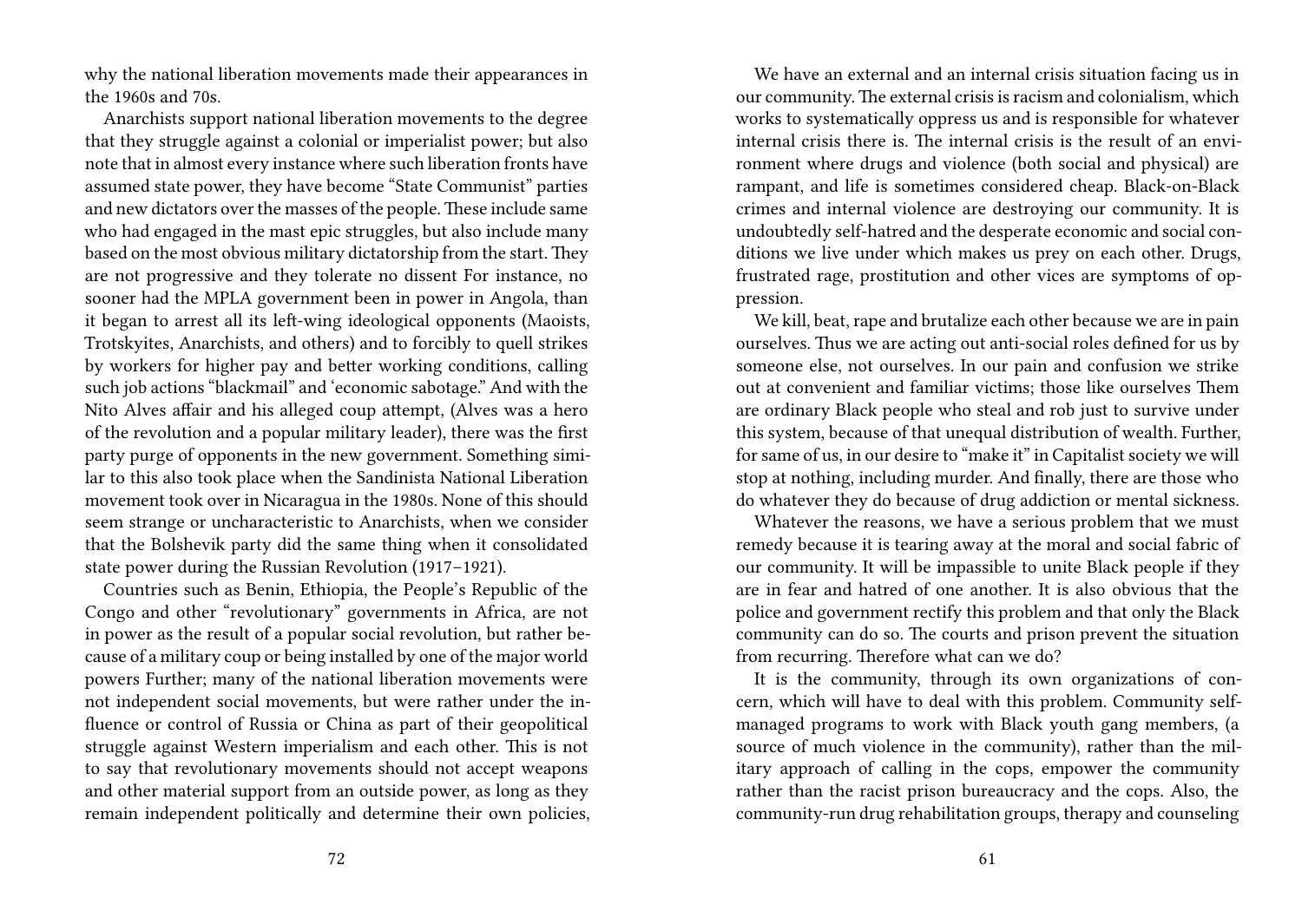groups, and other neighborhood organizing help us to effectively deal with the problem of internal violence and hopefully defuse it. Most importantly it involves the community in the effort.

But we cannot totally depend upon counseling or rehabilitation techniques, especially where them is an immediate threat of violence or where it has occurred. So, to insure peace and public security, a Black community guard service would be organized for this purpose, as well as to protect against the white Power structure. This security force would be elected by local residents, and would work with the help of people in neighborhoods. This is the only way it would work. It would not be an auxiliary of the current colonial occupation army in our community, and would not threaten or intimidate the community with violence against our youth. Nor would such a community guard protect vice and organized crime. This community guard would only represent the community that elected it, instead of city hall. Similar such units would be organized all over the city on a block-by-block basis.

Yet the Anarchists go further, and say that after a municipal commune is set up, the existing courts must be replaced by voluntary community tribunals of arbitration, and in cases of grave crimes, connected with murder, or offenses against liberty and equality, a special communal court of a non-permanent nature would be set up. Anarchists believe that antisocial crime, meaning anything that oppresses, robs, or does violence to the working class must be vigorously opposed. We cannot wait until after the revolution to oppose such dangerous enemies of the people. But since such antisocial crimes are a direct expression of Capitalism, there would be a real attempt to socialize, politically educate and rehabilitate offenders. Not by throwing them into the white Capitalist prisons to suffer like animals and where, because of their torture and humiliation, they will declare war on all society, but by involving them in the life of the community and giving them social and vocational training. Since all the "criminology experts" agree that crime is a social problem, and since we know that 88 percent of all crimes are against

the earth. In fact, all states are instruments of oppression. Even though there are governments that claim to be "workers states," "Socialist countries" or so-called "Revolutionary governments," in essence they all have the same function: dictatorship and oppression of the many over the few. The bankruptcy of the state is further proven when one looks at the millions of dead over two world wars, sparked by European Imperialism, (1914–198 and 1939– 1945), and hundreds of "brush wars" incited by the superpowers of the West or Russia in the 1950s and continuing to this day. This includes "workers' states" like China-Russia, Vietnam-China, Vietnam-Cambodia. Somalia- Ethiopia, Russia-Czechoslovakia and others who have gone to war over border disputes, political intrigue, invasion or other hostile action. As long as there are nation-states, there will be war, tension and national enmity.

In fact, the sad part about the decolonization of Africa in the 1960s was that the countries were organized into the Eurocentric ideal of the nation-state, instead of some sort of other formation more applicable to the continent, such as a continental federation. This, of course, was a reflection of the fact that although the Africans were obtaining "flag independence" and all the trappings of the sovereign European state, they in fed were not obtaining freedom. The Europeans still controlled the economies of the African continent, and the nationalist leaders who came to the fore were for the mast part the most pliable and conservative possible. Tire countries of Africa were like a dog with a leash around its neck; although the Europeans could not longer rules the continent directly thorough colonial rule, it now did so through puppets it controlled and defended, like Mobutu in the Congo, Selassie in Ethiopia, and Kenyatta in Kenya. Many of these men were dictators of the worst sort and their regimes existed strictly because of European finance capital In addition, there were white settler communities in the Portuguese colonies, South Africa, and Zimbabwe, who oppressed the African peoples even worse than the old colonial system. This is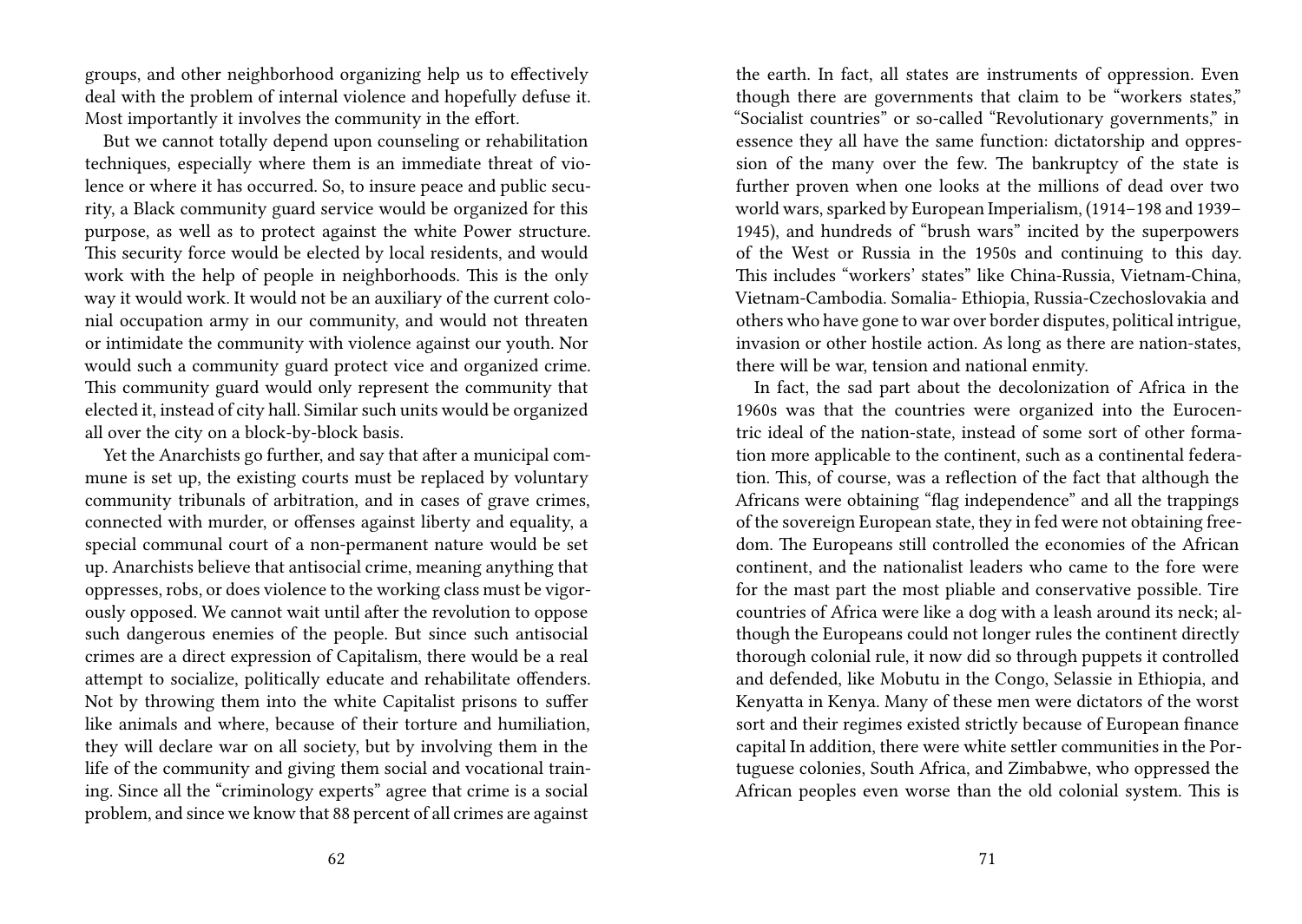- 4. Set up drug rehabilitation clinics so that junkies can be treated, can study the nature of their oppression, and can be wan over to revolutionary politics. We must win people away from drug use and to the revolution.
- 5. Physical elimination of the dealer; intimidation driving him out a neighborhood or out of town, beatings, and assassination, where necessary.

*Dope is death! We must fight dope addiction by any means necessary! Do all you can to help your people in the anti-dope war!*

## **African Intercommunalism**

The Anarchist ideals lead logically to internationalism or more precisely trans-nationalism, which means beyond the nation-state. Anarchists foresee a time when the nation-state will cease to have any positive value at all for most people, and will in fact be junked. But that time is not yet here, and until it is, we must organize for intercommunalism, or world relations between African people and their revolutionary social movements, instead of their governments and heads of state.

The Black Panther Party first put forward the concept of intercommunalism in the 1960s and, although slightly different, is very much a libertarian concept at its core. (This used to be called "Pan Africanism," but included mainly "revolutionary" governments and colonial or independence movements as allies). Because of the legacy of slavery and continuing economic neocolonialism, which has dispersed Blacks to every continent, it is feasible to speak of Black international revolutionary solidarity.

Here is how Anarchists see the world: the world is presently organized into competing nation-states, which though the Capitalist Western nations have been responsible for most of the world's famine, imperialism and exploitation of the non-white peoples of property and are committed in order to survive in an economically unjust society, we must recognize that only full employment, equal economic opportunity, decent housing and other aspects of social justice will ensure an end to crime. In short, we must have radical social change to eradicate the social conditions that cause crime. An unequal unfair society like Capitalism creates its own criminal class. The real thieves and murderers, businessmen and politicians, are protected under today's legal system, while the poor are punished. That is class justice, and that is what Social revolution would abolish.

But understandably, many persons want to end the rape, murder, and violence in our communities today, and wind up strengthening the hands of the State and its police agents. They will not get rid of crime, but the cops will militarily patrol our communities, and further turn us against one another. We must stay away from that trap. Frustrated and confused, Black people may attack one another, but instead of condemning them to a slow death in prison or shooting them down in the streets for revenge, we must deal with the underlying social causes behind the act.

Anarchists should begin to have community forums on the cause and manifestations of crime in the Black community. We have to seriously examine the social institutions: family, schools, prisons, jobs, etc. that cause us to fuss, fight, rob and kill each other, rather than the enemy who is causing all our misery. While we should mobilize to restrain offenders, we must begin to realize that only the community will effectively deal with the mater. Not the racist Capitalist system, with its repressive police, courts and prisons. Only we have psychology and understanding to deal with it; now we must develop the will. No one else cares.

Instead of eye-for-eye punishment, there should be restitution to the victims, their families or society. No revenge, such as the death penalty will bring a murder victim back, nor will long-term imprisonment serve either justice or the protection of society. After all, prisons are only human trashcans for those that society has dis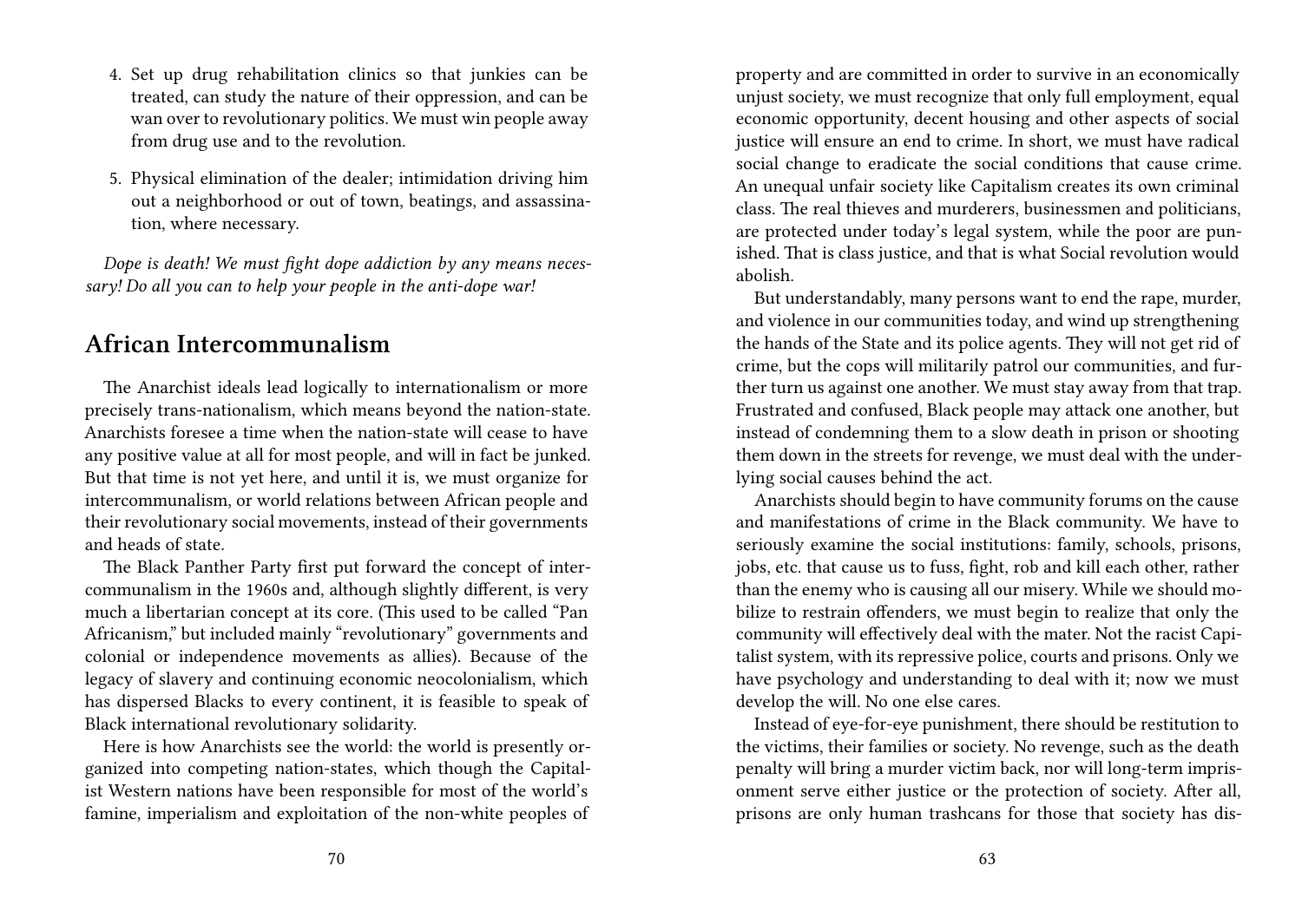carded as worthless. No sane and just society would adopt such a course. Society makes criminals and must be responsible for their treatment. White capitalist society is itself a crime, and is the greatest teacher of corruption and violence.

In an Anarchist society, prisons would be done away with, along with courts and police (except for the exceptions I have alluded to), and be replaced with community-run programs and centers interested solely with human regeneration and social training, rather than custodial supervision in a inhuman lockup. The fact is that if a person is so violent or dangerous, he is probably mentally warped or has some physical defect anyway, which causes him to commit violent acts after social justice has been won. If such people are mentally defective, then they should be placed in a mental health facility, rather than a prison. Human rights should never be stripped and he should not be punished. Schools, hospitals, doctors and above all social equality, public welfare and liberty might prove the safest means to get rid of crimes and criminals together. If a special category such as "criminal" or "enemy" is created, then these persons may forever feel an outcast and never change. Even if he or she is a class enemy, they should retain all civil and human rights in society, even though they of course would be restrained if they led a counter-revolution; the difference is we want to defeat them ideologically, not militarily or by consigning them to a so-called reeducation camp or to be shot like the Bolsheviks did when assuming power in Russia in 1917.

There are two major reasons why activists in the Black community as we move to change society, its values and conditions, must immediately take a serious look and act to change the political debate around crime, prisons and the so-called criminal justice system. Those two reasons hit right home! One is because during any given year, one out of four Black men in this country is in prison, in jail on parole, or probation, compared to just one of every fifteen white men. In fact Blacks make up 50–85 percent of most prison populations around the U.S., making a truism of the radical phrase-

Listen, I don't want to simplify this problem by saying that just kill a few street-level dealers and that will end it. No it won't, *and we don't want to do that anyway!* They are just poor people trying to survive this system, just pawns in the drug game whose lives don't matter to the big Capitalists or government. When they say so these street level dealers will be killed or imprisoned, but the drug peddling system will go on. This is a sociopolitical problem, which can best be addressed by grassroots organizations. But it's the corporate and industrial backers of the drug trade (not just the comer dealer) that not only must not only be exposed, but must be moved on. In addition to educational, agitation and other action, there must be military action by revolutionary cells.

The underground actions which we are asking people to move an can be carried out by a relatively small group of dedicated people, a revolutionary cell of armed fighters, who have been trained in guerilla tactics But even these small groups of people must have the support of the neighborhoods in order to function, otherwise people will not know it from another violent gang. Once this social cohesiveness exists among the community, then we can begin to put this proposal into action against the most violent, high-level drug dealers. We are addressing ourselves to what can be more or less be considered to be guidelines for dealing with the problem on a neighborhood or community-wide level then at a national level:

- 1. Set up drug education classes in the community, for the youth especially, to expose the nature of the drug trade, who it hurts, and how the government, banks, and pharmaceutical companies are behind it all.
- 2. Exposure of the death merchants and their police protectors. (Photos, posters, fliers, newsletters, etc.)
- 3. Harassment of the dealers; i.e., threatening phone calls, knocking the drug "product," have citizens marching inside their "place of business," and other tactics.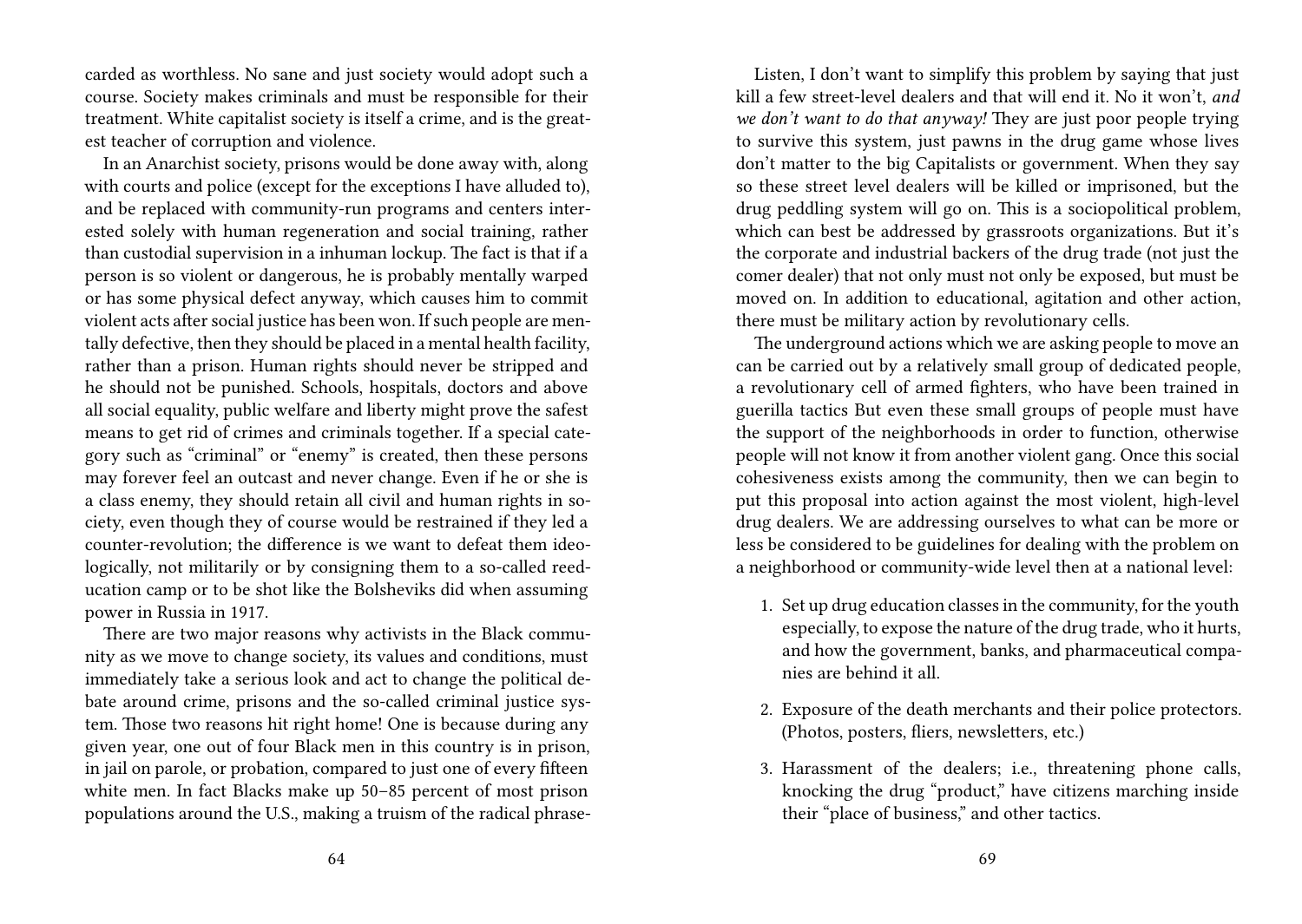the life of our community. We must establish anti-dope programs in Black communities all over the country. We must expose and counter the government's role as pusher of dope, along with that of the police as protector of the drug trade. But also we must be prepared to help the drug victims with street counseling, street clinics (where they cab clean-up and learn a trade and the sociopolitical reasons for drug use), propaganda against drug use, and other activities.

Junkies are the victims of the drug society, which thinks its cool to use drugs. Children are some of the biggest victims of drug dealing, when they are tricked or forced (by economic necessity) into using or selling it. The users and dealers both are victims, but the dealers are something else than entirely innocent Even though that Black on the corner selling dope bags is a victim himself of the economic and political system which makes him do it, dope dealers are a corrupt, dangerous breed who must be stopped Many people have been killed or seriously injured for naively trying to oppose dope dealers, and make them leave their neighborhoods. Therefore, whereas the policy with junkies would be more benevolent and understanding, with dope dealers we must be cautious, and even ruthless when it is called for. We need to try to win them over first with an economic and political program to draw them away from the (hug trade, but many of the dealers are so violence prone, especially the "big shots" (who are also protected by the cops) they must be opposed by both military and political means.

We are not advocating the summary murder of people, but we are saying if it takes death to bring about a change in the community, so be it! The issue of death is essentially an issue of who is doing the dying. It can be direct and exercised against the death merchant, or it can be indirect and exercised against our youth — if we let it. To be aware of a dangerous situation and not move to change it is to be as responsible for that dangerous situation as those who created it in the first place.

ology that "Prisons are concentration camp for the Black and poor." It may be your brother, sister, husband, wife, daughter or son in prison, but I guarantee you we all know someone in prison at this very minute! The other primary reason Blacks have a vested interest in crime and penal institutions is because by far, most Blacks and other non-whites are in prison for committing offenses against their own community.

Prisons are compact duplicates of the Black community, in that many of the same negative and destructive elements that are allowed to exist in our community and cause crime, especially drugs, are in poison in a more blatant and concentrated form To call such places 'correctional" or "rehabilitative" institutions is a gross misnomer. Death camps are more like it. These prisons do not exist to punish everyone equally, but to protect the existing Capitalist system from you and I, the poor and working class.

The high rate or recidivism proves, and the so-called authorities all agree, that the prison system is a total failure. About 70 percent of those entering prison are repeat offenders who commit increasingly serious crimes. The brutality or prison experience and the "excon" stigma when they are finally released make them worse. Basic to solving these crucial problems is organization. The Black community and the Black Liberation movement must support the prisoners in their fight for prisoners human rights They should fight far the release of political prisoners and victims of racial injustice. They should also form coalitions of groups in the Black community to fight against the racist penal and judicial system, and especially the unequal application of the death penalty, which is just another form of genocide against the Black race. And finally, and maybe most importantly, local community groups must begin programs of reeducation with brothers and sisters in prison because only through planned, regular, and constant contact can we begin to resolve this problem that so directly touches our lives. Abolish prisons.